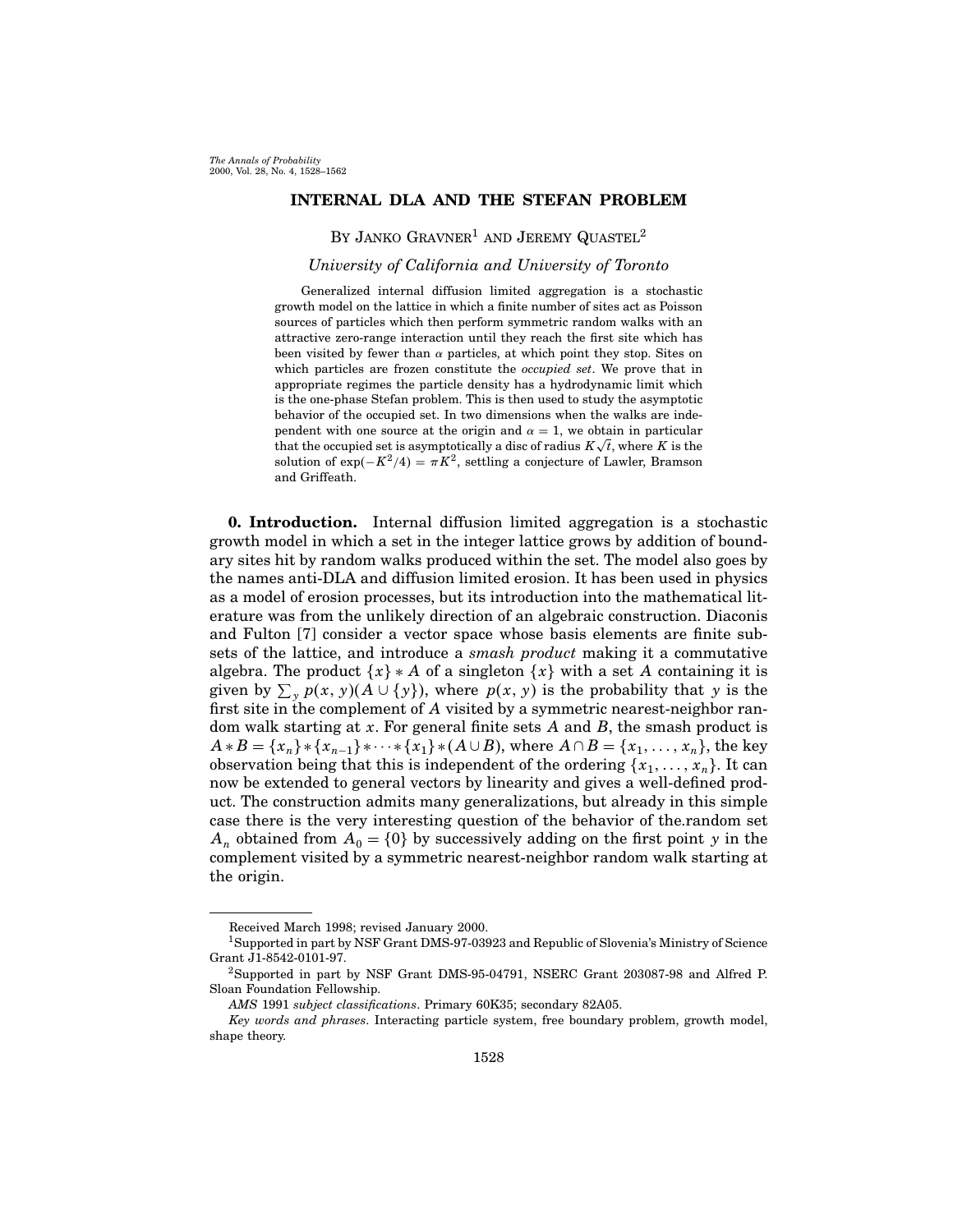In [3], Bramson, Griffeath and Lawler studied the asymptotic shape of  $A_n$ and found that in any dimension d,  $A_n$  is asymptotically a ball  $B(0, r)$  of radius  $r = a_d n^{1/d}$  around the origin, where  $a_d = (d\Gamma(d/2)/2)^{1/d}/\sqrt{\pi}$ , so that  $B(0, r)$  has volume *n*. More precisely, they proved that, for every  $\delta > 0$ , with probability 1, for sufficiently large  $n$ ,

$$
B(0,(1-\delta)a_d n^{1/d}) \subset A_n \subset B(0,(1+\delta)a_d n^{1/d}).
$$

In another version of the model, particles are produced at the origin as a Poisson process at rate 1 and perform continuous-time random walks jumping at rate 1 to each nearest neighbor, until they hit the boundary, at which time the hitting site is added to the set. Now one has a set  $A_t$  and a configuration of particles on it together performing a continuous-time Markov process. In dimensions  $d \geq 3$ , [3] showed that the set has an asymptotic shape which is still a ball of radius  $a_d t^{1/d}$  around the origin. Their proof relies on the fact that  $t^{1/d}$  grows slowly enough in  $d \geq 3$  that particles essentially hit the boundary before the next particle is produced, and therefore the model can be reduced to the discrete-time case.

In dimensions 1 and 2, however, the methods of [3] break down, and in fact, computer simulations show a nontrivial density of particles in the occupied region. They conjectured that in two dimensions the set grows as  $K\sqrt{t}$  with a constant K which could, in principle, be computed with the following heuristic argument. Assume that the occupied set  $A_t$  is asymptotically a ball  $B(0, K\sqrt{t})$ around the origin. The expected number of particles that hit the boundary before time  $T$  is then, after Brownian scaling,

(0.1) 
$$
T\int_0^1 P_0\bigg(\sup_{0\le s\le 1-t}(t+s)^{-1/2}|\sqrt{2}\beta_s|\ge K\bigg)dt,
$$

where  $\beta_s$  is a standard Brownian motion starting at the origin. (We use the convention that random walks jump at rate 1 to each nearest neighbor and therefore the diffusion approximation is  $\sqrt{2}\beta_s$ .) On the other hand, the number of particles which hit by time  $T$  is clearly

$$
(0.2) \t\t T\pi K^2.
$$

Bramson, Griffeath and Lawler conjectured that the correct growth rate is the unique  $K$  for which these expressions coincide.

In this article we prove the conjectures of [3] by showing that internal DLA has a hydrodynamic limit which is the one-phase Stefan problem. This is then used to study the asymptotic shape of the occupied set. For example, in the two-dimensional case described above, the occupied set grows as  $K\sqrt{t}$ , where

$$
\exp(-K^2/4) = \pi K^2,
$$

which one can check is the unique K for which  $(0.1)$  and  $(0.2)$  coincide by solving the heat equation in two dimensions with a source at the origin and Dirichlet boundary conditions on an expanding circle of size  $\sqrt{t}$ .

Our approach yields somewhat weaker shape theorems than the methods of [3] but has the advantage of being rather robust: it works in all dimensions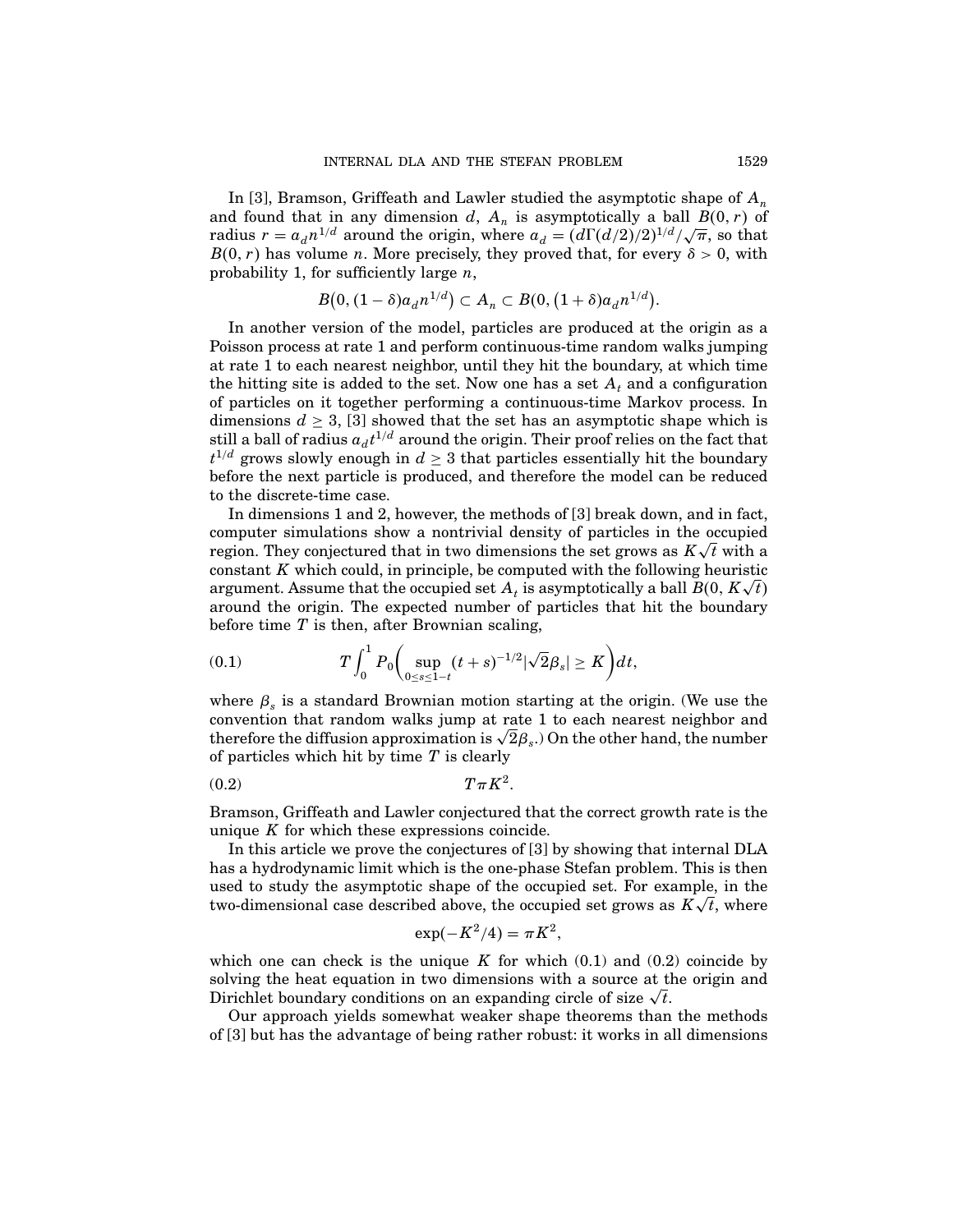and extends readily to interacting versions of the model. In particular, we consider particles produced at rates of order  $\varepsilon^{-d}$  at various sites in  $\mathbb{R}^d$ , then performing interacting random walks on the reduced lattice  $\varepsilon\mathbb{Z}^d$  at rates of order  $\varepsilon^{-2}$ . The interaction is zero-range: the jump rate of a particle depends on the number of particles at that site. We also choose some positive integer α and decree that the first α particles at a site are frozen. The set of frozen sites is the occupied set  $A_{\varepsilon}(t)$  and we show that it is asymptotically a ball of radius of order

$$
\begin{cases} t^{1/d},& d\geq 2,\\ (t\log t)^{1/2},& d=1. \end{cases}
$$

We comment briefly on the relation between our scaling and that in [3]. If we consider time  $t = 1$  in our model and some small  $\varepsilon > 0$ , then we will have created  $O(\varepsilon^{-d})$  particles which have each taken  $O(\varepsilon^{-2})$  steps of size  $\varepsilon$ , producing an occupied set which is a ball of order 1. This corresponds to taking times of order  $\varepsilon^{-2}$  in [3], at which time-order  $\varepsilon^{-2}$  particles will have been created and the occupied set will be a ball of radius  $O(1)$  only if we rescale the lattice width to be  $O(\varepsilon^{2/d})$ . In  $d \geq 3$ , therefore, our model is in some sense a renormalized version of the model in [3], with each of their particles corresponding to  $\varepsilon^{2-d}$  of our particles. The surprise is that the size of the occupied set is the same in both models, which means that the dynamics is essentially unaffected by this renormalization.

The convergence to the Stefan problem is proved using a fairly standard method in hydrodynamics, the  $H_{-1}$  method, with technical modifications to deal with the lousy ergodicity properties of the model, and the singular behavior of the Stefan problem at creation points. The  $H_{-1}$  method was developed in [18] and [5] to study the metastability and nonequilibrium properties of conservative Ginzburg–Landau models. It is probably the easiest method in hydrodynamic scaling limits; however, it is restricted to gradient systems. In particular, it completely avoids the use of entropy arguments and the twoblock estimate, which in the internal DLA models seem to be hopeless. In fact, the only type of ergodicity result needed as input is the characterization of the translation-invariant, invariant measures for the process in infinite volume which is proved using coupling methods of  $[1, 13]$ . This unfortunately forces us to assume the attractiveness (monotonicity) of the dynamics. We should also remark that the  $H_{-1}$  method as presented in this paper works for internal DLA if the nearest-neighbor walk is replaced by any symmetric finiterange random walk. Then one obtains ellipses as limiting shapes. Although one expects the same phenomena for mean-zero asymmetric models, they will require a different approach. The free random walk, or zero-range dynamics of the live particles can also be replaced by symmetric simple exclusions. Alternatively, the number of particles  $\alpha$  frozen at a site can be replaced by a stationary random field. The method yields comparable results in all these cases.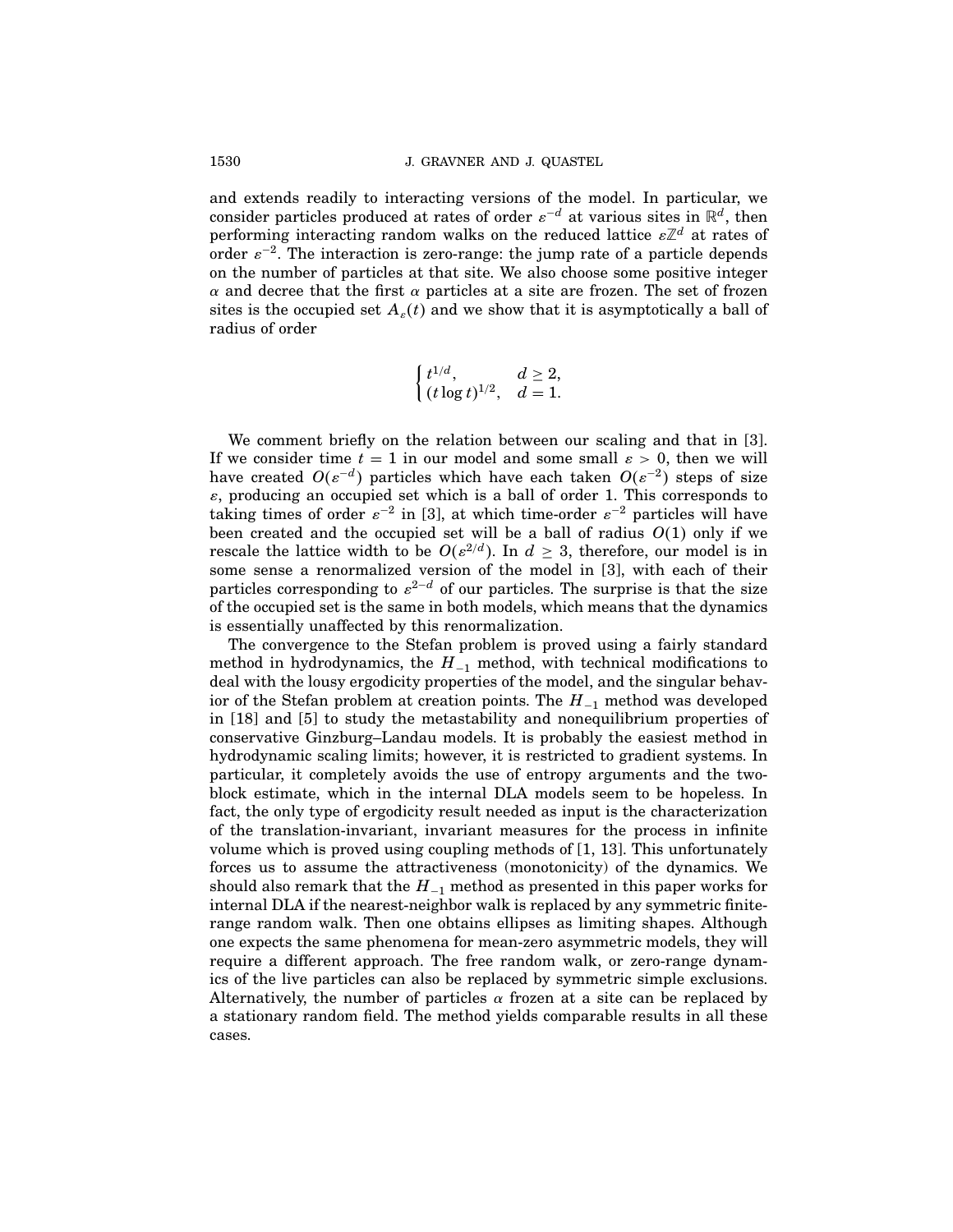1. Notation and results. We now describe the generalized internal DLA model. Particles are moving on the lattice  $\varepsilon\mathbb{Z}^d$ . We let  $\eta_x$  denote the number of particles at  $x \in \varepsilon \mathbb{Z}^d$ . The rate of jumping of particles from x to nearestneighbor site y is  $\varepsilon^{-2}a(\eta_x)$ , where  $a(n) = g(n - \alpha)$  for  $n > \alpha$  and  $a(n) = 0$  for  $n \leq \alpha$  corresponding to the freezing of the first  $\alpha$  particles.  $g(n)$  are the rates of an attractive zero-range process and are assumed to satisfy, for some  $C < \infty$ ,

$$
C^{-1}\leq g(n+1)-g(n)\leq C
$$

for all *n*. We will also assume that  $g(n)$  is approximately linear, that is,  $|g(n) - Kn| \leq C$  for all  $n = 0, 1, ...,$  for some finite C and K. Of course, by rescaling time we can and will assume  $K = 1$  so the assumption is that, for all  $n = 0, 1, \ldots$ , for some finite C,

$$
|g(n)-n|\leq C.
$$

Particles are created at a finite number of sites  $x_i = \lfloor \mathbf{x}_i \rfloor$  at rates  $c_i$ ,  $i =$  $1,\ldots,n.$  We use **x** to denote locations on  $\mathbb{R}^d$ , x to denote locations on  $\varepsilon\mathbb{Z}^d$  and  $\lfloor x \rfloor$  to denote the closest point of  $\varepsilon \mathbb{Z}$  to **x**. The generator of the process is

$$
L = \varepsilon^{-2} L_0 + \varepsilon^{-d} L_c,
$$

where

(1.1) 
$$
L_0 f(\eta) = \sum_{x, e} a(\eta_x) (f(\eta^{x, x+e}) - f(\eta)),
$$

where *e* denote the basis vectors of length  $\varepsilon$  in our lattice and  $\eta_z^{x,y} = \eta_y + 1$ if  $z = y$ ,  $\eta_x - 1$  if  $z = x$  and  $\eta_z$  otherwise, and

$$
L_c f(\eta) = \sum_{i=1}^n c_i (f(\eta^{x_i}) - f(\eta)),
$$

where  $\eta_z^x = \eta_z + 1$  if  $z = x$  and  $\eta_z^x = \eta_z$  otherwise. The corresponding zerorange process, with generator

(1.2) 
$$
L_1 f(\zeta) = \sum_{x, e} g(\zeta_x) (f(\zeta^{x, x+e}) - f(\zeta)),
$$

has as invariant measures the product measures with marginal probability that  $\zeta_x = n$  given by

$$
Z^{-1}(\gamma)\gamma^n/[g(n)\cdots g(1)]
$$

for each x. The factor  $Z(\gamma)$  is the normalization to make it into a probability measure. The parameter  $\gamma$  is related to the density  $\rho$  by the formula

$$
\rho = \gamma Z'(\gamma)/Z(\gamma).
$$

Define

$$
\lambda(u) = \begin{cases} \gamma(u-\alpha), & \text{if } u \ge \alpha, \\ 0, & \text{if } 0 \le u < \alpha. \end{cases}
$$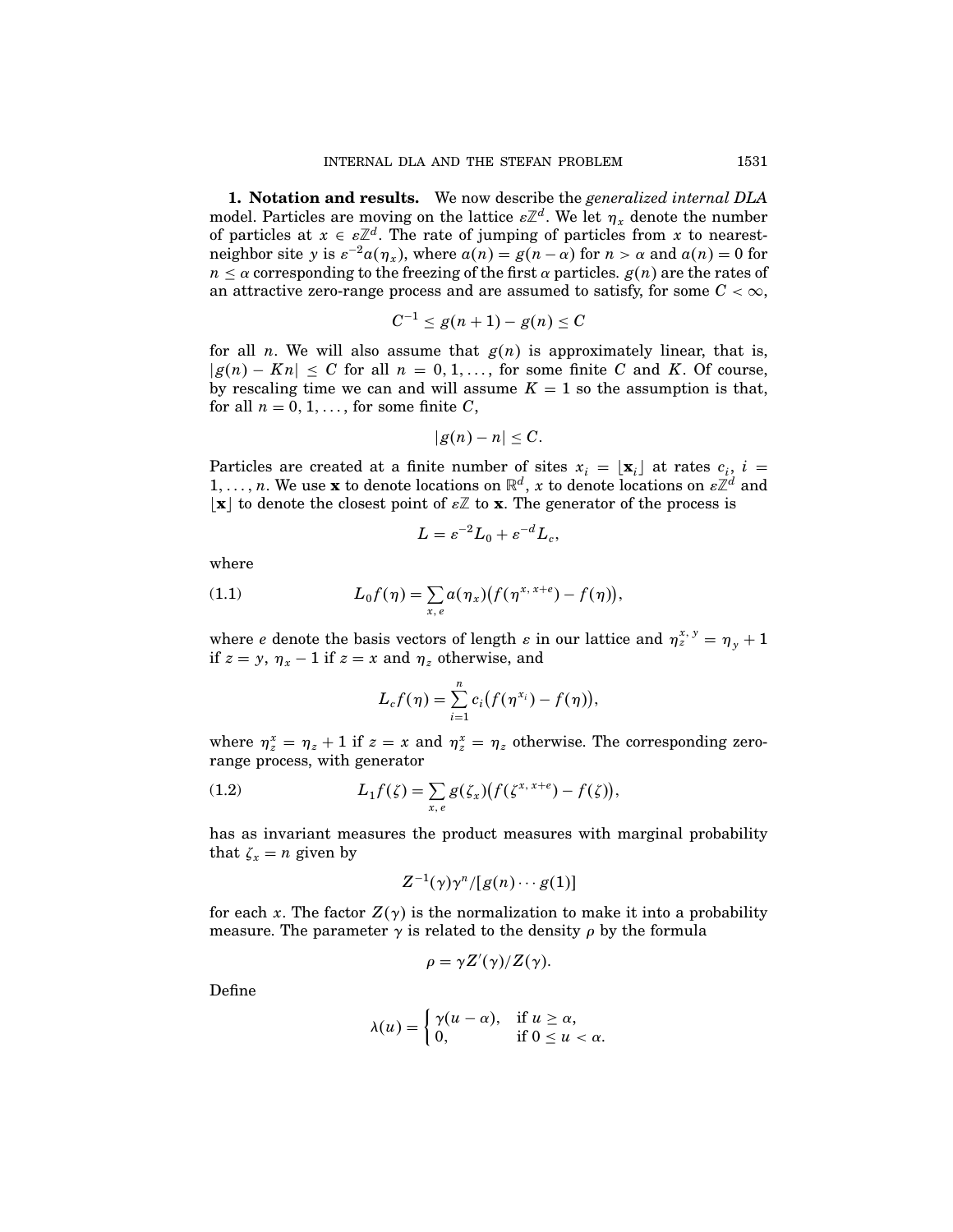Note that from the assumptions on  $g(n)$  we have, for some finite C,

$$
(1.3) \quad C^{-1}|u_1 - u_2| \le |\lambda(u_1) - \lambda(u_2)| \le C|u_1 - u_2|, \qquad u_1, u_2 \in [\alpha, \infty).
$$

The upper bound actually holds trivially for all  $u_1, u_2$ . Note also that the assumptions imply that  $|\gamma(\rho) - \rho| \leq C$  for all  $\rho$  and therefore

$$
(1.4) \t\t\t |\lambda(u) - u| \le C
$$

for all  $u$ .

The Stefan problem corresponding to our microscopic system is to find functions  $\rho(\mathbf{x}, t)$  and  $s(\mathbf{x})$  on  $\mathbb{R}^d$  satisfying

(1.5) 
$$
\begin{cases} \frac{\partial \rho}{\partial t} = \Delta \gamma(\rho) + \sum_{i=1}^{n} c_i \delta_{\mathbf{x}_i}, & \text{in the region } \{\rho > 0\}, \\ \rho = 0, & \text{on } s(\mathbf{x}) \ge t, \\ \nabla_0 \rho \cdot \nabla s = -\alpha/\gamma'(0), & \text{on } s(\mathbf{x}) = t, \end{cases}
$$

where  $\nabla_0 \rho$  denotes the gradient taken from the inside of the region  $s(\mathbf{x}) < t$ . The initial condition is  $\rho(\mathbf{x}, t) = 0$ . Note the last equation can be rewritten  $\nabla_0 \gamma(\rho) \cdot \nabla s = -\alpha$ . The set  $s(\mathbf{x}) \leq t$  is the occupied set at time t, and the density  $\rho(\mathbf{x}, t)$  evolves according to the nonlinear heat equation with Dirichlet boundary conditions on the occupied set, whose boundary in addition moves in the outward normal direction at a rate proportional to  $\nabla \gamma(\rho)$ . Physically,  $\rho$ corresponds to the density of live particles in our model and  $\{(\mathbf{x}, t): s(\mathbf{x}) \le t\}$ to the occupied region.

We make the following entropy transformation to obtain a weak formulation of the problem. Let  $\rho$  be a classical solution. Let  $\varphi$  be a smooth test function with compact support in  $[0, T) \times \mathbb{R}^d$ . Multiplying by  $\varphi$  and using Green's identity,

$$
\int_0^T \int \left[ \rho \frac{\partial \varphi}{\partial t} + \gamma(\rho) \Delta \varphi \right] d\mathbf{x} dt + \int_0^T \int_{s(x) = t} \varphi \nabla \gamma(\rho) \cdot \frac{\nabla s}{|\nabla s|} dS dt + \int_0^T \sum_{i=1}^n c_i \varphi(t, \mathbf{x}_i) dt = 0.
$$

Using  $\nabla \gamma(\rho) \cdot \nabla s = -\alpha$  on  $s(\mathbf{x}) = t$ , the middle term gives

$$
-\alpha \int_0^T \int_{s(\mathbf{x})=t} \varphi \frac{dS}{|\nabla s|} dt = -\alpha \int \varphi(s(\mathbf{x}), \mathbf{x}) d\mathbf{x} = \int_0^T \int \alpha \mathbf{1}_{\rho>0} \frac{\partial \varphi}{\partial t} d\mathbf{x} dt.
$$

Let

$$
\sigma(\rho) = \begin{cases} \rho + \alpha, & \text{if } \rho > 0, \\ 0, & \text{if } \rho = 0. \end{cases}
$$

We conclude that

(1.6) 
$$
\int_0^T \int \left[ \gamma(\rho) \Delta \varphi + \sigma(\rho) \frac{\partial \varphi}{\partial t} \right] d\mathbf{x} dt + \int_0^T \sum_{i=1}^n c_i \varphi(t, \mathbf{x}_i) dt = 0,
$$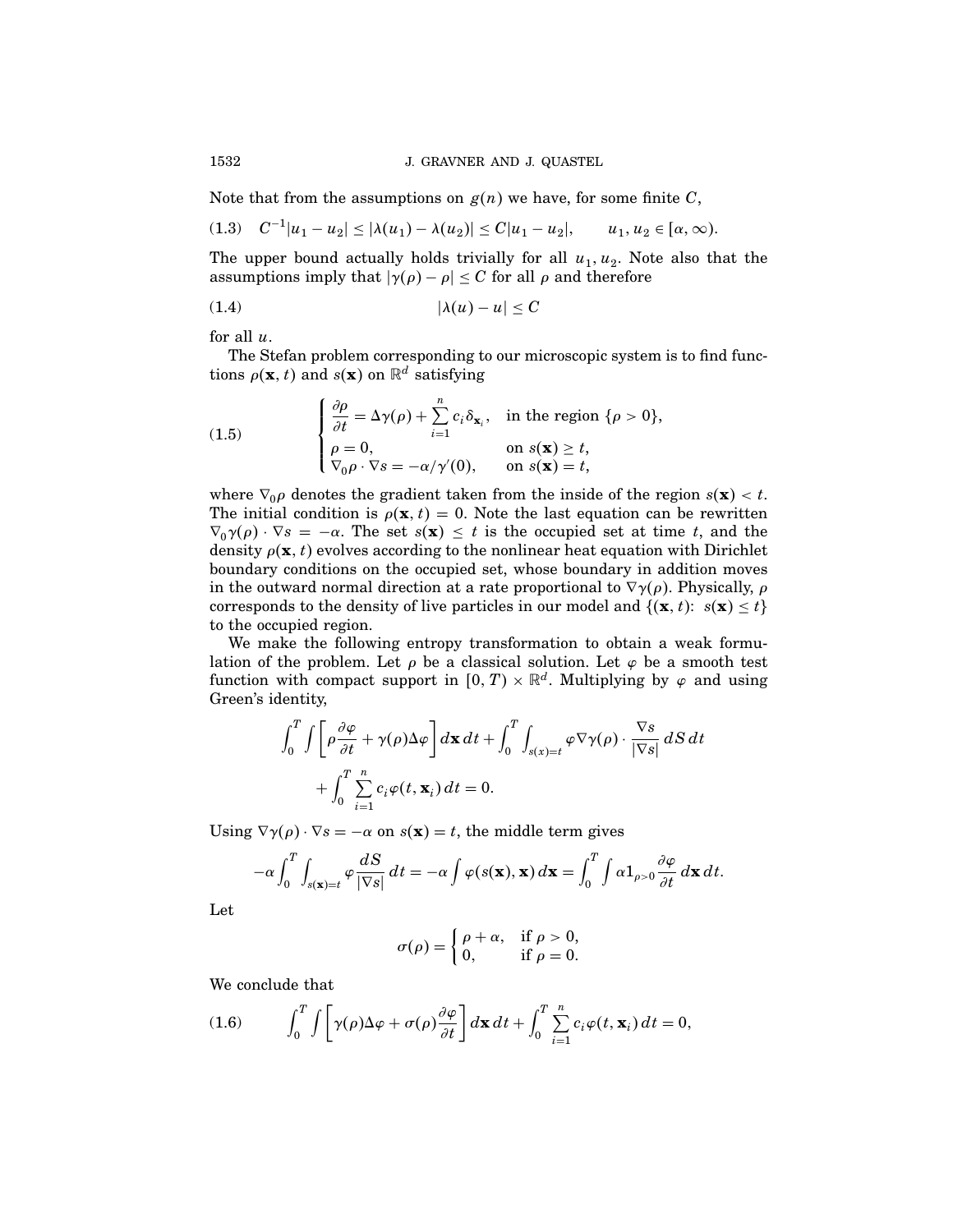for all smooth test functions  $\varphi$  with compact support in  $[0, T) \times \mathbb{R}^d$ . Now let  $\rho$ satisfy (1.6) and define

$$
u=\sigma(\rho).
$$

Note that  $\gamma(\rho) = \lambda(u)$ . Thus u is a weak solution of

(1.7) 
$$
\frac{\partial u}{\partial t} = \Delta \lambda(u) + \sum_{i=1}^{n} c_i \delta_{\mathbf{x}_i}
$$

in the sense that, for each smooth test function  $\varphi$  with compact support in  $[0, T) \times \mathbb{R}^d$ ,

(1.8) 
$$
\int_0^T \int \left[ \lambda(u) \Delta \varphi + u \frac{\partial \varphi}{\partial t} \right] d\mathbf{x} dt + \int_0^T \sum_{i=1}^n c_i \varphi(t, \mathbf{x}_i) dt = 0.
$$

We will call such a  $\rho$  a weak solution of the Stefan problem. We will prove below an existence and uniqueness theorem for such weak solutions. Note that even in the simple case of two creation sites, at some time the clusters will meet and the weak solution will fail to satisfy (1.5) in a classical sense. We will not pursue the issue here of in what sense weak solutions satisfy  $(1.5)$ but refer the reader to the extensive literature (see, e.g., [16]).

The main results of this paper are the hydrodynamic limit for the particle density and the consequent shape theorems:

THEOREM 1.1. For each  $t > 0$ , as  $\varepsilon \to 0$ , the empirical density field  $\varepsilon^d$  $\sum_{x \in \mathbb{Z}^d} \eta_x^{\varepsilon}(t) \delta_x$  of the generalized internal DLA process converges weakly in probability to the unique weak solution  $u(t)$  of the Stefan problem (1.5).

To state the shape theorems, let us introduce some notation. Let  $A_t^{\varepsilon}$  be the occupied set in the generalized internal DLA process with creation at rate  $\varepsilon^{-d}$ at the origin. Note that  $A_t^1$  is in the occupied set when creation and diffusion occur at the same rate, hence it corresponds to the occupied set for the model in [3]. In all dimensions we denote by  $B(\mathbf{x}, r)$  the Euclidean ball of radius r centered at x.

DEFINITION. The distance  $dist(A, \mathcal{A})$  between a set  $A \subset \varepsilon \mathbb{Z}^d$  and a Borel set  $\mathscr{A} \subset \mathbb{R}^d$  is defined as follows. Let  $\overline{A} = \cup_{x \in \varepsilon \mathbb{Z}^d} \prod_{i=1}^d [x, x + \varepsilon e_i]$  be the natural embedding of A in  $\mathbb{R}^d$ , where  $e_i$  are the unit vectors in the positive coordinate directions. We define

$$
dist(A, \mathscr{A}) = |\overline{A} \wedge \mathscr{A}|,
$$

where  $|\cdot|$  is Lebesgue measure and  $\mathscr{A} \Delta \mathscr{B}$  denotes the symmetric difference  $\mathscr{A} \cup \mathscr{B} - \mathscr{A} \cap \mathscr{B}.$ 

THEOREM 1.2. (i) In any dimension d and for each  $t > 0$ ,

$$
\mathrm{dist}\big(A^\varepsilon_t,\mathscr{A}_t\big)\to 0
$$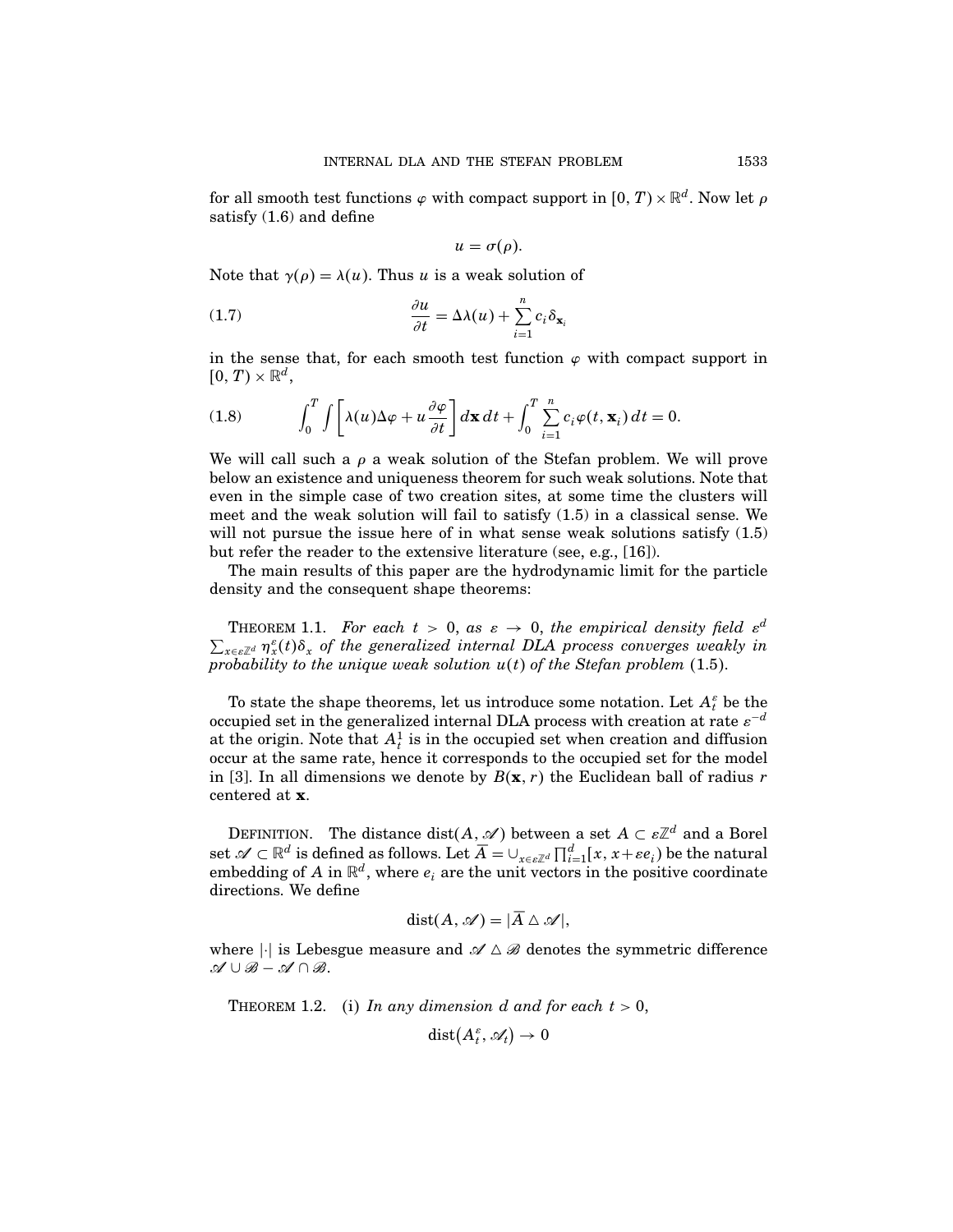as  $\varepsilon \to 0$  in probability, where  $\mathcal{A}_t = {\mathbf{x} : s(\mathbf{x}) \leq t}$  is the occupied set in the Stefan problem (1.5).

In the following results about the occupied set of Stefan problem  $(1.5)$ , we will assume that the creation of particles is at the origin, at rate 1, that is,  $n = 1$  and  $\mathbf{x}_1 = 0$  in (1.5).

(ii) Assume  $d = 1$ . There exist constants  $K_1$  and  $K_2$  such that, for sufficiently large t,

(1.9) 
$$
B(0, K_1 \sqrt{2t \log t}) \subset \mathscr{A}_t \subset B(0, K_2 \sqrt{2t \log t}).
$$

If  $g(n) = n$  (the case of independent random walks), then, for arbitrary  $\delta > 0$ and  $K_1 = 1 - \delta$  and  $K_2 = 1 + \delta$ , (1.9) holds for sufficiently large t, and it continues to hold with probability  $1$  if  $\mathscr{A}_t$  is replaced with  $A^1_t$ .

(iii) Assume  $d = 2$ . There exists a constant K such that

$$
\mathcal{A}_t=B(0,K\sqrt{t})
$$

and

$$
\mathrm{dist}\bigl(A_t^1/\sqrt{t},B(0,K))\to 0
$$

in probability, as  $t \to \infty$ . In the case  $g(n) = n$ , K is the solution of

$$
\exp(-K^2/4) = \pi \alpha K^2.
$$

(iv) Assume  $d \geq 3$ . There exist constants  $K_1$  and  $K_2$  such that, for sufficiently large t,

(1.10) 
$$
B(0, K_1 t^{1/d}) \subset \mathscr{A}_t \subset B(0, K_2 t^{1/d}).
$$

If  $g(n) = n$ , then, for arbitrary  $\delta > 0$  and  $K_1 = (1 - \delta)a_d$  and  $K_2 = (1 + \delta)a_d$ , 1 10 holds for sufficiently large t, and it continues to hold with probability 1 if  $\mathscr{A}_t$  is replaced with  $A_t^1$ . Here,  $a_d = (d\Gamma(d/2)/2)^{1/d}/\sqrt{\pi}$ , where  $\Gamma$  is the gamma function.

When  $g(n) = n$ , (1.10) for  $A_t^1$  was proved already in [3]. (The random walks in this paper have different rates, but the argument applies unchanged.) In the case of zero–range dynamics, strengthening (1.9) or (1.10) to make  $K_1$ and  $K_2$  arbitrarily close remains an open problem, and so does proving  $(1.9)$ or (1.10) for  $A_t^1$  instead of  $\mathscr{A}_t$ .

**2. Stefan problem.** In this section we prove some preliminary results about the Stefan problem which we will need. Although these results use fairly standard methods, we were not able to find any references in the vast literature on the Stefan problem (see references in [16]) dealing with the seemingly natural situation of delta function sources. The Stefan problem that arises from the internal DLA models that we are considering are nonstandard in two ways: the delta function sources and the nonlinearity of the heat equation inside the occupied region. These break the variational structure and this is why there is some work to do.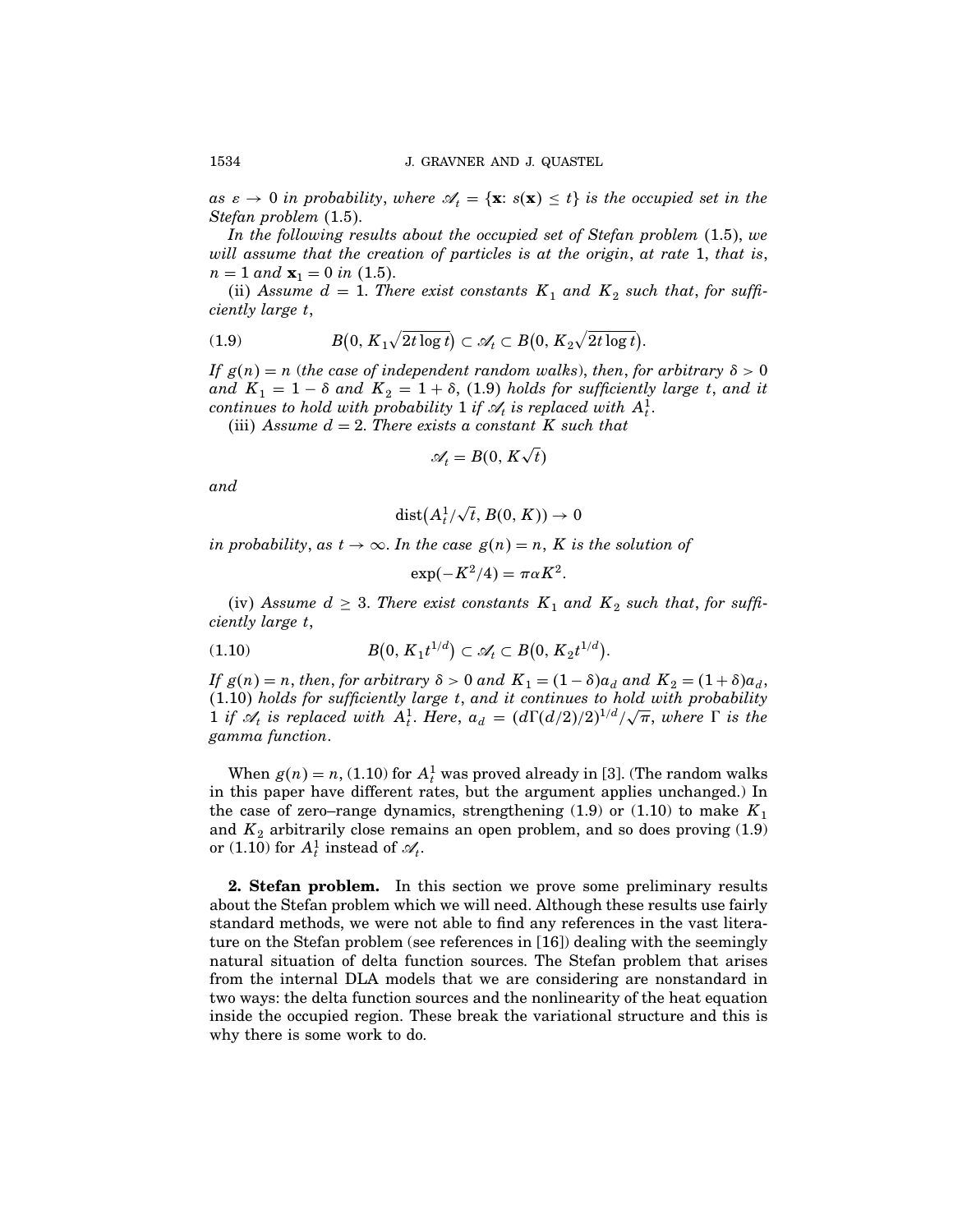Let  $P_x^{\varepsilon}(t)$  be the number of particles created at x up to time t in the internal DLA process. Of course,  $P_x^{\varepsilon}(t)$  is just a Poisson process with rate  $\varepsilon^{-d}c_i$  if  $x = x_i$ and vanishes otherwise. Let  $\Delta_{\varepsilon}$  be the lattice Laplacian on  $\varepsilon\mathbb{Z}^d$ ,

$$
[\Delta_{\varepsilon}\phi]_x = \varepsilon^{-2} \sum_{|e|=s} [\phi_{x+e} - \phi_x].
$$

We consider the following lattice approximation to the Stefan problem,

(2.1) 
$$
\frac{\partial u^{\varepsilon}}{\partial t} = \Delta_{\varepsilon} \lambda(u^{\varepsilon}) + dP^{\varepsilon}
$$

on  $\varepsilon \mathbb{Z}^d$ , with  $u^{\varepsilon}(0) = 0$ . This system is a well-defined realization by realization of the Poisson process. We can and will identify  $u^{\varepsilon}$  with the function on  $\mathbb{R}^d$ whose value on the box of side length  $\varepsilon$  centered at  $x \in \varepsilon \mathbb{Z}^d$  is  $u_x^{\varepsilon}$ .

Let  $q$  be the solution of

(2.2) 
$$
\frac{\partial q}{\partial t} = \Delta q + \sum_{i=1}^{n} c_i \delta_{\mathbf{x}_i},
$$

with  $q(0) = 0$ . Note that (2.2) can be solved explicitly and the solution is  $q(\mathbf{x}, t) = \sum_{i=1}^{n} \int_0^t p(\mathbf{x} - \mathbf{x}_i, t - s) c_i ds$ , where  $p(\mathbf{x}, t)$  is the heat kernel on  $\mathbb{R}^d$ . The main result of this section is

THEOREM 2.1. The solutions  $u^{\varepsilon}$  of the lattice version of the Stefan problem  $(2.1)$  converge weakly to the unique weak solution u of the Stefan problem  $(1.7)$  with  $u(0) = 0$  satisfying

(2.3) 
$$
\int_0^T \|u(t) - q(t)\|_{L^2(\mathbb{R}^d)}^2 dt < \infty.
$$

Furthermore, the convergence is strong away from the creation points  $\mathbf{x}_1, \ldots, \mathbf{x}_n$ .

The theorem will be proved in Lemmas 2.2–2.8. The reason it is not quite straightforward is that the nice space in which to look for the limit equation to hold is  $H_{-1}$  and we have to face the fact that the Dirac delta functions are simply not there if  $d \geq 2$ . The same problem comes up when we try to prove uniqueness. The idea behind the uniqueness result is that, if  $u$  and  $v$ are two solutions of (1.7), the  $H_{-1}$  norm contracts at rate  $\int (u-v)(\lambda(u)-\lambda(v)),$ which is positive because  $\lambda$  is nondecreasing. But in dimensions  $d \geq 4$ , the solutions to our Stefan problem are not even  $L^2$  functions due to the Green'sfunction–like singularities at the creation points. So we have to identify and subtract the singularities. In fact, the singularities behave in the same way as for the linear heat equation with delta function sources, which can be solved analytically (this is why we made the assumption that the jump rates are not far from linear). In dimensions 1 and 2, the solution is always in  $L^2$  and grows, at rate  $t^{1/2}$  in  $d = 1$  and logarithmically in  $d = 2$ . In  $d \geq 3$ , one can check easily in the linear case  $\gamma(u) = u$  that the solution grows to the solution of  $\Delta\lambda(u_{\infty}) = -\sum_{i=1}^{n} c_i \delta_{\mathbf{x}_i}$ , and in the nonlinear case one expects the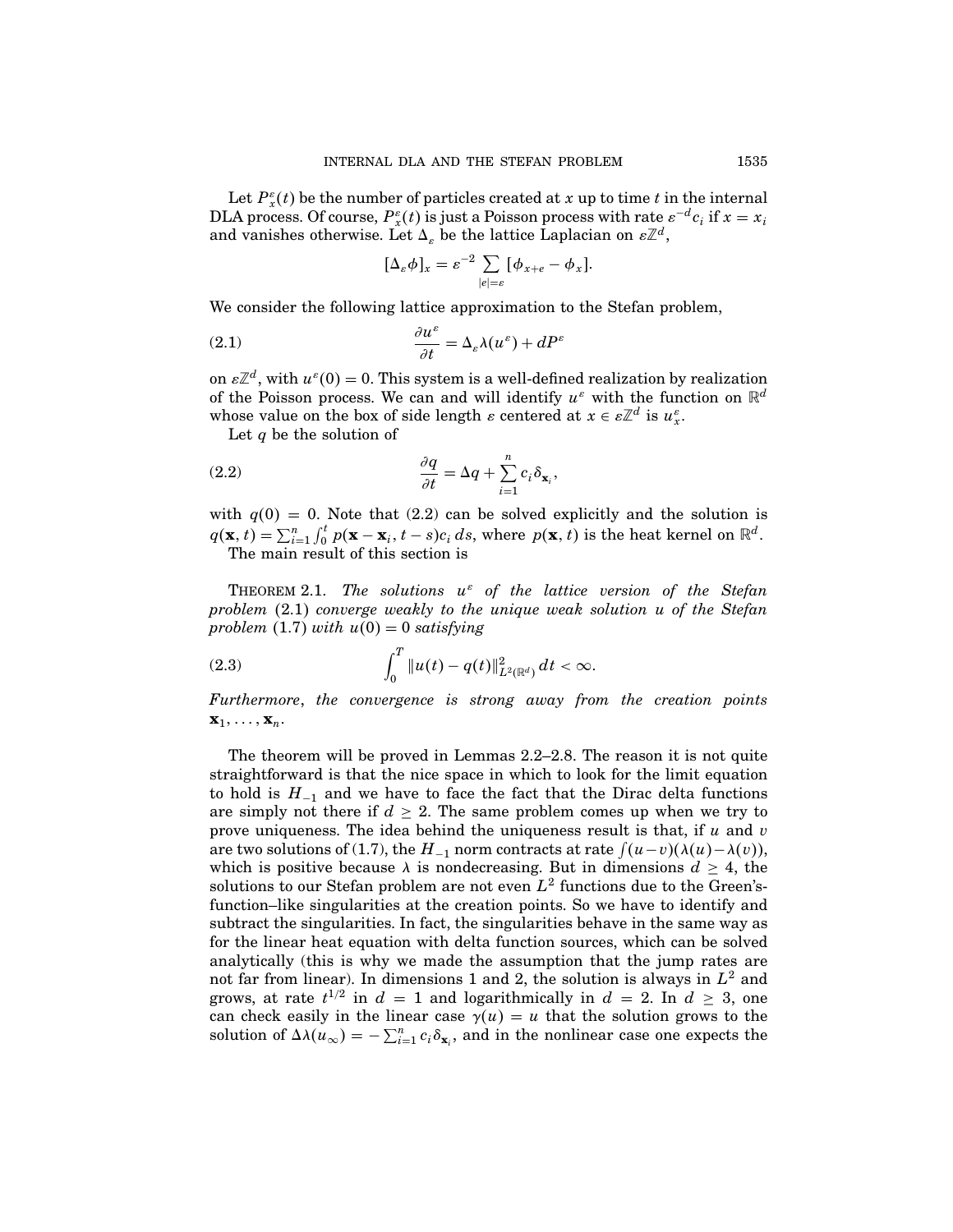same behavior. Let us make this more precise. We compare the solution of (2.1) with the "free" problem on  $\varepsilon\mathbb{Z}^d$ ,

(2.4) 
$$
\frac{\partial q^{\varepsilon}}{\partial t} = \Delta_{\varepsilon} q^{\varepsilon} + dP^{\varepsilon}, \qquad q^{\varepsilon}(0) = 0.
$$

The solution  $q_x^{\varepsilon}(t)$  is given explicitly by  $\sum_{i=1}^n \int_0^t p_{x-x_i}^{\varepsilon}(t-s) dP_{x_i}^{\varepsilon}(s)$ , where  $p_x^{\varepsilon}(t)$  is the heat kernel on  $\varepsilon \mathbb{Z}^d$ . For any  $1 \leq p \leq d/(d-2)$  if  $d \geq 3$ , any  $1 \le p < \infty$  if  $d = 2$  and any  $1 \le p \le \infty$  if  $d = 1$ , and any  $T \ge 0$ , there exists a finite constant  $C_p(T)$  so that, for all  $\varepsilon > 0$  and  $0 \le t \le T$ ,

(2.5) 
$$
E\bigg[e^d \sum_x \big[q_x^{\varepsilon}(t)\big]^p\bigg] \leq C_p(T).
$$

It is also clear that, for any  $\delta > 0$  and any  $T > 0$ , there exists a finite constant  $C(\delta, T)$  such that, for all  $\varepsilon > 0$  and  $0 \le t \le T$ ,

(2.6) 
$$
E\bigg[\varepsilon^d \sum_{|x-x_i|\geq \delta} \big[q_x^{\varepsilon}(t)\big]^2\bigg] \leq C(\delta,T).
$$

Note that  $\lim_{\delta \to 0} C(\delta, T) < \infty$  only in  $d \leq 3$ . These computations are a little bit standard so we only sketch the idea. By the local limit theorem,  $\lim_{\varepsilon\to 0, x\to \mathbf{x}}$  $\varepsilon^{-d} p_x^{\varepsilon}(t) = (4\pi t)^{-d/2} \exp\{-\mathbf{x}^2/4t\}$ , and from this and the well-known error estimates for the convergence, or more directly from discrete versions of the Nash inequality (see [6]), one can show that  $\varepsilon^d \sum_x |\varepsilon^{-d} p_x^{\varepsilon}(t)|^p \leq Ct^{-d(p-1)/2}$ . Now one can use Jensen's inequality to take out the time integral against the Poisson process and obtain the desired estimates.

Let  $\lVert \cdot \rVert_{-1}$  denote the  $H_{-1}$  norm on  $f \colon \varepsilon \mathbb{Z}^d \to \mathbb{R}$  defined by

(2.7) 
$$
||f||_{-1}^{2} = \sup_{\phi} \left\{ 2\varepsilon^{d} \sum_{x} f_{x} \phi_{x} - \frac{\varepsilon^{d-2}}{2} \sum_{x, |e|= \varepsilon} \left[ \phi_{x+e} - \phi_{x} \right]^{2} \right\}.
$$

The supremum can be taken over functions  $\phi$  with finite support. Note that the norm can only be finite if  $\sum_{x} f_x = 0$ . The  $H_{-1}$  norm can be adapted to remove this restriction, but we will not since all functions we deal with will automatically sum to 0. Let  $g_{\varepsilon}$  be the kernel of  $-\Delta_{\varepsilon}^{-1}$ , that is, at least for functions f with finite support which sum to zero,

(2.8) 
$$
\left[-\Delta_{\varepsilon}^{-1}f\right]_{x} = \varepsilon^{d} \sum_{y} g_{\varepsilon}(x-y)f_{y};
$$

then we also have

(2.9) 
$$
||f||_{-1}^{2} = \varepsilon^{2d} \sum_{x, y} g_{\varepsilon}(y - x) f_{y} f_{x}.
$$

Equations (2.7) and (2.9) are equivalent definitions of the  $H_{-1}$  norm. If one is finite, then the other is as well and they are equal. In  $d \geq 3$ ,  $g_{\varepsilon}$  is the Green's function,  $g_{\varepsilon}(x) = \sum_{n=0}^{\infty} p_n(0, x)$ , where  $p_n$  are the *n* step transition probabilities of a simple random walk on  $\varepsilon \mathbb{Z}^d$ . In  $d \leq 2$ , it is the *potential* kernel,  $g_{\varepsilon}(x) = \lim_{N \to \infty} \sum_{n=0}^{N} p_n(0, x) - p_n(x, x)$ .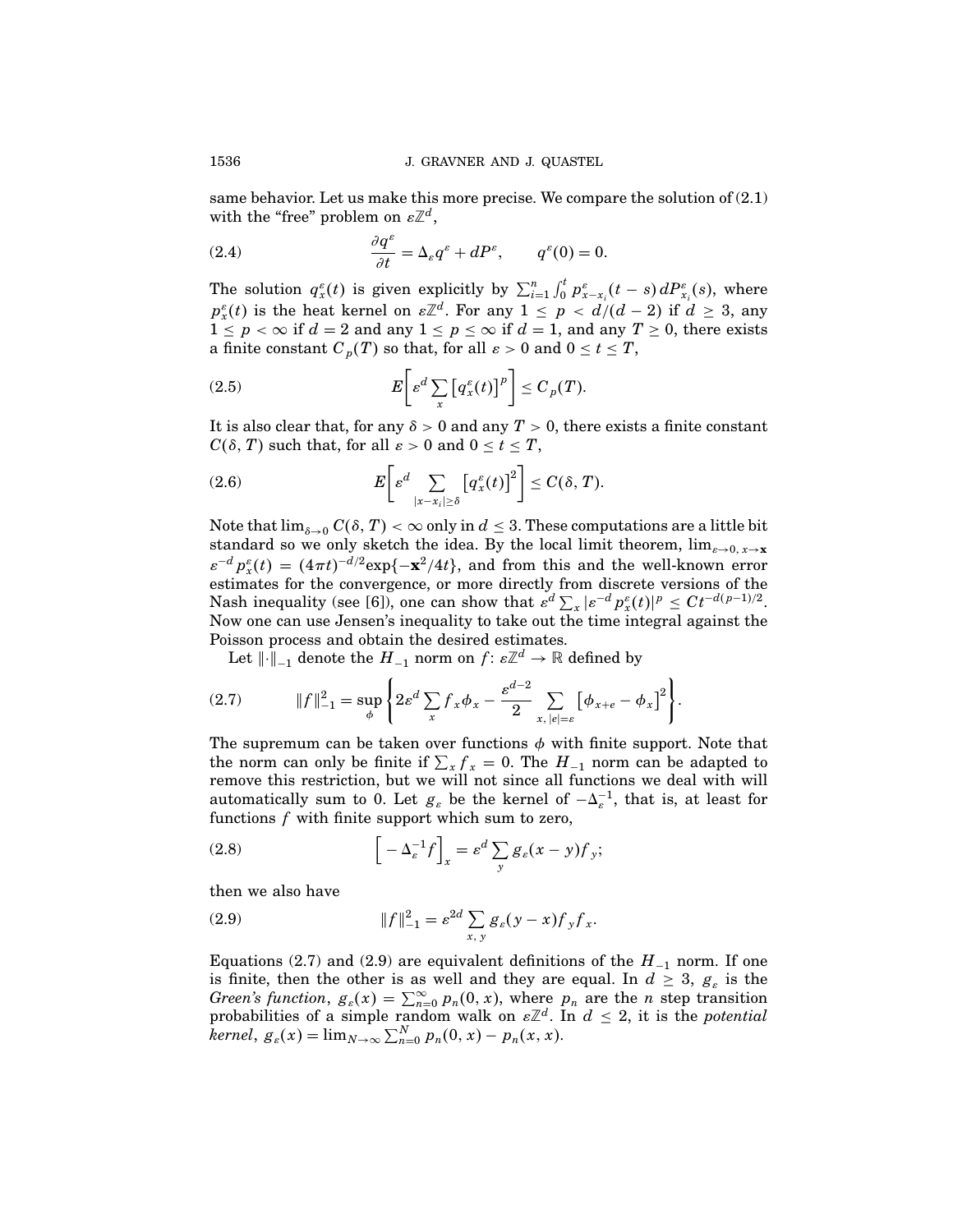LEMMA 2.2. Let  $u^{\varepsilon}$  be the solution of (2.1) and let  $q^{\varepsilon}$  be the solution of (2.4). Then for each  $T > 0$ , there exists a finite sure constant C independent of  $\varepsilon$  such that

(2.10) 
$$
\int_0^T \|u^{\varepsilon}(t) - q^{\varepsilon}(t)\|_{\ell^2(\varepsilon\mathbb{Z}^d)} dt \leq C.
$$

PROOF. We have

$$
||u^{\varepsilon}(t)-q^{\varepsilon}(t)||_{-1}^{2}=-2\int_{0}^{t}\varepsilon^{d}\sum_{x}(u_{x}^{\varepsilon}-q_{x}^{\varepsilon})(\lambda(u_{x}^{\varepsilon})-q_{x}^{\varepsilon}) ds.
$$

We use the bounds  $|\lambda(u)-u|\leq C$  and  $\varepsilon^d\sum_x u_x^\varepsilon, \varepsilon^d\sum_x q_x^\varepsilon\leq C$  to bound this by

$$
-2\int_0^t \varepsilon^d \sum_x \left(u_x^\varepsilon - q_x^\varepsilon\right)^2 ds + C.
$$

We conclude that the absolute value of the first term is bounded by a constant independent of  $\varepsilon$ .  $\Box$ 

REMARK. In dimensions  $d \leq 3$ , both terms in (2.10) are in  $\ell^2$  uniformly in  $\varepsilon$ so the lemma is easier. This is proved as follows. If  $g_x = \int_0^t p_x^e(t-s) ds$ , then by  $\text{Schwarz's inequality, } g_x^2 \leq \int_0^t [p_x^{\varepsilon}(s)]^2 s^{-c} \, ds \int_0^t s^c \, ds. \text{ Since } \|p^{\varepsilon}(s)\|_{\ell^2} \leq Cs^{-d/2},$ we have that  $||g||_{\ell^2}$  is finite if we can choose  $-1 < c < (2-d)/2$ , that is, if  $d \leq 3$ . For (2.4), one has the integral against a Poisson process instead of Lebesgue measure, but the same result holds with probability 1. For (2.1), one has the added complication of the nonlinearity. In this case, the corresponding "free" problem is  $\partial q^{\varepsilon}/\partial t = \Delta_{\varepsilon}\gamma(q^{\varepsilon}) + dP^{\varepsilon}$ . We can write  $\Delta_{\varepsilon}\gamma(q^{\varepsilon}) = \sum_{\varepsilon} a_{x, x+\varepsilon} [u^{\varepsilon}_{x+\varepsilon}$  $u_{x}^{\varepsilon}$ ], where  $a_{x, x+e} = [\gamma(q_{x+e}^{\varepsilon}) - \gamma(\rho_{x}^{\varepsilon})]/(q_{x+e}^{\varepsilon} - q_{x}^{\varepsilon})$  are bounded above and below. So  $\partial q^{\varepsilon}/\partial t = \Delta_{\varepsilon}\gamma(q^{\varepsilon})$  is the forward equation for a reversible random walk and therefore one knows that the transition probabilities are bounded above and below by Gaussians, by standard parabolic estimates for divergence form diffusion equations [6]. Therefore, the above argument shows that the solution of the inhomogeneous equation  $\partial q^{\varepsilon}/\partial t = \Delta_{\varepsilon}\gamma(q^{\varepsilon}) + dP^{\varepsilon}$  is square integrable in dimensions 3 and lower. Finally, the same estimate holds for solutions of (2.1) by comparison with this case, because  $u^{\varepsilon} \leq q^{\varepsilon} + \alpha$ .

LEMMA 2.3. Let  $u^{\varepsilon}$  be the solution of (2.1). Then for each  $\delta > 0$ , there exists a constant  $C(\delta) < \infty$  depending only on  $\delta$  and  $u_0$  such that

$$
(2.11) \t E\bigg[\int_0^T \varepsilon^d \sum_{|x-x_i|\geq \delta} \sum_{|e|= \varepsilon} \varepsilon^{-2} \big\{\lambda(u_{x+e}^{\varepsilon})-\lambda(u_x^{\varepsilon})\big\}^2 dt\bigg] \leq C(\delta).
$$

REMARK. The idea of the lemma is that if one has a solution of  $\partial u/\partial t =$  $\Delta\lambda(u)$ , then the rate of contraction of the  $L^2$  norm is  $2 \int \lambda'(u) |\nabla u|^2 dx$ , so the time integral of this term can be controlled.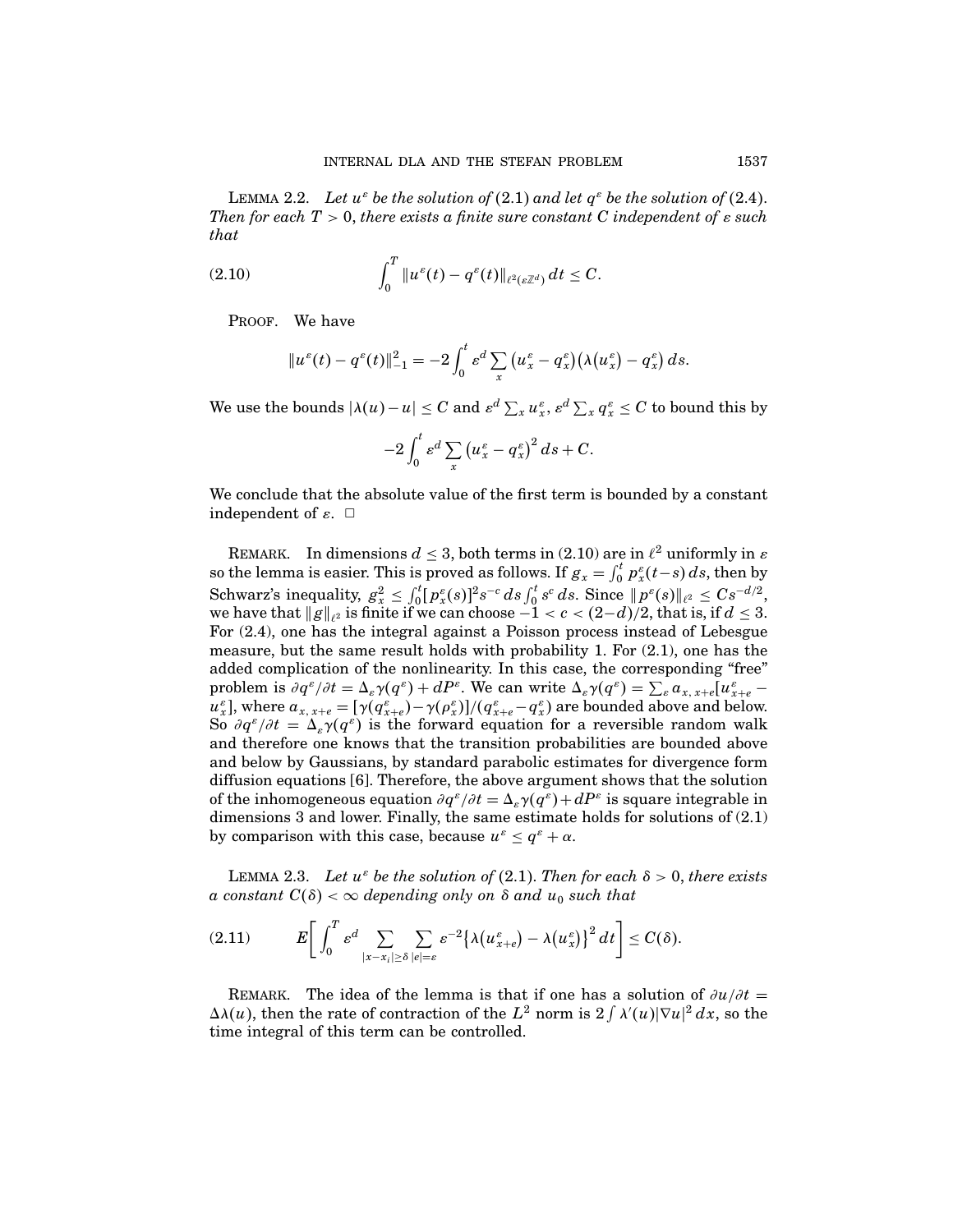PROOF. Let  $J(x)$  be a smooth function vanishing in a neighborhood of the  $\mathbf{x}_i$ . We have

$$
\varepsilon^d \sum_x \left[ u_x^{\varepsilon}(t) \right]^2 J(x) = 2 \int_0^t \varepsilon^d \sum_x u^{\varepsilon} \Delta_{\varepsilon} \lambda(u^{\varepsilon}) J ds.
$$

After a summation by parts, the last term becomes

$$
-\int_0^t \varepsilon^{d-2} \sum_{x,e} \nabla_{\varepsilon,e} u^{\varepsilon} \nabla_{\varepsilon,e} \lambda(u^{\varepsilon}) J\,ds - \int_0^t \varepsilon^{d-2} \sum_{x,e} u^{\varepsilon}_{x+e} \nabla_{\varepsilon,e} \lambda(u^{\varepsilon}) \nabla_{\varepsilon,e} J\,ds,
$$

where  $\nabla_{\varepsilon,\varepsilon} f_x = f_{x+\varepsilon} - f_x$ . Applying Schwarz's inequality and using the assumptions on  $\lambda$ , we see that, for some  $0 < c$  and  $C < \infty$ , this is bounded above by

$$
-c\int_0^t \varepsilon^{d-2}\sum_{x,\,e} (\nabla_{\varepsilon,\,e} \lambda(u^{\varepsilon}))^2 J\,ds+C\int_0^t \varepsilon^{d-2}\sum_{x,\,e} \big[u^{\varepsilon}_{x+e}\big]^2(\nabla_{\varepsilon,\,e} J)^2 J^{-1}\,ds.
$$

Now we choose a smooth J which is unity on  $|\mathbf{x} - \mathbf{x}_i| \geq \delta$ , vanishes on a neighborhood of the  $\mathbf{x}_i$  and has  $\varepsilon^{-2}(J(\mathbf{x}+e)-J(\mathbf{x}))^2J^{-1}(\mathbf{x})$  uniformly bounded in  $\varepsilon$ . (Note this can be done since  $f(r) = r^2$  satisfies  $|f''|^2 \leq Cf$ .) By the previous lemma and (2.6),  $u^\varepsilon$  have a uniform bound in  $L^2$  in any region not containing the creation points  $\mathbf{x}_i$ . Hence the last term is bounded independent of  $\varepsilon$ . We conclude that the first term is also bounded independent of  $\varepsilon$ , which is what was to be proved.  $\Box$ 

For fixed  $\delta > 0$ , define for random functions f on  $\varepsilon \mathbb{Z}^d$ ,  $||f||_B^2 = \sup E[\varepsilon^d \times \sum_x f_x \phi_x]$ , where the supremum is over  $\phi$  on  $\varepsilon \mathbb{Z}^d$  with  $\varepsilon^{d-2} \sum_{x, |\varepsilon|=1} [\phi_{x+\varepsilon} - \phi(x)]$  $\|\phi_x\|^2 \leq 1$ ,  $\|\phi\|_{\infty} \leq 1$ , and  $\phi = 0$  on  $|x - x_i| \leq \delta$ . Let B denote the corresponding Banach space. A comment on spaces is in order. Many of the spaces used in this paper are defined for functions on  $\varepsilon\mathbb{Z}^d$  and may at first seem to depend rather strongly on  $\varepsilon$ . However, these are all really standard Sobolev spaces of functions on  $\mathbb{R}^d.$  We always use the natural map of a function  $f$  on  $\varepsilon\mathbb{Z}^d$  to a function  $\tilde{f}$  on  $\mathbb{R}^d$  obtained by setting the latter equal to the former on a box of side length  $\varepsilon$  about the lattice point. To keep the connections to the particle systems concrete, we have decided to always write explicitly the Sobolev norms in terms of the original lattice functions.

LEMMA 2.4. Let  $g \leq \lambda$  be any smooth function with bounded first and second derivatives, and let  $u^{\varepsilon}$  be the solutions of the lattice version of the Stefan problem (2.1). Then  $g(u^{\varepsilon})$  are precompact as elements of the Banach space  $L^2([0, T]; B)$  with norm  $\int_0^T \|f(s)\|_B^2 ds$ .

PROOF. By Rellich's theorem, it comes down to obtaining a uniform bound on

$$
\int_0^T \left\| \frac{\partial}{\partial s} g(u^{\varepsilon}(s)) \right\|_B^2 ds.
$$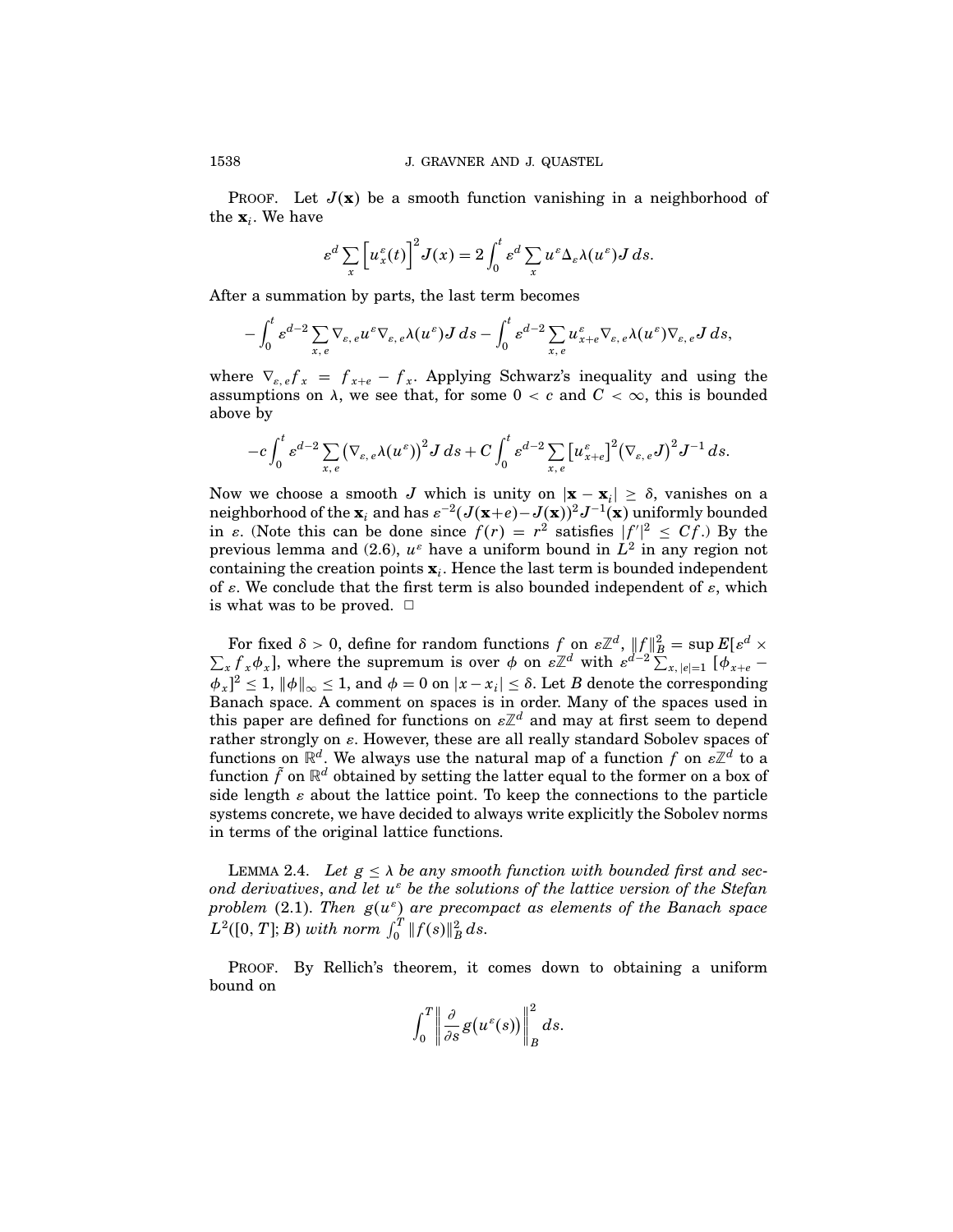(See [15] for a proof which applies in this context.) Take any  $\phi$  with  $||\phi||_{\infty} \leq 1$ ,  $\varepsilon^{d-2} \sum_{x, |e|=1} [\phi_{x+e} - \phi_x]^2 \le 1$  and  $\phi = 0$  on  $|x - x_i| \le \delta$ . We have  $(\partial/\partial t) \varepsilon^d$  $\sum_x g(u_x^{\varepsilon}) \phi_x = \varepsilon^d \sum_x g'(u_x^{\varepsilon}) \Delta_{\varepsilon} \lambda(u_x^{\varepsilon}) \phi_x$ . Summing by parts, this becomes

$$
\varepsilon^{d-2} \sum_{x} g'(u_{x+e}^{\varepsilon}) \nabla_{\varepsilon,\,e} \lambda(u^{\varepsilon}) \nabla_{\varepsilon,\,e} \phi + \nabla_{\varepsilon,\,e} \lambda(u^{\varepsilon}) \nabla_{\varepsilon,\,e} g'(u^{\varepsilon}) \phi_x.
$$

By Schwarz's inequality, the assumptions on  $\phi$  and the bounds on  $g'$  and  $g''$ , we can control this by a constant plus a constant multiple of

$$
\varepsilon^{d-2}\sum_{|x-x_i|\geq\delta,\,|e|=\varepsilon}\bigl[\nabla_{\varepsilon,\,e}\lambda(u^\varepsilon)\bigr]^2.
$$

By the previous lemma, this establishes the precompactness.  $\Box$ 

From the  $L^2$  or  $L^p$  bounds, and the fact that  $\lambda(u) \leq Cu$ , it is easy to extract subsequences of  $u^{\varepsilon}$  and  $\lambda(u^{\varepsilon})$  converging weakly on  $[0, T] \times \mathbb{R}^d$  to u and  $\overline{\lambda}$ , respectively. What is not straightforward is that the convergence is strong away from the creation points and that  $\bar{\lambda} = \lambda(u)$ . It is proved below.

LEMMA 2.5. 
$$
\lambda(u^{\varepsilon}) \to \lambda(u)
$$
 strongly.

PROOF. Let  $\phi$  be a smooth function which vanishes on any ball of radius  $\delta/2$  around the creation points and is 1 on the complement of the union of balls of radius  $\delta$  around the creation points. Let  $p_a = p(\mathbf{x}, a)$  be the heat kernel on  $\mathbb{R}^d$ . Let  $g \leq \lambda$  be a smooth approximation to  $\lambda$  with two bounded derivatives. From the previous lemma, we can obtain a limit  $\bar{g}$  in  $L^2([0, T]; B)$ . In particular, for each fixed  $a$ ,

$$
\lim_{\varepsilon\to 0}\int_0^T\int |(\phi g(u^{\varepsilon})-\phi\bar{g})\ast p_a|^2 d\mathbf{x}\,dt=0.
$$

It is easy to check that the inequality  $\int |f * p_a - f|^2 dx \le a \int |\nabla f|^2 dx$  holds for any function for which it makes sense. Also, since  $g \leq \lambda$  is smooth with bounded derivative, Lemma (2.3) holds with  $\lambda(u^{\varepsilon})$  replaced by  $g(u^{\varepsilon})$  with a possible change of the constant  $C(\delta)$  to  $C(\delta, g)$ . Together these give

$$
\int_0^T \int |\phi g(u^{\varepsilon}) - \phi g(u^{\varepsilon}) * p_a|^2 d\mathbf{x} dt \leq C a,
$$

where  $C < \infty$  again depends on g and  $\delta$  but not on  $\varepsilon$ . When we pass to the weak limit, by lower semicontinuity of the norm we have  $\int_0^T \int_{|x-x_i|\geq \delta} |\nabla \bar{g}|^2 dx dt \leq$  $C(\delta, g)$  as well, so the above estimate holds with  $g(u^{\varepsilon})$  replaced by  $\bar{g}$ . We can therefore write

$$
\int_{0}^{T} \int_{|x-x_{i}| \geq \delta} |g(u^{\varepsilon}) - \bar{g}|^{2} d\mathbf{x} dt \leq \int_{0}^{T} \int |\phi g(u^{\varepsilon}) - \phi g(u^{\varepsilon}) * p_{a}|^{2} d\mathbf{x} dt
$$
  
+ 
$$
\int_{0}^{T} \int |(\phi g(u^{\varepsilon}) - \phi \bar{g}) * p_{a}|^{2} d\mathbf{x} dt
$$
  
+ 
$$
\int_{0}^{T} \int |\phi \bar{g} * p_{a} - \phi \bar{g}|^{2} d\mathbf{x} dt.
$$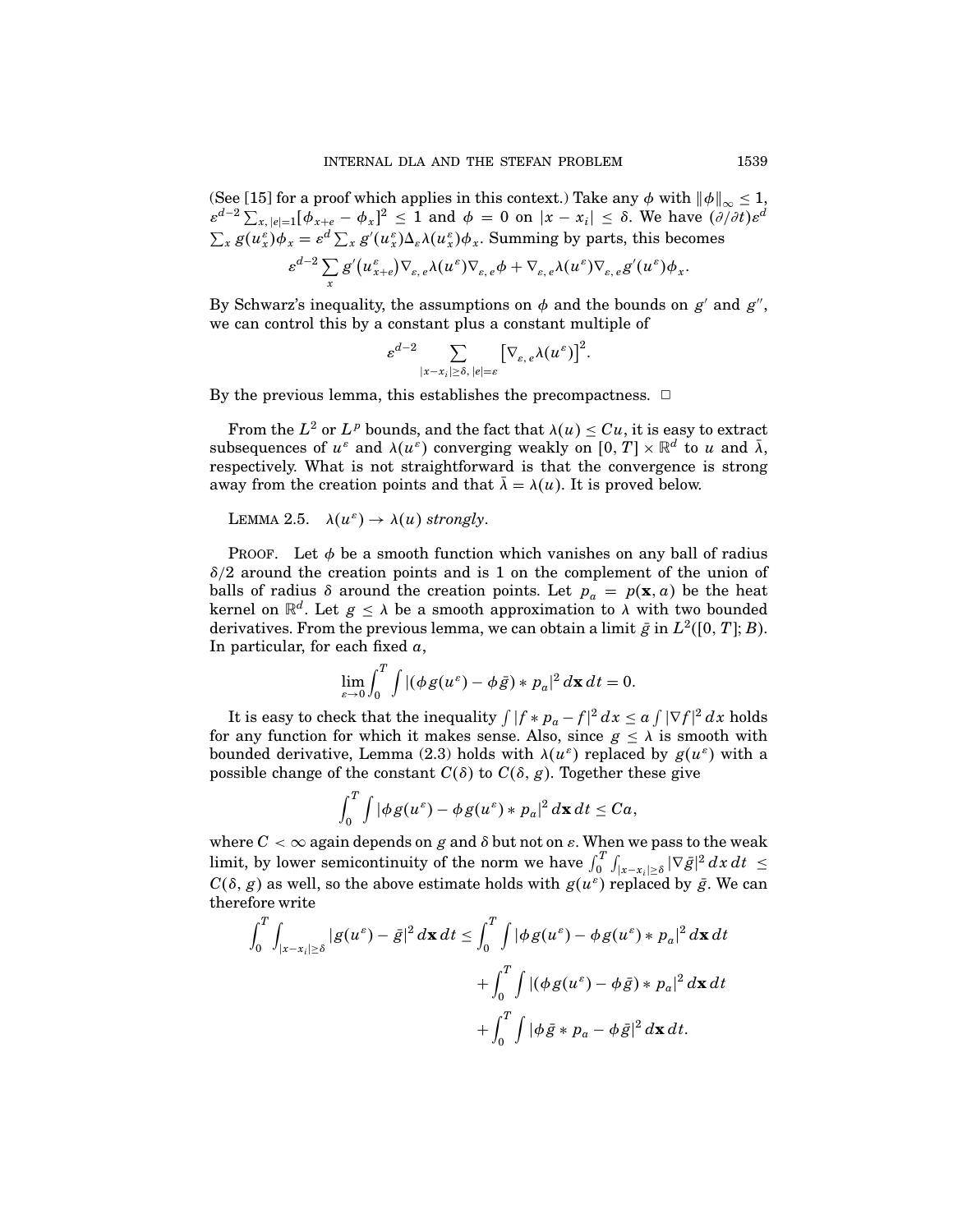Each term vanishes in the limit as  $\varepsilon \to 0$ ; then  $a \to 0$ . This proves the strong convergence of  $g(u^{\varepsilon})$  to  $\bar{g}$  away from the creation points. Now we can choose  $g(u)$  of the form described uniformly close to  $\lambda(u)$  to conclude that  $\lambda(u) \to \overline{\lambda}$ strongly away from the creation points as well.

Next we want to show that  $\bar{\lambda} = \lambda(u)$ . If  $\lambda(u)$  had a Lipschitz inverse, this would follow directly from the strong convergence away from the creation points. However,  $\lambda(u)$  is not even invertible, so it requires an argument. Recall that  $\lambda(u) = \gamma(u - \alpha)$  for  $u \ge \alpha$  and 0 for  $u \le \alpha$ , where  $\gamma$  is a nice invertible function with  $\gamma(0) = 0$ . Suppose that f is a Lipschitz function with  $f(0) = 0$ and  $f(\lambda) \leq \gamma^{-1}(\lambda) + \alpha$ . Because f is Lipschitz, we have that  $f(\lambda(u))$  converges strongly to  $f(\bar{\lambda})$ . Because  $f(\lambda) \leq \gamma^{-1}(\lambda) + \alpha$ , we have that  $f(\lambda(u^{\varepsilon})) \leq u^{\varepsilon}$  for each  $\varepsilon > 0$ . Taking limits, we get  $f(\lambda) \leq u$ . Taking the supremum of the lefthand side over such f, we get  $\gamma^{-1}(\bar{\lambda}) + \alpha \leq u$  whenever  $u > 0$ . On the other hand,  $u^{\varepsilon} \leq \gamma^{-1}(\lambda(u^{\varepsilon})) + \alpha$  for each  $\varepsilon > 0$ , and taking limits gives  $u \leq \gamma^{-1}(\overline{\lambda}) + \alpha$ . The two inequalities together suffice to identify  $\lambda = \lambda(u)$ .  $\Box$ 

LEMMA 2.6. u is a weak solution of the Stefan problem  $(1.7)$  satisfying  $(2.3)$ .

PROOF. Since we know now that  $\lambda(u^{\varepsilon}) \to \lambda(u)$  strongly, we can simply take limits in the weak formulation of the microscopic Stefan problem to see that  $u$  is a weak solution of (1.7). From (2.10) we obtain

$$
\int_0^T\|u^\varepsilon(t)-q^\varepsilon(t)\|^2_{\ell^2(\varepsilon\mathbb{Z}^d)}\,dt\leq C.
$$

Since  $u^{\varepsilon} - q^{\varepsilon}$  converge to  $u - q$  weakly, (2.3) follows by lower semicontinuity.  $□$ 

LEMMA 2.7. There is at most one solution of the Stefan problem  $(1.7)$ satisfying  $(2.3)$ .

PROOF. Suppose u and v are two such solutions. From  $(2.3)$  we obtain

$$
\int_0^T \|u(t)-v(t)\|_{L^2(\mathbb{R}^d)}^2 dt < \infty.
$$

By a well-known theorem [14], if  $V \subset H \subset V'$  are separable Hilbert spaces with  $V$  and  $V'$  being in duality relative to the inner product of  $H$  and we have a curve  $u(t)$ :  $0 \le t \le T$  satisfying  $u \in L^2(0, T; V)$  and  $u' \in L^2(0, T; V')$ , then u is almost everywhere equal to a function continuous from  $[0, T]$  into H and for  $0 \le t_1 \le t_2 \le T$ ,  $||u(t_2)||_H^2 - ||u(t_1)||_H^2 = 2 \int_{t_1}^{t_2} \langle u(t), u'(t) \rangle dt$ . Therefore,

$$
||u(T) - v(T)||_{H_{-1}(\mathbb{R}^d)}^2 \leq -2 \int_0^T \int (u - v)(\lambda(u) - \lambda(v)) \, d\mathbf{x} \, dt.
$$

Since  $\lambda$  is nondecreasing, we conclude that  $||u(T) - v(T)||_{H^{-1}(\mathbb{R}^d)} = 0$ . This is true for every  $T > 0$  and therefore  $u \equiv v$ .  $\Box$ 

LEMMA 2.8.  $u^{\varepsilon} \to u$  strongly away from the creation points.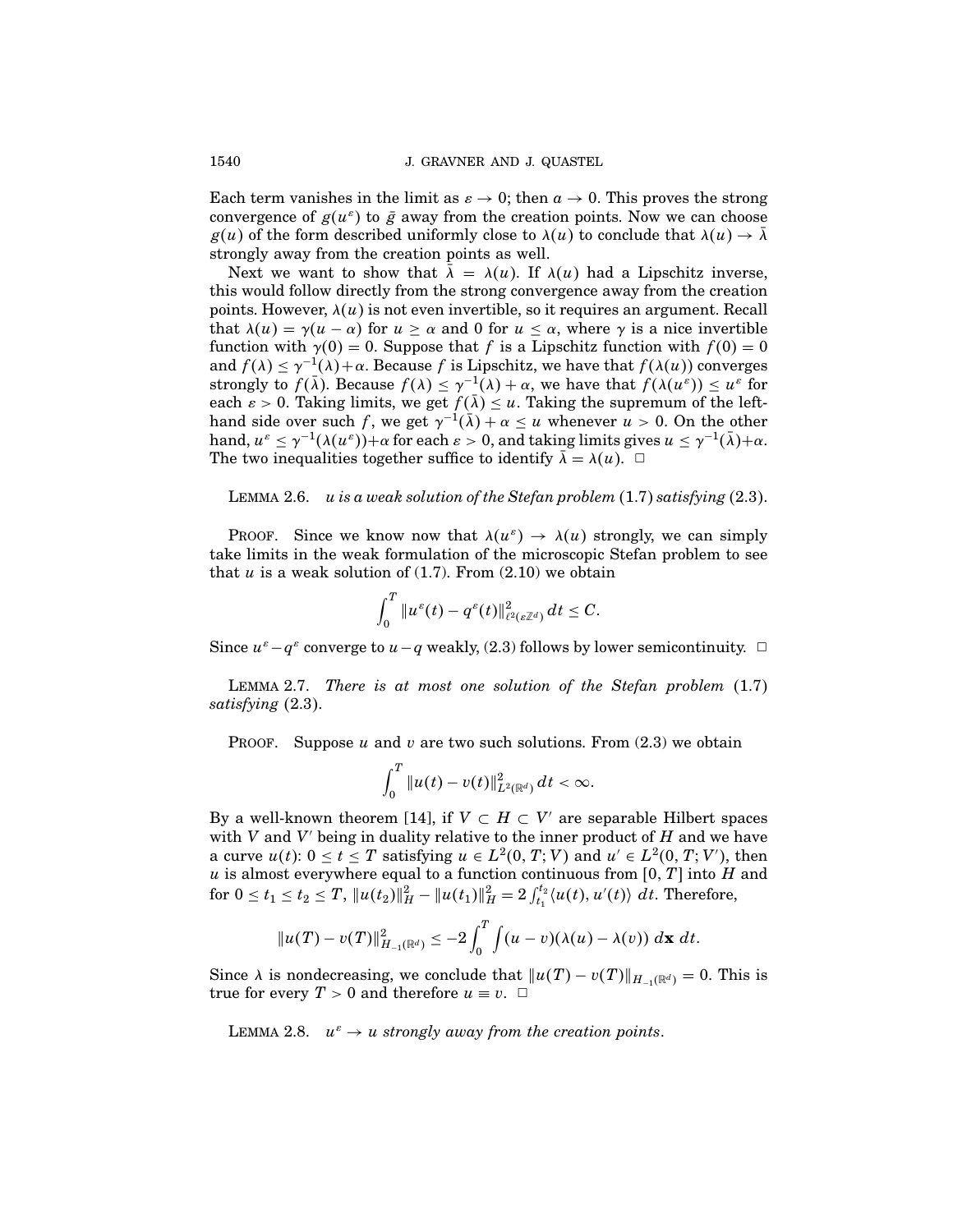PROOF. First note that for our solution, the Lebesgue measure of the mushy region  $0 < u < \alpha$  must be zero, because if u is a weak solution, then so is  $u - u \mathbf{1}_{\{0 < u \leq \alpha\}}$  and then uniqueness tells us that  $u \mathbf{1}_{\{0 < u \leq \alpha\}} \equiv 0$ .

Now let  $f_n(u) = u$  if  $u \ge \alpha + 1/n$ ,  $f_n(u) = 0$  if  $u \le \alpha$  and  $f_n$  is linear in between. Each function  $f_n$  is Lipschitz continuous and they approximate the function  $f(u) = u \mathbf{1}(u > \alpha)$ . We write  $u^{\varepsilon} = f_n(u^{\varepsilon}) + (u^{\varepsilon}-f_n(u^{\varepsilon}))$ . By the strong convergence of  $\lambda(u^{\varepsilon})$  to  $\lambda(u)$  away from creation points, we have that  $f_n(u^{\varepsilon})$ converges strongly to  $f_n(u)$  as  $\varepsilon \to 0$  there, too. Since  $u^{\varepsilon}$  converges weakly to u, the final term  $u^{\varepsilon} - f_n(u^{\varepsilon})$  converges weakly to  $u - f_n(u)$ . By the previous paragraph, this converges to 0 as  $n \to \infty$ . Choosing a diagonal sequence, we can therefore have  $f_{n(\varepsilon)}(u^{\varepsilon}) \to u\mathbf{1}(u > \alpha)$  strongly and  $u^{\varepsilon} - f_{n(\varepsilon)}(u^{\varepsilon}) \to$ 0 weakly. However, all terms are nonnegative, and a nonnegative sequence converging weakly to zero, must in fact converge strongly. From this we infer the strong convergence of the sequence  $u^{\varepsilon}$  away from the creation points, and this completes the proof.  $\Box$ 

One of the nice consequences of having the lattice approximation to the Stefan problem is that it allows us to prove very easily comparison principles for solutions even though the creation rates are singular. For example, passing to the limit after an easy computation on the lattice level using the maximum principle, we obtain the following result which will be useful in Section 4.

LEMMA 2.9. Let u be the weak solution of  $(1.7)$  with bounded initial condition  $u_0$  and let v be a subsolution (respectively, supersolution) satisfying

$$
(2.12) \qquad \frac{\partial v}{\partial t} - \Delta \lambda(v) \leq \sum_{i=1}^{n} c_i \delta_{\mathbf{x}_i}, \quad v(0, \mathbf{x}) = v_0(\mathbf{x}) \qquad (resp. \geq).
$$

If  $v_0 \leq u_0$ , then  $v \leq u$  (resp.  $\geq$ ).

**3. Hydrodynamic limit.** Recall the definition  $(2.7), (2.9)$  of the  $H_{-1}$  norm  $\lVert \cdot \rVert_{-1}$  on  $\varepsilon \mathbb{Z}^d$ . The main result of this section is

THEOREM 3.1. Let  $\eta^{\varepsilon}$  be the configuration of the generalized internal DLA process and let  $u^{\varepsilon}$  be the solution of the discretized Stefan problem (2.1) with the same initial condition.Then

$$
\lim_{\varepsilon \to 0} E[ \| \eta^{\varepsilon}(T) - u^{\varepsilon}(T) \|_{-1}^2 ] = 0.
$$

Here and in the rest of the section,  $E$  denotes expectation with respect to the generalized internal DLA process  $\eta^{\epsilon}(\cdot)$ . The theorem will be proved in Lemmas (3.2)–(3.11).

LEMMA 3.2. Let  $\eta^{\varepsilon}$  be the configuration of the generalized internal DLA process and let  $u^{\varepsilon}$  be the solution of the discretized Stefan problem (2.1) with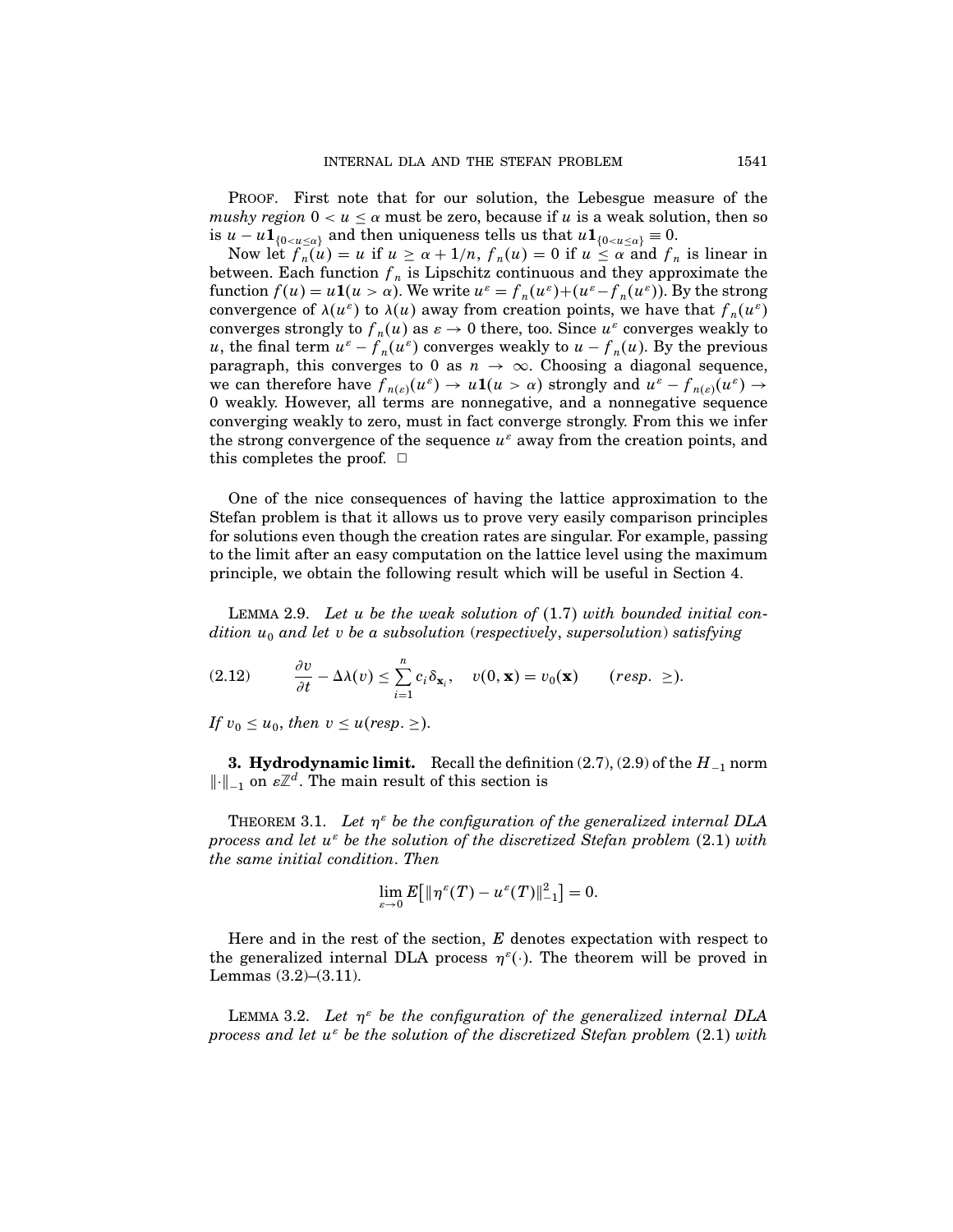the same initial condition.Then

(3.1) 
$$
\|\eta^{\varepsilon}(T) - u^{\varepsilon}(T)\|_{-1}^{2} = 2 \int_{0}^{T} \varepsilon^{d} \sum_{x} V(\eta^{\varepsilon}_{x}, u^{\varepsilon}_{x}) dt + M^{\varepsilon}(T),
$$

where

(3.2) 
$$
V(n, u) = -(n - u)(a(n) - \lambda(u)) + a(n)
$$

and  $M^{\varepsilon}(t)$  is a martingale.

PROOF. This is an explicit computation. We compute

$$
d[(\eta_x - u_x)(\eta_y - u_y)] = \left\{ [\Delta_{\varepsilon}(a(\eta_x) - \lambda(u_x))](\eta_y - u_y) + (\eta_x - u_x)[\Delta_{\varepsilon}(a(\eta_y) - \lambda(u_y))] - \varepsilon^{-2}\mathbf{1}(|x - y| = 1)(a(\eta_x) + a(\eta_y)) + \varepsilon^{-2}\mathbf{1}(x = y) \sum_{e} (a(\eta_x) + a(\eta_{x+e})) \right\} dt + dM_{xy},
$$

where  $M_{xy}$  are martingales, and then use the fact that  $[-\Delta_{\varepsilon}g^{\varepsilon}]_0 = \varepsilon^{-d}$ .  $\Box$ 

Now consider the generalized IDLA process running in a finite box  $\Lambda$  with reflecting boundary conditions and no creation. The set of invariant measures will be denoted  $\mu_{\Lambda}^{\beta}$  running over the parameter set  $\beta \in B$ . They are described as follows. For each  $N \ge \alpha |\Lambda|$ , there is exactly one invariant measure with N particles. Under that measure, each  $\eta_x \ge \alpha$  and the configuration  $\eta_x - \alpha, x \in \Lambda$ is distributed according to the canonical invariant measure for our reference zero-range process with  $N - \alpha |\Lambda|$  particles. On the other hand, if  $N < \alpha |\Lambda|$ , then for each configuration of N particles in  $\Lambda$  with no more than  $\alpha$  particles at each site, the Dirac mass at that configuration is invariant. So the parameter set B consists really of each fixed configuration with no more than  $\alpha$  particles per site, together with each  $N \ge \alpha |\Lambda|$ .

LEMMA 3.3. The marginal on  $\Lambda$  of any translation-invariant, invariant measure for  $L_0$  on  $\mathbb{Z}^d$  is a mixture of the  $\mu_\Lambda^\beta.$ 

The proof of this lemma is given in Section 5. We now continue with the proof of Theorem 3.1

LEMMA 3.4. Let V be as in  $(3.2)$  and let  $\mu$  be a translation-invariant, invariant measure for the process. Then for any  $u$ ,

$$
E_{\mu}[V(\eta_0, u)] \leq 0.
$$

PROOF. Let  $\Lambda$  be a box around the origin and let  $\mu_{\Lambda}$  be the marginal of  $\mu$  on  $\Lambda$ . By the previous lemma,  $\mu_{\Lambda}$  is a mixture of the extremal invariant measures  $\mu_{\Lambda}^{\beta}$  on  $\Lambda$ . Let  $f(n)$  be any function of whole numbers which vanishes if  $n \leq \alpha$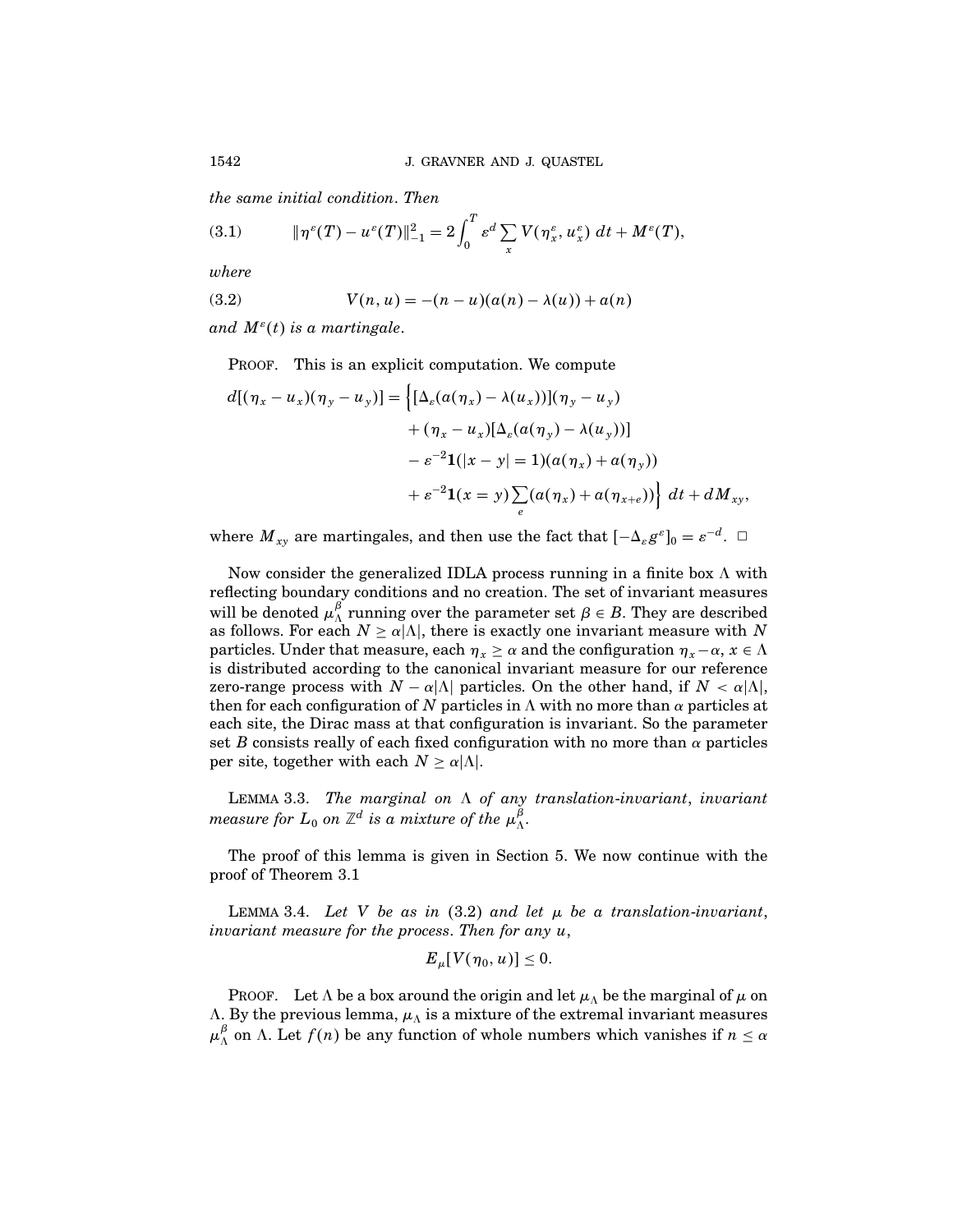and let  $\mu_{\Lambda}^{\beta}$  be an extremal invariant measure on  $\Lambda$  with density  $v_{\beta}$ . Let  $v_{\gamma}$  be an invariant measure for the zero-range dynamics, that is, a product measure with marginals  $\nu_{\gamma}(\eta_x = n) = Z^{-1}(\gamma)\gamma^{n}[g(n)\cdots g(1)]^{-1}$ . We have

$$
E_{\mu_{\Lambda}^{\beta}}[f(\eta_0)] = \begin{cases} 0, & \text{if } v_{\beta} \leq \alpha, \\ E_{\nu_{\gamma(v_{\beta}-\alpha)}}[f(\eta_0-\alpha)] + O(|\Lambda|^{-1}) & \text{if } v_{\beta} > \alpha. \end{cases}
$$

In the second case, the error  $O(|\Lambda|^{-1})$  comes from changing the measure  $\mu_{\Lambda}^{\beta}$ with fixed density to the product measure ([11, section 6] is a good reference for the equivalence of ensembles in this context). Note that both  $a(n)$  and  $na(n)$  vanish if  $n \leq \alpha$ . Furthermore, if  $v > \alpha$ ,

$$
E_{\nu_{\gamma(v-a)}}[a(\eta_0)] = \lambda(v),
$$
  

$$
E_{\nu_{\gamma(v-a)}}[\eta_0 a(\eta_0)] = (v+1)\lambda(v)
$$

Letting  $|\Lambda| \to \infty$ , we have

$$
E_{\mu}[V(\eta_0, u)] = -\int (v_{\beta} - u)(\lambda(v_{\beta}) - \lambda(u)) dY_{\beta},
$$

where  $Y_{\beta}$  is a probability measure on the parameter set for the extremal invariant measures. This is nonpositive since  $\lambda$  is nondecreasing. Note the apparent lack of uniformity in the argument is easily resolved: except for small densities, the extremal invariant measures on  $\Lambda$  are parameterized by the density itself, and because of the stationarity of  $\mu$  one has an easy cutoff of large densities uniform in  $\Lambda$ .  $\Box$ 

Consider the right-hand side of (3.1). If we take the expectation, the martingale disappears and because of the time averaging we will be evaluating  $V(\eta_x, u)$  under an invariant measure. In fact, we can do some spatial averaging as well so that the resulting measure is also translation invariant. By Lemma 3.4, the result is nonpositive, giving the hydrodynamic limit. This argument is made precise in Lemma 3.10. However, there are several cutoffs needed first. Lemma 3.5 provides a basic estimate that will be used repeatedly. Lemma 3.6 cuts off the bad points near the creation sites where the density is unbounded. Lemma 3.7 cuts off large values of  $V$ , and Lemma 3.8 provides for the averaging in space and time in order to obtain a translation-invariant, invariant measure when we look at the limit of the distribution around a macroscopic site as we let  $\varepsilon \to 0$ .

LEMMA 3.5. (i) Let  $1 \leq p \leq 2$  if  $d \leq 3$  and  $1 \leq p \leq d/(d-2)$  if  $d \geq 4$ . For each  $T > 0$ , there is a constant  $C_p(T) < \infty$  such that, for all  $\varepsilon > 0$ ,

$$
E\bigg[\int_0^T \varepsilon^d \sum_x \big[\eta^{\varepsilon}_x(t)\big]^p dt\bigg] \leq C_p(T).
$$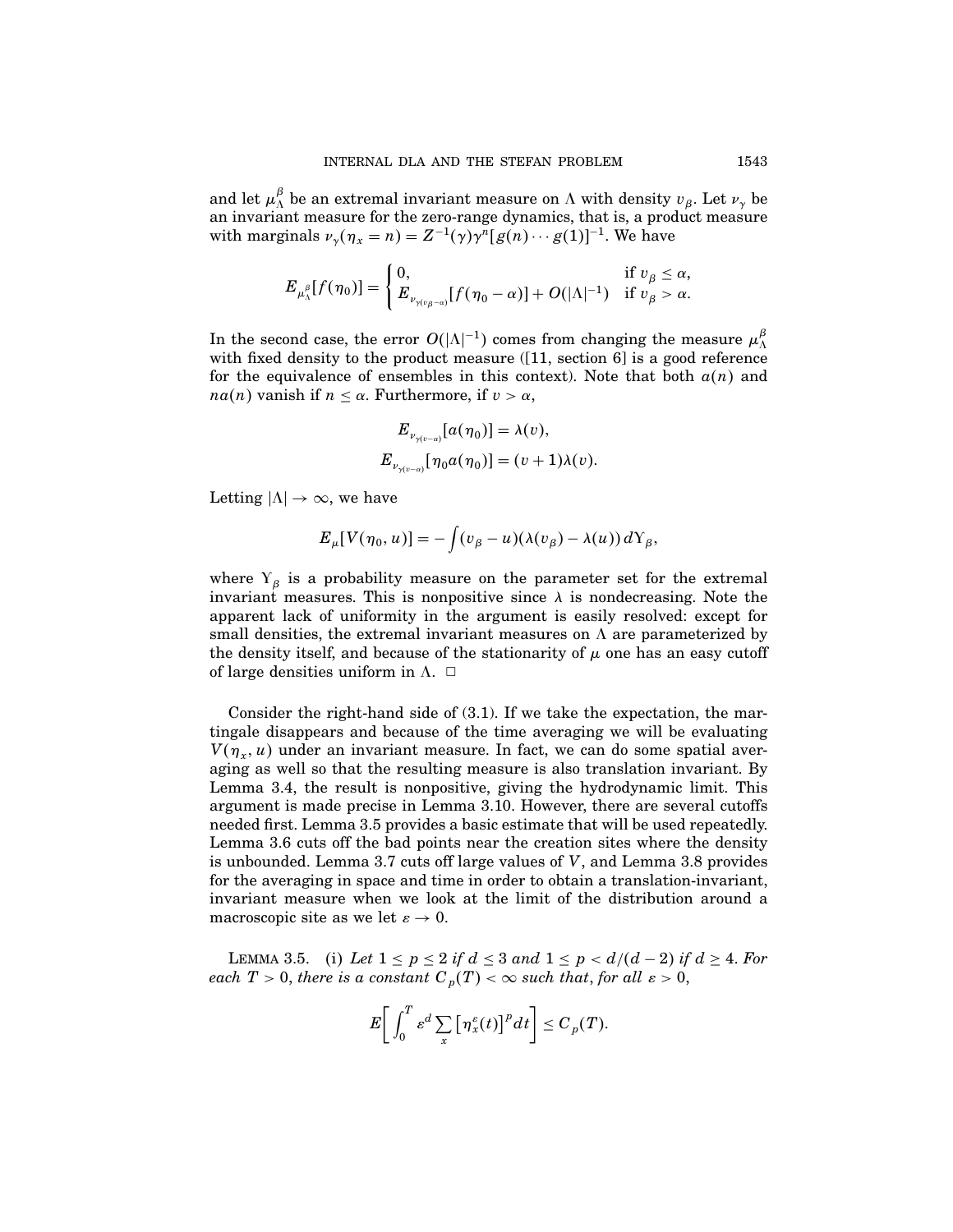(ii) There exists a function  $C(\delta) < \infty$  for each  $\delta > 0$  such that, for all  $\varepsilon > 0$ ,

$$
E\bigg[\int_0^T \varepsilon^d \sum_{|x-x_i|\geq \delta}\big[\eta^{\varepsilon}_x(t)\big]^2 dt\bigg] \leq C(\delta).
$$

PROOF. Follows from the similar bound on  $u$  and Lemma 3.1 which implies that the expectation of the  $L^2$  norm of the difference of u and  $\eta$  can be controlled.  $\square$ 

LEMMA 3.6. Let V be as in  $(3.2)$ . Then

$$
(3.3) \quad E\big[\|\eta^{\varepsilon}(T) - u^{\varepsilon}(T)\|_{-1}^2\big] \leq 2\varepsilon^d \sum_{|x-x_i|\geq \delta} \int_0^T E\big[V\big(\eta^{\varepsilon}_x,u^{\varepsilon}_x\big)\big]dt + \Omega_1(\delta,\varepsilon,T),
$$

where for each  $T > 0$ ,

$$
\limsup_{\delta \to 0} \limsup_{\varepsilon \to 0} \Omega_1(\delta, \varepsilon, T) = 0.
$$

**PROOF.** Let  $\Omega_1(\delta, \varepsilon, T) = CE[\int_0^T \varepsilon^d \sum_{\{x: \; |x-x_i| < \delta\}} \eta_x dt]$ , where C is large enough that  $a(n) \leq C_n$ . Replacing  $a(n)$  by  $\lambda(n)$  in (3.2) gives something negative and the error can be bounded by a finite multiple of  $n$ . We can estimate  $\Omega_1$  by part 1 of Lemma 3.5 and Chebyshev's inequality.  $\Box$ 

LEMMA 3.7. Let  $\phi_{\ell}(x) = x$  if  $x \leq \ell$  and  $\phi_{\ell}(x) = \ell$  if  $x \geq \ell$  be the cutoff at  $level \ell.$  Let

(3.4) 
$$
V_{\ell}(n, x) = -\phi_{\ell}((n - x)(a(n) - \lambda(x))) + \phi_{\ell}(a(n)).
$$

Then

(3.5)  

$$
E[\|\eta^{\varepsilon}(T) - u^{\varepsilon}(T)\|_{-1}^{2}]
$$

$$
\leq 2\varepsilon^{d} \sum_{|x-x_{i}| \geq \delta} \int_{0}^{T} E[V_{\ell}(\eta^{\varepsilon}_{x}(t), u^{\varepsilon}_{x}(t))] dt + \Omega_{2}(\ell, \varepsilon, \delta, T),
$$

where

$$
\limsup_{\delta \to 0} \limsup_{\ell \to \infty} \limsup_{\varepsilon \to 0} \Omega_2(\ell, \varepsilon, \delta, T) = 0.
$$

PROOF. Since one of the error terms from  $(3.3)$  is negative, all we have to show is that

$$
\limsup_{\ell\to 0}\limsup_{\varepsilon\to 0}E\left[\int_0^T \varepsilon^d\sum_x |\phi_\ell(a(\eta_x))-a(\eta_x)| dt\right]=0,
$$

which follows from Lemma 3.5 and Chebyshev's inequality.  $\Box$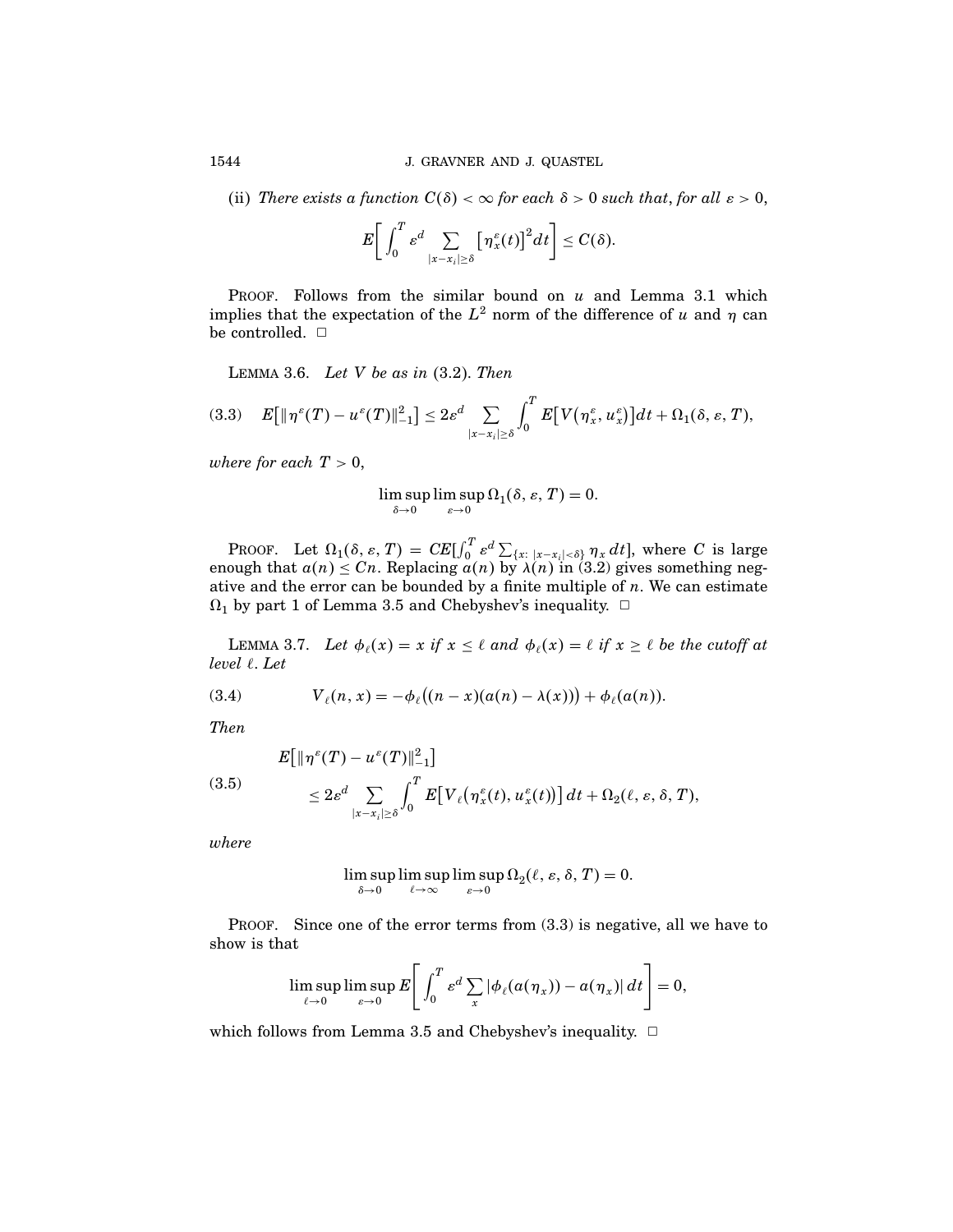LEMMA 3.8. Let  $V_{\ell}$  be as in (3.4) and let u be the unique solution of the Stefan problem (1.5). For each  $\sigma > 0$ , let  $B_{\sigma}(\mathbf{y},t) = \{ (x,s) \in \varepsilon \mathbb{Z}^d \times$ [0, T]:  $|x - y| \leq \sigma$ ,  $|s - t| \leq \sigma$  }. Then

(3.6)  
\n
$$
E[\|\eta^{\varepsilon}(T) - u^{\varepsilon}(T)\|_{-1}^{2}]
$$
\n
$$
\leq 2 \int_{|\mathbf{y}-x_{i}| \geq \delta} \int_{0}^{T} Av_{(x, s) \in B_{\sigma}(\mathbf{y}, t)} E[V_{\ell}(\eta^{\varepsilon}_{x}(s), u(\mathbf{y}, t))] dt d\mathbf{y}
$$
\n
$$
+ \Omega_{3}(\varepsilon, \sigma, \ell, \delta, T),
$$

where for each  $T > 0$ ,

$$
\limsup_{\delta \to 0} \limsup_{\sigma \to 0} \limsup_{\ell \to \infty} \limsup_{\varepsilon \to 0} \Omega_3(\varepsilon, \sigma, \ell, \delta, T) = 0.
$$

Here Av denotes the average.

PROOF. After a summation by parts, the error term becomes

$$
\Omega_3 = \int \int_0^T Av_{(x,s)\in B_{\sigma}(\mathbf{y},t)} E\big[V_{\ell}\big(\eta^{\varepsilon}_x(s), u(\mathbf{y},t)\big) - V_{\ell}\big(\eta^{\varepsilon}_x(s), u^{\varepsilon}_x(s)\big)\big] dt d\mathbf{y}.
$$

The y integral stays away from the creation sites  $\mathbf{x}_i$  by  $\delta - \sigma$ . From the special form of V, and using the bounds  $a(n) \leq Cn$  and  $\lambda' \leq C$ , and Schwarz's inequality, for each  $\zeta > 0$ ,

(3.7) 
$$
\begin{aligned} \left[V_{\ell}(\eta_x^{\varepsilon}, u(\mathbf{y})) - V_{\ell}(\eta_x^{\varepsilon}, u_x^{\varepsilon})\right] \\ &\leq C\zeta^{-1}\big((\eta_x^{\varepsilon})^2 + (u_x^{\varepsilon})^2 + u(\mathbf{y})^2\big) + \zeta\big(u(\mathbf{y}) - u_x^{\varepsilon}\big)^2. \end{aligned}
$$

Since  $\delta > 0$  goes to zero last, we can use the uniform  $L^2$  bounds on  $\eta^{\varepsilon}$  and  $u^{\varepsilon}$  away from the creation sites [(2.6) and Lemma 3.5] to show that the part of  $\Omega_3$  coming from the first term on the right-hand side of (3.7) is bounded by some  $C'\zeta^{-1}$  uniformly in  $\varepsilon$  and  $\sigma$  for each  $\delta > 0$ . The second term vanishes in the limit as  $\varepsilon$ , then  $\sigma$  are sent to zero, by the strong convergence of the lattice approximations to the Stefan problem away from the creation points (Theorem 2.3). Finally, we can send  $\zeta \to \infty$  to obtain the lemma.  $\Box$ 

The following lemma provides us cheaply with the cutoff of large space that we will need.

LEMMA 3.9. There are constants  $C_1 < \infty$  and  $C_2 > 0$  depending only on the walk rate  $g(\cdot)$ , the creation rates  $c_i$  and on T such that, for all  $\varepsilon > 0$ ,

$$
E\bigg[ \varepsilon^d \sum_{|x| \geq M} \eta_x(T) \bigg] \leq C_1 M^{-1} \exp \big\{ - C_2 M^2 \big\}.
$$

PROOF. Let  $X_t^i$  denote the positions at time t of all the particles with the convention that a particle is held at its creation site up to the time it is created. Clearly, the left-hand side is just the normalized number of such particles outside of  $|x| \leq M$  at time T. If we let  $Y_t^i = X_t^i$  up to the time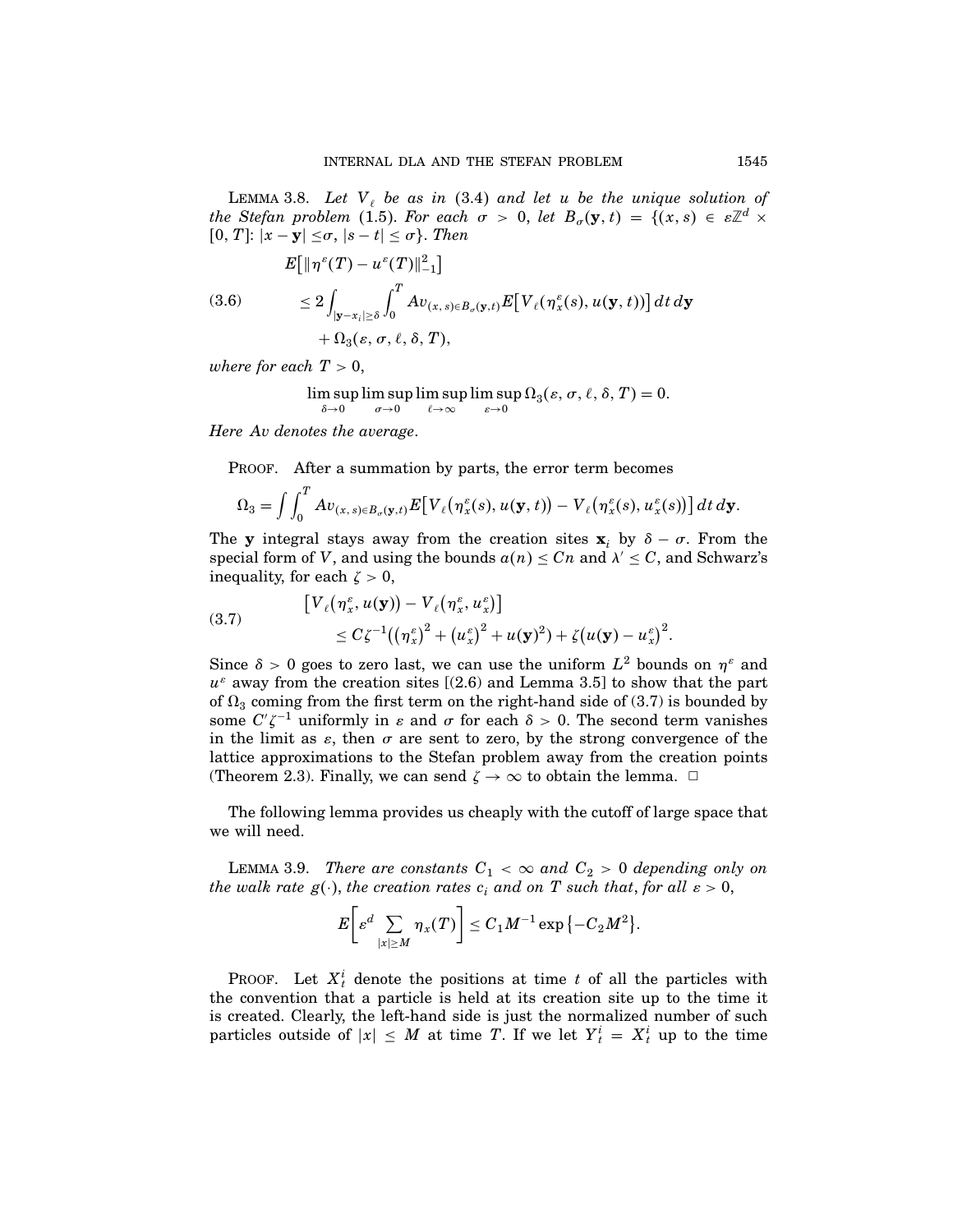that  $X<sup>i</sup>$  reaches its resting place, and then walk at rate  $\varepsilon^{-2}$  after that, then the left-hand side is clearly bounded by  $\varepsilon^d E[\#i \mid \sup_{0 \le t \le T} |Y_i^i| \ge M]$  which, since there are less than  $C_3\varepsilon^{-d}$  such particles, is clearly bounded by

$$
C_3 \sup_i P\bigg(\sup_{0\leq t\leq T}|{Y}^i_t|\geq M\bigg).
$$

Let  $t_i$  be the creation time of particle i and note that after its creation it behaves as a symmetric random walk with jump rate  $\varepsilon^{-2}a_t$ , where  $a_t$  is bounded above and below away from zero and adapted to the  $\sigma$ -field of the entire process. Make a random time change  $\tau_i(t)$  after time  $t_i$  so that, after its creation  $Y^i_{\tau_i(t)}$  has jump rate  $\varepsilon^{-2}$ . Then the probability can be rewritten in  ${\rm terms~of~a~standard~random~walk}~X_t$  running at rate  $\varepsilon^{-2}$  as  $P(\sup_{0\leq t\leq \tau_i^{-1}(T)-t_i}$  $|X_t| \geq M$ , which, because  $\tau_i(t)$  is bounded below by  $C_4 t$  for some  $C_4 > 0$ , is bounded above by

$$
P\bigg(\sup_{0\leq t\leq C_5T}|X_t|\geq M\bigg)
$$

for some finite  $C_5$ . It is now standard to show that this is controlled by the term on the right-hand side of the lemma.  $\Box$ 

From now on it will be convenient to think of our configuration  $\eta$  on  $\mathbb{Z}^d$ instead of  $\varepsilon\mathbb{Z}^d$  because we want to study the limiting measure. Note, however, that time is still sped up by a factor of  $\varepsilon^{-2}$ . Let  $\mu^{\varepsilon}(t, d\eta)$  be the distribution of the  $\eta$  at time t and let

(3.8) 
$$
\bar{\mu}_{\varepsilon,\sigma}(\mathbf{y},t,d\eta) = A v_{(x,s)\in B_{\sigma}(\mathbf{y},t)} \tau_x \mu^{\varepsilon}(s,d\eta),
$$

where  $\tau_x$  is the shift acting on measures:  $\tau_x \mu(f(\eta)) = \mu(f(\tau_x \eta))$ , where  $[\tau_x \eta]_{y} = \eta_{x+y}$ . Then we can write

$$
(3.9) \qquad Av_{(x,s)\in B_{\sigma}(\mathbf{y},t)} E[V_{\ell}(\eta_x(s),u(\mathbf{y},t))] = E_{\bar{\mu}_{\varepsilon,\sigma}(\mathbf{y},t)}[V_{\ell}(\eta_0,u(\mathbf{y},t))].
$$

Here we have used the notation  $B_{\sigma}(\mathbf{y},t)$  to be consistent with the statement of Lemma 3.8, but now sites  $x$  are on the unscaled lattice  $\mathbb{Z}^d$  so the side length of the box is really  $\sigma \varepsilon^{-1}$ .

LEMMA 3.10. For each  $y \in \mathbb{R}^d$  with  $|y - x_i| \geq \delta$  and any  $t \in [0, T]$  and  $0 < \sigma < \delta$ , the set of measures  $\bar{\mu}_{\varepsilon, \sigma}(\mathbf{y}, t)$ ,  $\varepsilon > 0$ , defined in (3.8) is tight with respect to the weak topology on the set of configurations  $\mathbb{N}^{\mathbb{Z}^d}$  and any weak limit is a translation-invariant, invariant measure of the internal DLA process (without creation).

PROOF. Let  $c_x$ ,  $x \in \mathbb{Z}^d$ , be any positive weights with  $\sum c_x = 1$ . The sets  $\sum c_x \eta_x \leq M$  are weakly compact and expand to fill the whole configuration space. By Chebyshev's inequality,

$$
\bar{\mu}_{\varepsilon,\,\sigma}(\mathbf{y},t)\bigg(\sum_x c_x \eta_x > M\bigg) \leq M^{-1} E_{\bar{\mu}_{\varepsilon,\,\sigma}(\mathbf{y},\,t)}\bigg[\sum_x c_x \eta_x\bigg] \leq CM^{-1}\sigma^{-d}
$$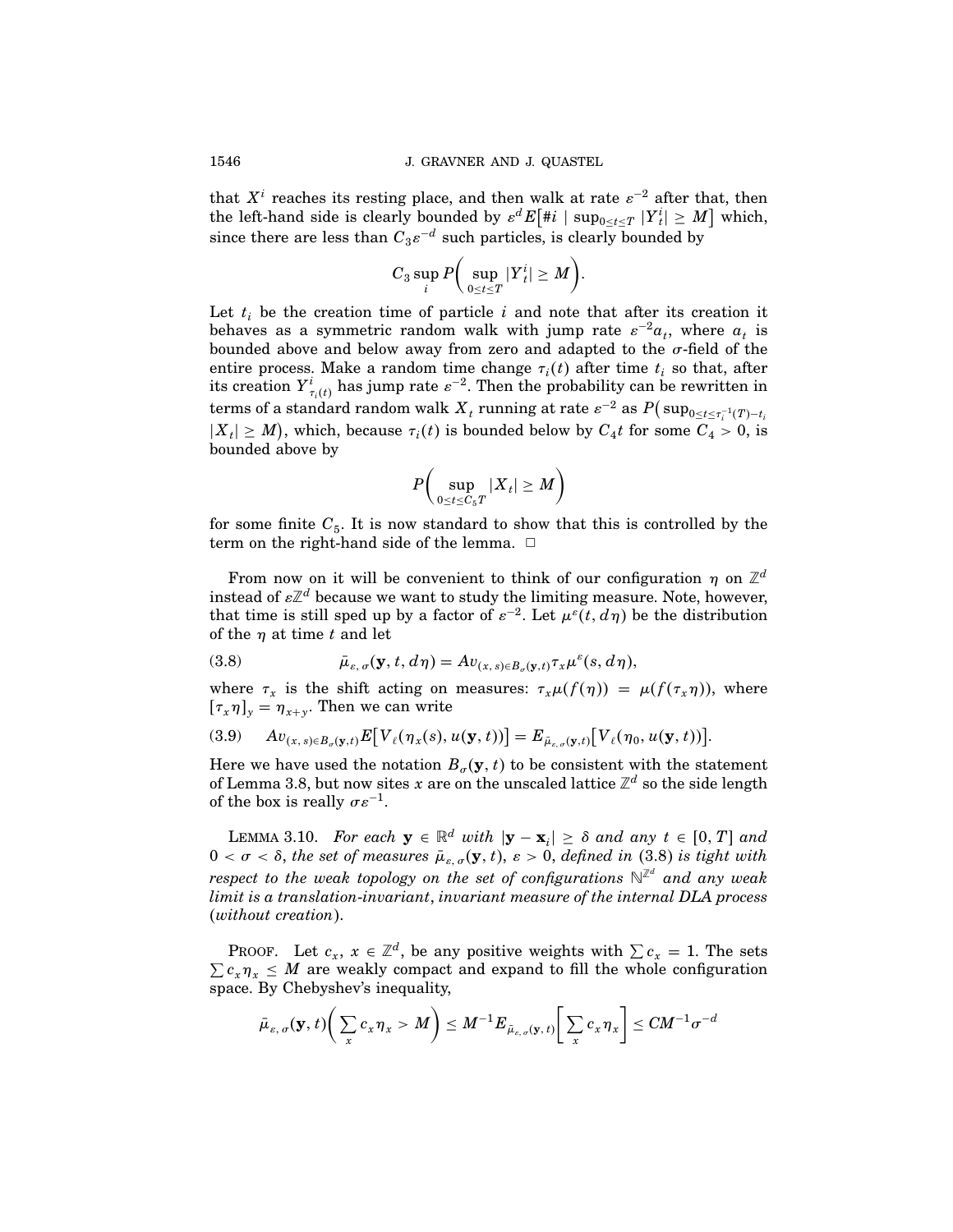from the fact that the expected number of particles is less than some constant multiple of  $\varepsilon^{-d}$ . This establishes the tightness.

Since it is constructed as the limit of large averages of bounded measures, the translation invariance of the limit measure is immediate.

We now prove that such a limit measure  $\mu$  must be invariant. Let f be any bounded local function and let  $L_0$  be the generator of the internal DLA process without creation and without the speed up of time (1.1).

$$
E_{\mu}[L_0f(\eta)] = \lim_{\varepsilon \to 0} A v_{(x, s) \in B_{\sigma}(\mathbf{y}, t)} E[L_0f(\tau_x \eta_s)].
$$

By the translation invariance of the dynamics,

$$
Av_{|x-\mathbf{y}|\leq \sigma\varepsilon^{-1}}E[L_0\tau_x f]=E\big[L_0\big\{Av_{|x-\mathbf{y}|\leq \sigma\varepsilon^{-1}}\tau_x f\big\}\big].
$$

By the definition of the generator,

$$
\frac{1}{2\sigma} \int_{t-\sigma}^{t+\sigma} E[L_0\{Av_{|x-y|\leq \sigma \varepsilon^{-1}} \tau_x f\}(s)] ds
$$
  
\n
$$
= \frac{\varepsilon^2}{2\sigma} E[Av_{|x-y|\leq \sigma \varepsilon^{-1}} \tau_x f]|_{t-\sigma}^{t+\sigma}
$$
  
\n
$$
- \frac{\varepsilon^{2-d}}{2\sigma} \int_{t-\sigma}^{t+\sigma} E[L_c\{Av_{|x-y|\leq \sigma \varepsilon^{-1}} \tau_x f\}] ds.
$$

Note, however, that the last term always vanishes for  $\sigma < \delta$  and small enough  $\varepsilon$  since the support of  $\tau_x f$  never contains any of the creation sites. Therefore, the right-hand side is bounded by  $C\varepsilon^2$ . Therefore, we have  $E_u[L_0f] = 0$  for any bounded local function and we conclude that  $\mu$  is invariant.  $\Box$ 

```
LEMMA 3.11. \limsup_{\varepsilon \to 0} E[ \| \eta^{\varepsilon}(T) - u^{\varepsilon}(T) \|_{-1}^2 ] = 0.
```
PROOF. By Lemma 3.8, we have that the left-hand side is bounded above by

$$
\limsup_{\delta,\sigma\to 0\atop \delta>\sigma}\limsup_{\ell\to\infty}\limsup_{\varepsilon\to 0}\int\int_0^T{\bf 1}_{\{|{\bf y}-{\bf x}_i|\geq\delta\}}E_{\tilde\mu_{\varepsilon,\,\sigma}({\bf y},\,t)}\bigl[V_\ell(\eta_0,u({\bf y},t))\bigr]\,dt\,d{\bf y}.
$$

The first thing we want to do is pass the limit in  $\varepsilon$  through the integral. It is simple to check from the assumptions on  $a(\cdot)$  that  $V_{\ell}$  is the sum of a nonpositive term and a term which is bounded by a constant multiple of  $\eta_0$ . For the integral corresponding to the nonpositive term, commutation of the limit in  $\varepsilon$  and the integration in  $t$  and  $y$  is a direct application of Fatou's lemma. For the term which is bounded by a constant multiple of  $\eta_0$ , we break it into the integration over  $|y| < M$  and over  $|y| \ge M$ . For fixed M, we can pass the  $\varepsilon$  limit through the first piece by the bounded convergence theorem, since  $V_{\ell}$  is bounded for each fixed  $\ell$ . Then we can use Lemma 3.9 to estimate away the second piece as  $M \to \infty$ . By the previous lemma, we therefore have that the left-hand side of the lemma is bounded above by

$$
\limsup_{\delta, \sigma \to 0 \atop \delta > \sigma} \limsup_{\ell \to \infty} \int \int_0^T {\bf 1}_{\{|{\bf y} - {\bf x}_i| \ge \delta\}} E_{\mu({\bf y},\,t)} [V_{\ell}(\eta_0, u({\bf y},t))] \, dt \, d{\bf y},
$$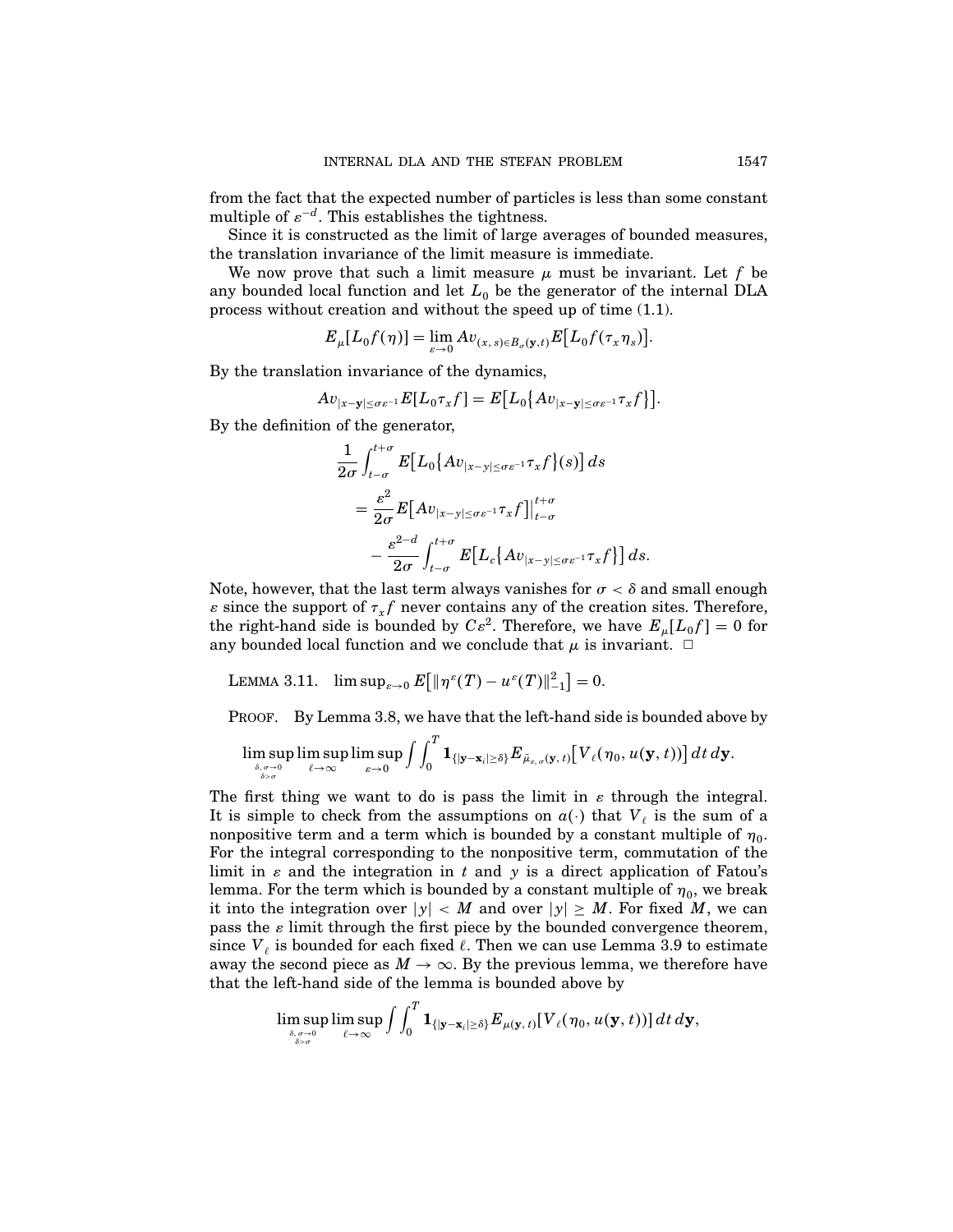where for each **y** and t,  $\mu(\mathbf{y}, t)$  is a translation-invariant, invariant measure for the dynamics without creation. Referring to  $(3.4)$ , we can see that  $V_{\ell}$  is the sum of two monotonic functions in  $\ell$ . By the monotone convergence theorem, and by part 2 of Lemma 3.5, which bounds each term separately, we can take the limit in  $\ell$  through the time and space integrations. The resulting integrand is the expectation of V with respect to a translation-invariant, invariant measure for the dynamics without creation, which vanishes by Lemma 3.4. This completes the proof of the hydrodynamic limit.  $\Box$ 

4. Shape theory. This section is devoted to convergence results for the occupied sets in the internal DLA and Stefan problems. We will denote by  $A_t^{\varepsilon} \subset \varepsilon \mathbb{Z}^d$  the occupied set  $\{x: \eta_x > 0\}$  and by  $\mathscr{A}_t = \{\mathbf{x}: \rho(\mathbf{x}, t) > 0\}$  the occupied set of the Stefan problem (1.5). Recall that we defined the distance between a set on  $\varepsilon\mathbb{Z}^d$  lattice and a set in Euclidean space to be the Lebesgue measure of the symmetric difference of the natural embedding of the first with the second.

THEOREM 4.1. For every  $t > 0$ ,

lim  $\varepsilon\rightarrow 0$  $dist(A_t^{\varepsilon}, \mathscr{A}_t) = 0$ 

in probability.

REMARK. What follows immediately from the hydrodynamic limit is that macroscopic densities on the occupied set  $A_t^{\varepsilon}$  and the occupied set in the Stefan problem  $\mathscr{A}_t$  agree. On the other hand, convergence in dist means (1) that on the complement of a slightly larger set than the occupied set in the Stefan problem, the density of particles is going to zero and, (2) that on a slightly smaller set than the occupied set in the Stefan problem, the density of "holes" is going to zero. Note that the first statement follows immediately from the weak convergence, but the second does not because the density could be macroscopically correct while on the microscopic scale there could be clusters of free particles surrounded by seas of holes. The proof of Theorem 4.1 given below utilizes a bootstrapping argument to demonstrate that this does not happen. Actually, computer simulations leave no doubt that  $A_t^1/\sqrt{t} \to \mathscr{A}_1$ a.s. in the even stronger Hausdorff metric.

LEMMA 4.2. Let  $\Lambda \subset \mathbb{Z}^d$  be a box of side length  $L = a \varepsilon^{-1}$  centered at 0 and let  $\Gamma$  be a concentric box of side length  $\Lambda/2$ . Let  $0 < \kappa_1 < 1$  and  $0 <$  $\kappa_2 < \infty$  be fixed. Let  $H \subset \Lambda$  of cardinality  $\kappa_1 L^d$ . Let  $N = \kappa_2 L^d$  particles start at  $x_1, ..., x_N \in \Gamma$  and perform zero-range dynamics with killing on the boundary. In other words, the generator of the process is  $Lf(\eta) =$  $\varepsilon^{-2} \sum_{x,e} g(\eta_x) (f(\eta^{x,x+e}) - f(\eta))$ , where the sum is over  $x \in \Lambda$  and  $|e| = 1$ with the convention that if  $x \in \Lambda$  and  $x + e \notin \Lambda$ , then  $\eta_{y}^{x, x+e} = \eta_{y}$  unless  $y = x$  in which case  $\eta_x^{x, x+e} = \eta_x - 1$ . Assume that for some  $c < \infty$ ,  $g(n) \leq cn$ . Let  $p_{_{X_1,\,\ldots,\,x_N,\,H}}(\varepsilon)$  denote the probability that none of the particles are in  $H$  at  $\emph{time}\ a^2. \emph{Let}\ p(\varepsilon) = \sup_{x_1,\, ...,\, x_N,\, H} p_{x_1,\, ...,\, x_N,\, H}(\varepsilon). \emph{Then}\ \limsup_{\varepsilon \to 0} \varepsilon^d \log p(\varepsilon) < 0.$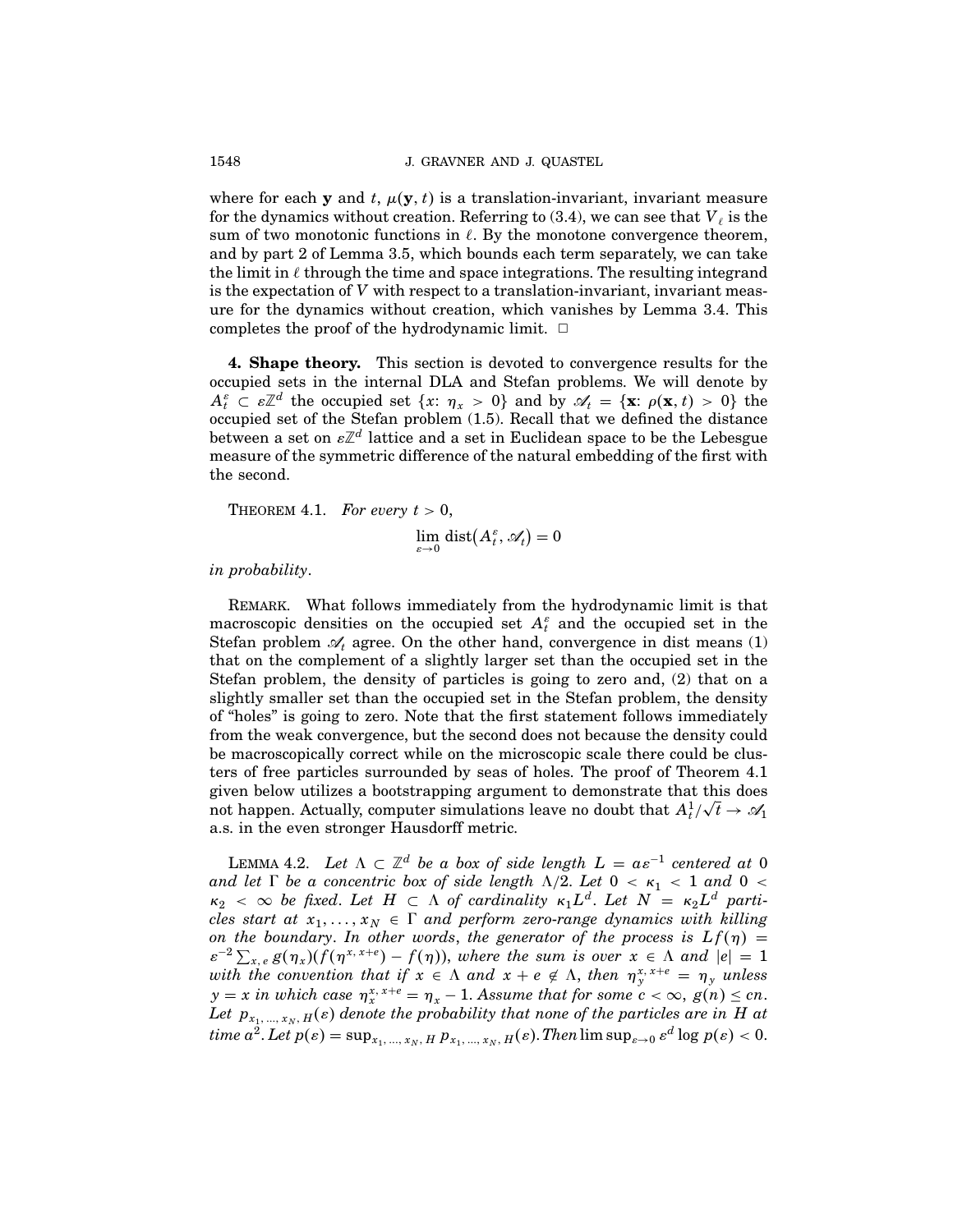PROOF OF LEMMA 4.2. Suppose first of all that the particles move independently. In other words,  $g(n) = cn$  for some c. It is not hard to show that there exists  $\gamma > 0$  so that the probability for a particle starting in  $\Gamma$  and killed on the boundary of  $\Lambda$  to be in H at time  $a^2$  is at least  $\gamma$ , uniformly over all such initial points  $x$  and target sets  $H$ . We could call such an event a success. By standard large deviation results for any  $r < 1$ , the probability  $p_N$  to have fewer than  $rN\gamma$  successes satisfies  $\lim_{N\to\infty} N^{-1}\log p_N < 0$ , and the probability we seek is certainly smaller.

Now we do the same computation in a different way again assuming that  $g(n) = cn$ . Define the empirical density field  $\rho^{\varepsilon}(t, x)$  to be the number of particles at x at time t on the tile of side length  $\varepsilon$  containing  $\varepsilon x$ . Let  $P_{\varepsilon}$  be the distribution of the field  $\rho^{\varepsilon}(t)$ ,  $0 \leq t < \infty$ . The event whose probability we want to compute is a subset of the event A that, given initial mass concentrated in  $[-a/4, a/4]^d$ , the empirical density field vanishes at time  $a^2$  on some subset  $H \subset [-a/2, a/2]^d$  of Lebesgue measure  $\kappa_1 a^d > 0$ . Fix H and note that, for each  $\varepsilon$ , sup<sub>x<sub>1</sub>, ..., x<sub>N</sub>  $p_{x_1,...,x_N,H}(\varepsilon)$  is achieved at some N points in  $\Gamma$ , so let us then</sub> start the system with the  $N$  particles at those points. The corresponding set of initial measures  $\rho^s(x,0) dx$  will be tight. Suppose that for some subsequence  $\varepsilon_k$ , we have  $\rho^{\varepsilon_k}(0, x) dx \Rightarrow \mu_0$  for some measure  $\mu_0$ . Since the particles move independently, it is straightforward to show that then  $\rho^{\varepsilon_k}(t, x)dx \Rightarrow \rho(t, x)dx,$ where  $\rho$  is the solution of the linear heat equation  $\partial_t \rho = c \Delta \rho$  on  $[-a/2, a/2]^d$ with initial data  $\mu_0$  and Dirichlet boundary conditions. Let  $\phi$  be a smooth test function on  $\mathbb{R}^d$  with support in  $\Lambda$ . The quantity  $M_{\varepsilon}(t) = \exp Z_{\varepsilon}(t)$ , where

$$
Z_{\varepsilon}(t) = \varepsilon^{-d} \int \phi(x) [\rho(t, x) - \rho(0, x)] dx
$$

$$
- c \varepsilon^{-2-d} \int_0^t \int \rho(s, x) \sum_{e} e^{\phi(\varepsilon(x+e)) - \phi(\varepsilon x)} dx ds
$$

is a martingale under  $P<sub>s</sub>$  and hence has expectation 1. By standard arguments (see [10]), one obtains from this the large deviation lower bound

$$
\liminf_{k\to\infty}\varepsilon_k^d\log P_{\varepsilon_k}(B)\geq-\inf_{\rho(\cdot,\cdot)\in B}\int dt\|\partial_t\rho-c\Delta\rho\|_{-1,\,\rho^{-1}(t)}^2,
$$

where  $||f||_{-1, \rho^{-1}}^2 = \sup_{\phi} \{ \int f \phi \, dx - \int |\nabla \phi|^2 \rho \, dx \}$  and B is any open set of timedependent density functions. We conclude from this, and from the previous computation, that

$$
\inf_{\rho(\cdot,\cdot)\in A}\int dt\|\partial_t\rho-c\Delta\rho\|_{-1,\,\rho^{-1}(t)}^2>0.
$$

This is really done in two steps. First we enlarge A to A slightly by considering density functions with initial data in a slightly larger set than  $[-a/4, a/4]^d$ and which vanish at time  $a^2$  on some subset  $H \subset [-a/2, a/2]^d$  of Lebesgue measure slightly smaller than  $\kappa_1 a^d$ . Repeating the previous arguments, we obtain the lower bound above for the infimum over the interior of  $\widetilde{A}$ , which contains A.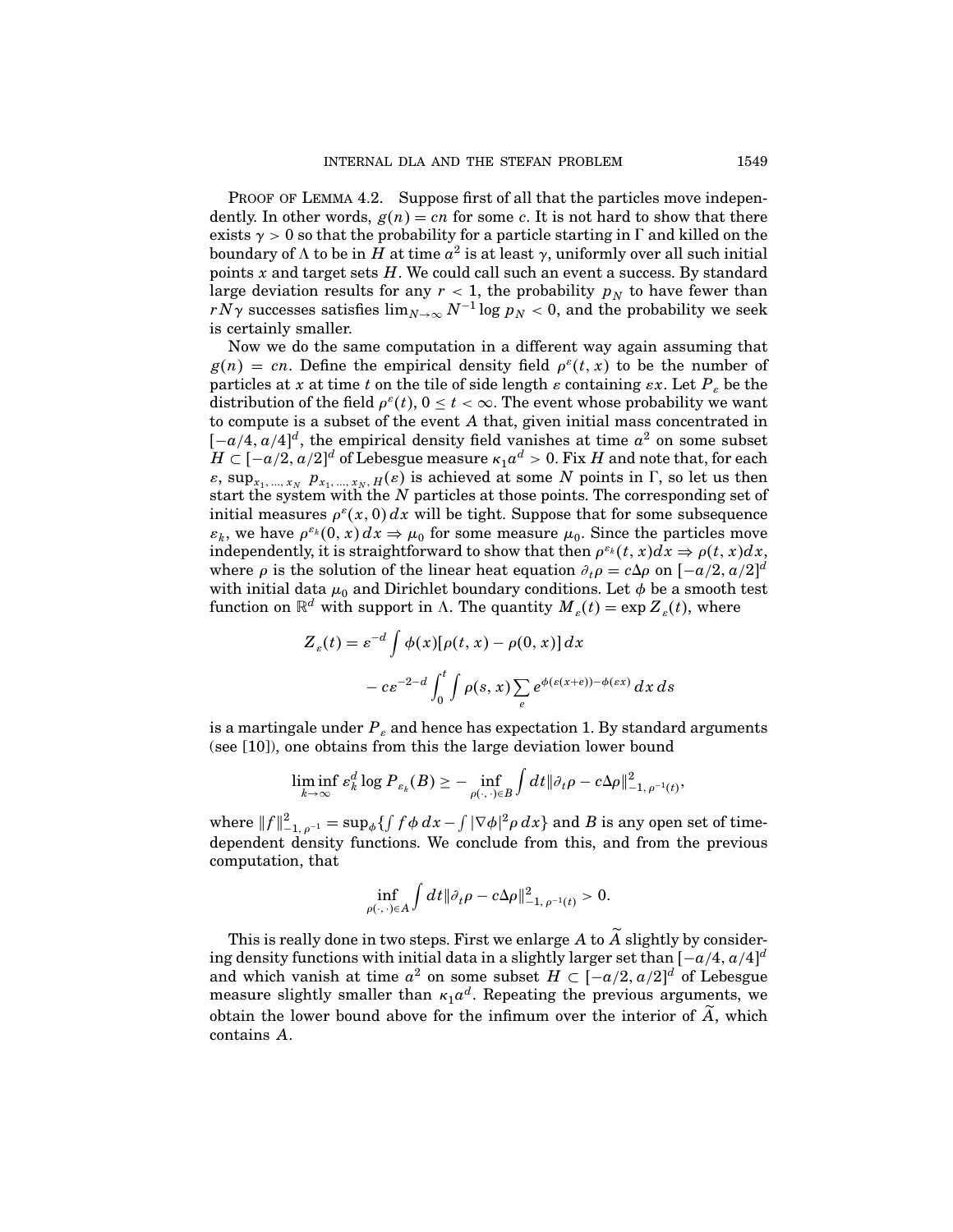In the general case  $g(n) \leq cn$ ,  $M_s(t)$  is a submartingale. Its expectation is therefore bounded by 1, and in particular we have

$$
\limsup_{k\to\infty} \varepsilon_k^d \log E^{P_{\varepsilon_k}}[\exp Z_{\varepsilon}(t)] \leq 0.
$$

By standard arguments (see [10]), we can conclude from this the (nonoptimal) large deviation upper bound

$$
\limsup_{k\to\infty} \varepsilon_k^d\log P_{\varepsilon_k}(A)\leq -\inf_{\rho(\cdot,\cdot)\in A}\int dt\|\partial_t\rho-c\Delta\rho\|_{-1,\,\rho^{-1}(t)}^2,
$$

which is strictly negative by the previous argument.  $\Box$ 

PROOF OF THEOREM 4.1. A free particle here will mean one at a site where there are more than  $\alpha$  particles and the number of holes at a site x is  $\alpha - \eta_x$ if  $\eta_x \leq \alpha$ .

Let t be a fixed time and let  $\gamma > 0$  be arbitrary. Choose  $\delta > 0$  and  $\tau > 0$ and let  $\mathscr{O}_{\delta, \tau} \subset \mathbb{R}^d$  be the set where the solution of the Stefan problem (1.7) is larger than  $\alpha+2^{d+1}\delta$  at time  $t-\tau$ . Note that from the definition of  $\mathscr{A}_t$ , we have  $\mathscr{O}_{\delta,\tau} \to \mathscr{A}_t$  as  $\tau, \delta \to 0$ . Divide the set  $\mathscr{O}_{\delta,\tau}$  into boxes of side length  $a = \sqrt{\tau}$ , throwing away those that are not completely contained in  $\mathscr{O}_{\delta, \tau}$ . It suffices to show that the probability that the density of holes at time  $t$  on a fixed such box is less than  $\gamma$  approaches 1 as  $\varepsilon$  goes to zero.

Let  $n$  be a positive integer. From the hydrodynamic limit we know that there are at least  $\delta(a\varepsilon^{-1})^d$  free particles in a smaller box of side length  $a/2$ with the same center as our fixed box at each time  $t_0, \ldots, t_{n-1}$ , where  $t_i =$  $t - [(n - i)/n]\tau$ , with probability which goes to 1 as  $\varepsilon \to 0$ . The positive integer n will be chosen large but bounded independent of  $\varepsilon$  later in the proof.

We study how many holes are removed in our fixed box in the time interval  $[t_i, t_{i+1}]$ . Our box has side length  $L = a\varepsilon^{-1}$  sites and we know there are  $N =$  $\delta L^d$  free particles in a concentric box of side length  $L/2$ . We can pretend that only these  $N$  particles are able to remove holes, and furthermore that any free particle which leaves the box in which it started is annihilated immediately, for the true number of holes which is destroyed is only decreased in this way. Furthermore, we can pretend that our  $N$  particles only interact with each other and not with any other stray particles: let  $\zeta_x$  denote the total number of free particles at x and let  $\xi_x$  denote the subset of these that come from our original group of N. If the  $\xi_x$  particles each jump at rate  $g(\xi_x)/\xi_x$  and the other  $\zeta_x - \xi_x$  each jump at rate  $(g(\zeta_x) - g(\xi_x))/(\zeta_x - \xi_x)$ , then the total jump rate is  $g(\zeta_x)$  as required and the first N only interact among themselves. (Note that this relabeling is just the standard first-class/second-class picture and depends on the attractiveness of the system.) Let  $M$  denote the number of holes in our box (counted according to multiplicity). We also need only consider the case.  $M > \gamma L^d$ , for otherwise there is nothing to prove.

To summarize: each of our  $N$  particles moves according to a random walk with zero-range jump rates in the time interval  $[t_i, t_{i+1}]$  until either (1) it hits a hole, in which case the particle is removed and the hole multiplicity at that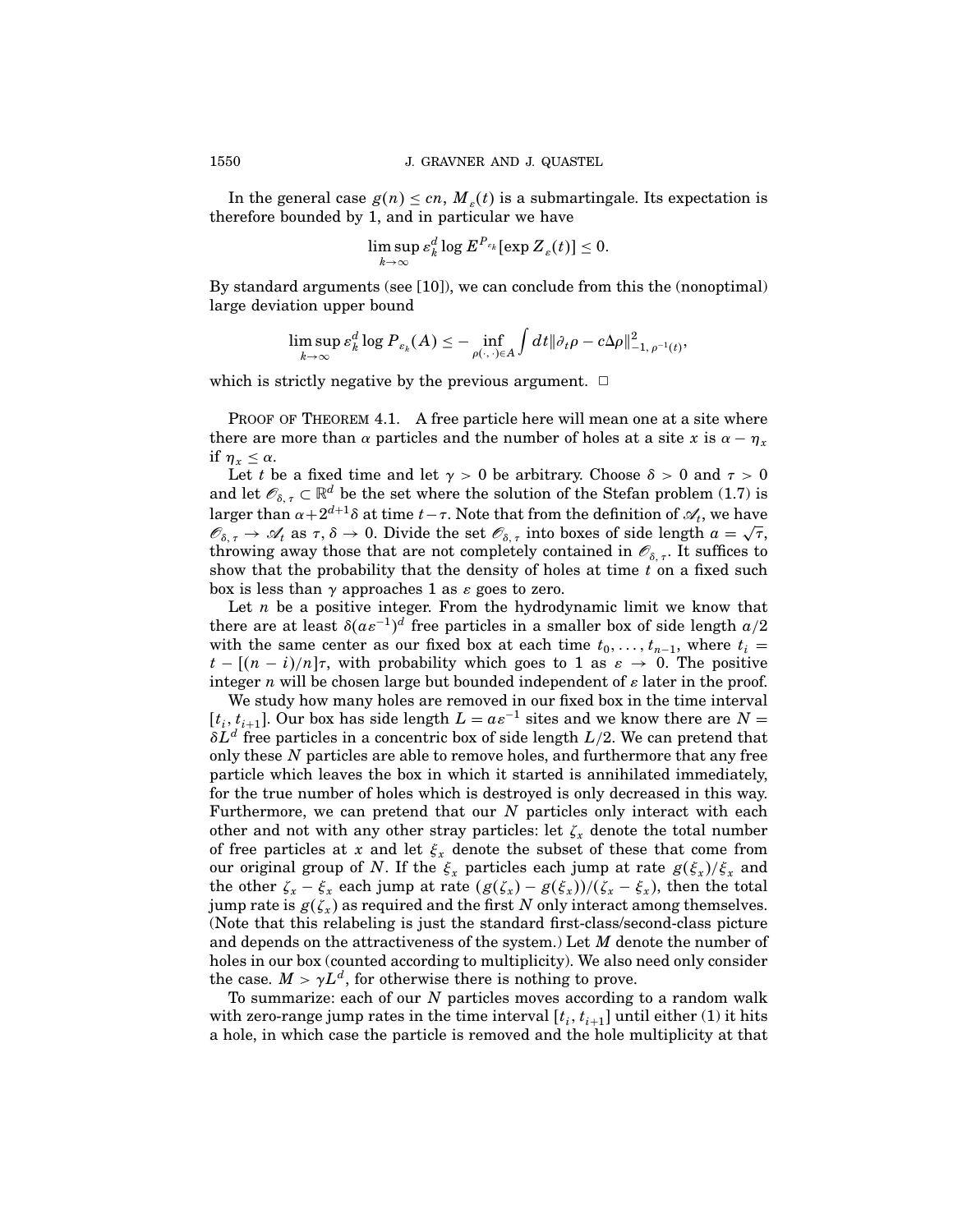site is reduced by one, or  $(2)$  it reaches the boundary of the larger box, in which case it is also removed from the system. The initial conditions consist of  $N, M$ , the positions of the  $N$  particles and the position of the  $M$  holes. These will be fixed for the estimates which we now derive, which are very rough and hold uniformly over all initial conditions, as well as all environments for the particles.

For  $c_0 > 0$  with  $c_0 N \leq M$ , let G denote the event that fewer than  $c_0 N$ holes are filled during the specified time interval. If G happens, then there must exist a subset H of the original M holes, with cardinality less than  $c_0N$ , so that all holes in the complement  $H^C$  are unfilled, and there must exist a subset W of the original N particles, with cardinality less than  $c_0N$ , so that all particles in  $W^C$  avoid all the holes in  $H^C$ .

Now, let us choose any two subsets  $H$  and  $W$  of the original holes and particles, of cardinalities less than  $c_0N$ . By the previous estimate, the probability that all particles in  $W^C$  avoid all the holes in  $H^C$  is bounded above by  $e^{-c_1N}$ for some  $c_1 > 0$  for sufficiently small  $\varepsilon$ .

The number of possible choices for H and W is  $\sum_{i, j=1}^{c_0 N-1} \binom{M}{i}$  $_{i}^{M})({}_{j}^{N}$  $_{j}^{N}).$  Using that  $M \leq \alpha L^d$  and the bound  $\binom{n}{k}$  $\mathbb{R}^n_k \leq \exp\{2k\log(n/k)\}\text{ for large }n \text{ and } k \text{ with } k < n/2,$ we can bound this by  $N^2 \exp\{c_2 N\}$ , where  $c_2 = 2c_0 \log(\alpha/(c_0^2 \delta))$ . Choosing  $c_0$ sufficiently small, we can bound this in turn by  $\exp\{c_1N/2\}$ . Hence we have shown that there are constants  $c_0 > 0$  and  $c_3 = c_1/2$  independent of the environment, the initial conditions and  $\varepsilon$  such that

$$
P(G) \le \exp\big\{-c_3\delta L^d\big\}.
$$

Now we choose *n* large enough that  $nc_0N > M$ , or in particular  $n > \alpha/\delta c_0$  and we repeat the process in each of our time intervals, stopping if we ever have  $M \leq \gamma L^d$ , and we say we are successful in the interval if G does not happen; in other words, if the number of holes filled is greater than or equal to  $c_0N$ , or if we have stopped already. If we have success in every single interval, then for sure we have density less than  $\gamma$  in our box at time t. But by the previous estimate, the probability of success in every single interval is at least

$$
(1-\exp\big\{-c_3\delta L^d\big\})^n.
$$

Since  $L = a \varepsilon^{-1}$  and  $a, c_3$  and n are independent of  $\varepsilon$ , this goes to 1 as  $\varepsilon \to 0$ .  $\Box$ 

We now turn to applying Theorem 4.1 to obtain the desired shape theorems. Throughout the rest of this section, we will assume that the creation is at the origin only, at constant rate  $c_1 = 1$ . Recall that  $A_t^{\varepsilon} \subset \varepsilon \mathbb{Z}^d$  is the occupied set in the diffusively scaled microscopic model and  $\mathscr{A}_t = {\mathbf{x} : \rho(\mathbf{x}, t) > 0}$  is the occupied set in the Stefan problem (1.5). When  $d = 2$ , the creation and diffusion have the same scaling factor and so we obtain the following result.

COROLLARY 4.3. Assume that  $d = 2$ . As  $t \to \infty$ , dist $(A_t^1/\sqrt{t}, \mathcal{A}_1) \to 0$  in probability as  $t \to \infty$ .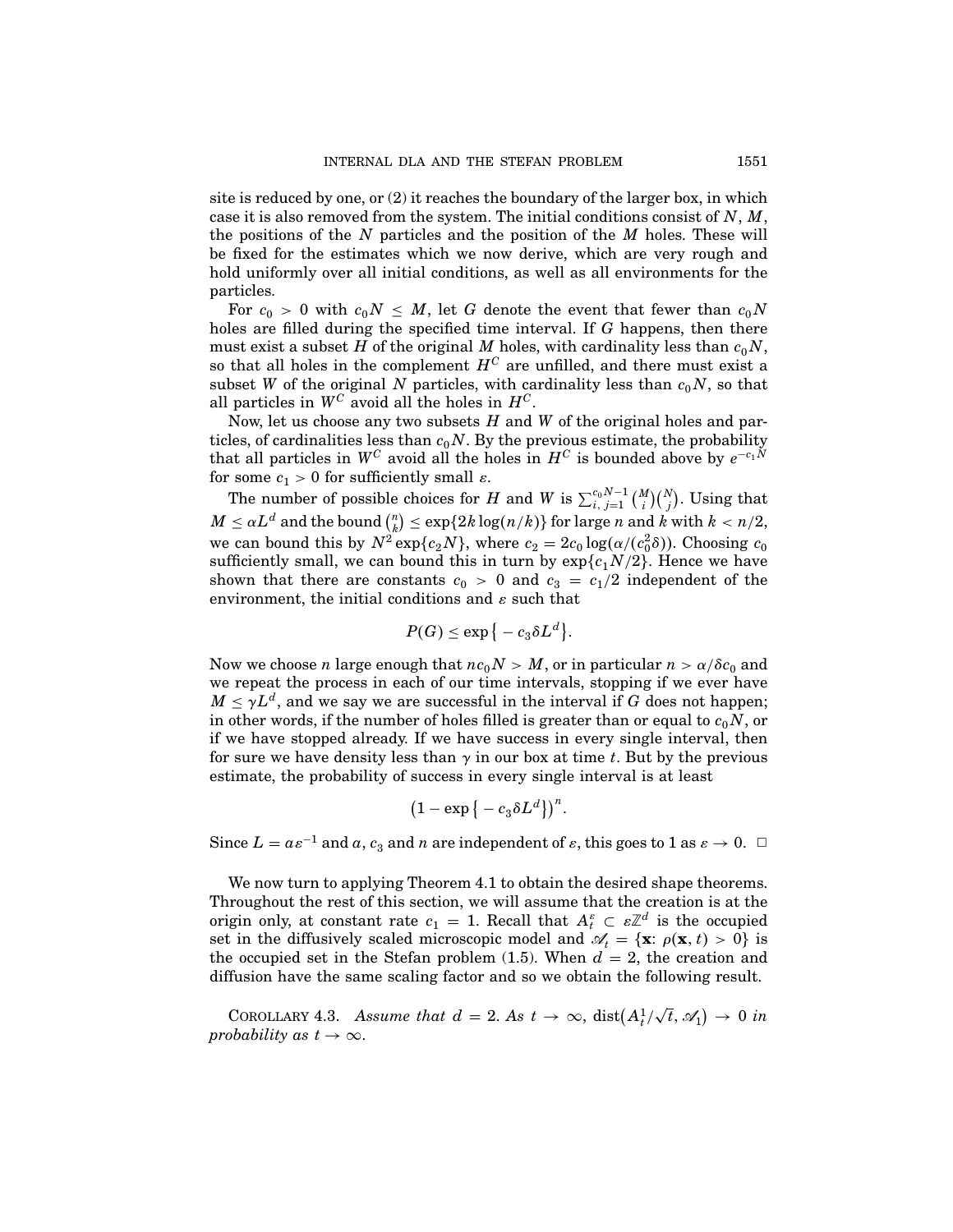We now show that in  $d = 2$ ,  $\mathcal{A}_1$  is a circular disc with the conjectured radius by constructing an explicit radially symmetric solution of (1.5).

Putting the equation into polar coordinates, the problem is to show that there exists a constant  $K \in (0, \infty)$ , and a function  $\rho(r, t)$  which is smooth in the interior of  $\{(r, t): r \leq K\sqrt{t}\}$  and satisfies

$$
\frac{\partial \rho}{\partial t} = \left(\frac{\partial^2}{\partial r^2} + \frac{1}{r}\frac{\partial}{\partial r}\right)\gamma(\rho) + \frac{1}{2\pi r}\delta_0,
$$

with boundary conditions

$$
\rho(K\sqrt{t}, t) = 0,
$$
  

$$
\frac{\partial \rho}{\partial r}(K\sqrt{t}, t) = -\frac{K\alpha}{2\sqrt{t}\gamma'(0)}.
$$

We look for self-similar solutions of the form  $\rho(r, t) = v(rt^{-1/2})$ . Writing  $s =$  $rt^{-1/2}$ ,  $F = \gamma^{-1}$  and  $u = \gamma(v)$ , one gets

(4.1) 
$$
u''(s) + \left(\frac{1}{s} + \frac{1}{2}sF'(u)(s)\right)u'(s) + \frac{1}{2\pi s}\delta_0 = 0,
$$

$$
u(K) = 0, \qquad u'(K) = -\frac{1}{2}\alpha K.
$$

It follows that, off  $s = 0$ ,  $(su')' = -\frac{1}{2}s^2F'(u)u'$  and therefore,

(4.2) 
$$
su'(s) = -\frac{1}{2}\alpha K^2 + \int_s^K \frac{1}{2}\sigma^2 F'(u)(\sigma)u'(\sigma) d\sigma.
$$

In addition,  $u(K) = 0$  and  $su'(s) \to -1/(2\pi)$  as  $s \to 0$ . Recall first that  $F'$ is bounded above and below by positive constants and note that (4.1) implies that  $u' < 0$ . Moreover, (4.2) and Gronwall's inequality imply that, for some constant C (which depends only on  $\gamma$ ),  $-\frac{1}{2}\alpha K^2 \exp(CK^2) \leq su'(s) \leq -\frac{1}{2}\alpha K^2$ . As  $su'(s)$  is also increasing on  $(0, K)$ , it has a limit as  $s \to 0$ , which varies continuously between 0 and  $-\infty$  as K varies between 0 and  $\infty$ . Therefore, there exists a K such that  $\lim_{s\to 0} su'(s) = -1/(2\pi)$ , and therefore K can be chosen so that a solution of  $(4.1)$  exists [such a solution must be unique, since it produces a solution of (1.5)].

When  $\gamma(u) = u$ , and therefore  $F'(u) = 1$ , (4.1) can be explicitly solved, giving

$$
u(s) = \int_{s}^{K} \frac{1}{2\pi s} \exp(-s^2/4) \ ds,
$$

which forces  $K = K(\alpha)$  to be the solution of

$$
(4.3) \qquad \qquad \exp\left(-K^2/4\right) = \pi\alpha K^2.
$$

For example, to two significant digits,  $K = 0.54$  if  $\alpha = 1$ ,  $K = 0.39$  if  $\alpha = 2$  and  $K \sim 1/\sqrt{\pi \alpha}$  as  $\alpha \to \infty$ . It is amusing to note that, for  $\alpha = 1$ , the upper bound on K obtained by pretending that all particles are killed is  $1/\sqrt{\pi} \approx 0.56$ . Thus the system conspires to keep a particular fraction ( $\approx 7\%$ ) of the particles alive.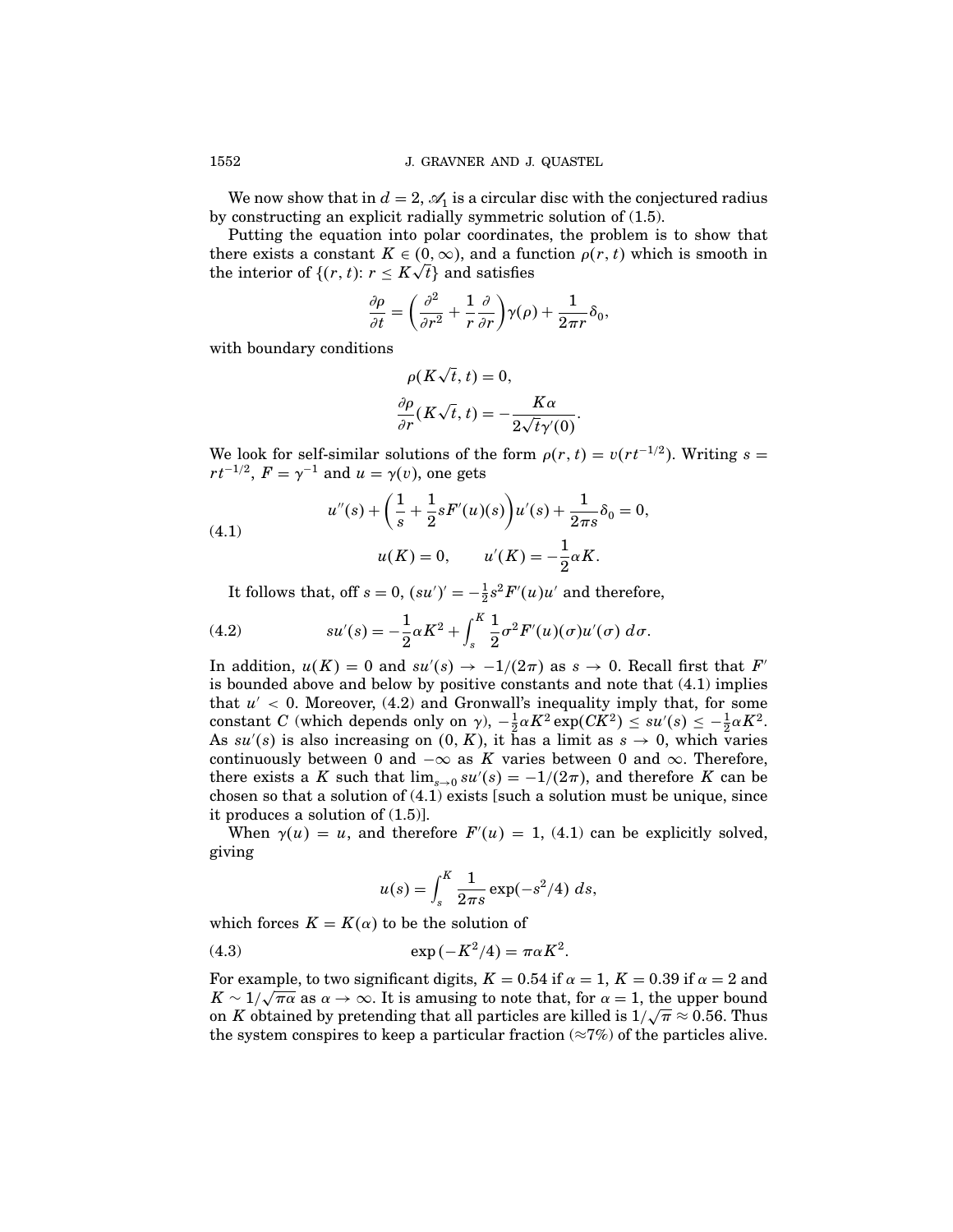In particular, Lemma 4.2 now implies the following shape theorem.

THEOREM 4.4. In dimension  $d = 2$ , there exists a constant K, such that

$$
\mathop\mathrm{dist}(A_1(t)/\sqrt{t},B(0,K))\to 0
$$

as  $t \to \infty$ . In the linear case  $\gamma(u) = u$ , K is given by (4.3).

Now we address the long-term behavior of both the particle system and the Stefan problem in dimensions other than 2. For constant creations at a single site, there are now no self-similar solutions. One way to circumvent this problem is to make the creation rate variable with time. Assume that the creation rate at the origin  $c_1$  is a function of t and satisfies  $c_1(t)t^{-(d-2)/2} \rightarrow 1$ as  $t \to \infty$ . Then, after speeding up time by factor  $\varepsilon^{-2}$ , and sending  $\varepsilon \to 0$ , the macroscopic equation becomes

$$
\frac{\partial \rho}{\partial t} = \Delta \gamma(\rho) + t^{(d-2)/2} \delta_0,
$$

or in polar coordinates,

$$
\frac{\partial\rho}{\partial t}=\Bigg(\frac{\partial^2}{\partial r^2}+\frac{1}{r}\frac{\partial}{\partial r}\Bigg)\gamma(\rho)+\frac{\Gamma(d/2)}{2\pi^{d/2}}r^{1-d}t^{(d-2)/2}\delta_0,
$$

where  $\Gamma$  is the gamma function. The convergence is proved in the same way as for constant creation rate. A self-similar solution  $\rho = v(rt^{-1/2})$  exists for any  $\gamma$  (with the same proof as before). In the case  $\gamma(u) = u$ ,

$$
v(s) = \frac{\Gamma(d/2)}{2\pi^{d/2}} \int_s^K s^{1-d} \exp(-s^2/4) ds, \text{ where } \frac{\Gamma(d/2)}{\pi^{d/2}} \exp(-K^2/4) = \alpha K^d.
$$

Now we study the problem of long time behavior in dimensions different from 2 in the case of constant creation rate at the origin. It is proved in [3] that when  $d \geq 3$ ,  $\gamma(u) = u$  and  $\alpha = 1$ , the asymptotic behavior of  $A_t^1$  is the same as when the source is discrete; that is, with probability 1, for every  $\delta > 0$ ,

(4.4) 
$$
((1 - \delta)t^{1/d} \cdot B(0, K)) \cap \mathbb{Z}^d \subset A_t^1 \subset (1 + \delta)t^{1/d} \cdot B(0, K),
$$

eventually in t. Here,  $K^d = (d\Gamma(d/2))/2\pi^{d/2}$ , so that  $B(0, K)$  has unit volume. Our first theorem shows that the occupied set in the Stefan problem expands at the same rate.

PROPOSITION 4.5. Assume that  $d \geq 3$ ,  $\gamma(\rho) = \rho$ ,  $\alpha = 1$  and  $\delta > 0$  is fixed. For sufficiently large t,

$$
(1-\delta)t^{1/d}\cdot B(0,K)\subset \mathscr{A}_t\subset (1+\delta)t^{1/d}\cdot B(0,K),
$$

with the same K as in (4.4). In the case of general  $\gamma$ , there exist two constants  $0 < K_1 < K_2 < \infty$ , so that

$$
t^{1/d} \cdot B(0, K_1) \subset \mathscr{A}_t \subset t^{1/d} \cdot B(0, K_2).
$$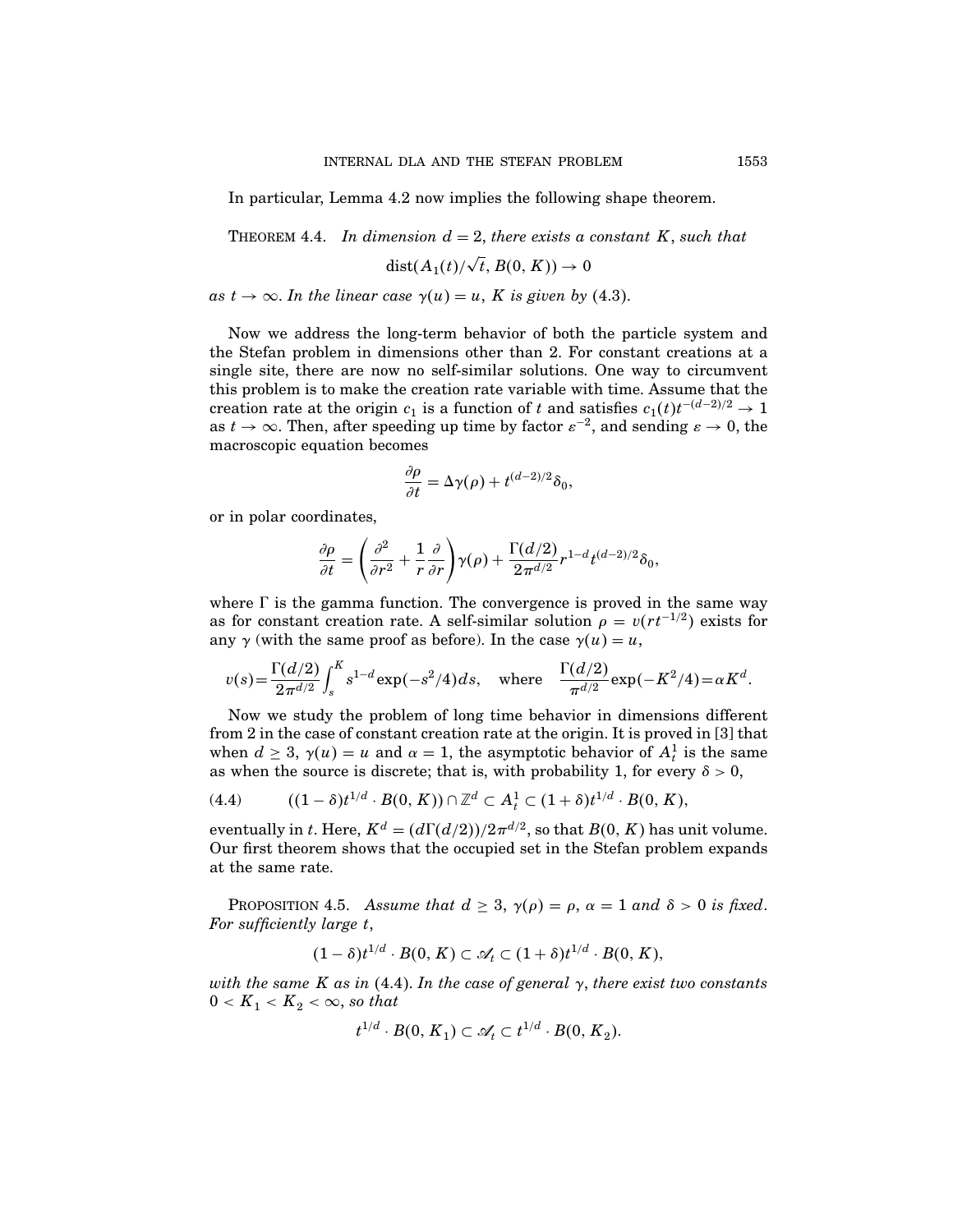PROOF. The idea is to construct sub- and supersolutions of the Stefan problem (1.5) out of the explicit solution

$$
v(r,t) = \int_0^t (4\pi s)^{-d/2} \exp(-r^2/4s) \, ds = \frac{1}{4\pi^{d/2}} r^{2-d} \int_{r^2/4t}^\infty s^{d/2-2} e^{-s} \, ds
$$

of the heat equation  $\partial v/\partial t = \Delta v + \delta_0$ . Consider first the case  $\gamma(\rho) = \rho$ . We have

(4.5)  

$$
\frac{\partial v}{\partial r}(r,t) = -\frac{r^{1-d}}{2\pi^{d/2}} \int_{r^2/4t}^{\infty} s^{(d-2)/2} e^{-s} ds
$$

$$
= -\frac{r^{1-d}}{2\pi^{d/2}} (\Gamma(d/2) + O(r^d t^{-d/2})).
$$

Let us take a ball of radius  $Ct^{1/d}$ . The rate of expansion of the boundary is  $Ct^{1/d-1}/d$ . Note that this coincides with  $[-(\partial v)/(\partial r)](Ct^{1/d}, t)$  up to order  $t^{1/(d-d/2)}$  exactly when  $C = K$ , where  $K^d = (d\Gamma(d/2)) (2\pi^d)^2$  as in (4.4), that is, exactly when the ball has volume  $t$ . Define

$$
\rho(r,t) = v(r,t) - v(Ct^{1/d},t)
$$

for  $r \leq Ct^{1/d}$  and  $v = 0$  outside the ball. If  $C > K$ , then, after a certain time,  $\rho$  is a supersolution of the Stefan problem, and if  $C < K$ , then it is eventually a subsolution. The proposition then follows from Lemma 2.9.

For the case of general  $\gamma$ , note that the spatial coupling term  $\Delta\gamma(\rho)$  can be written as  $\nabla \cdot D\nabla$ , where from the assumptions,  $\gamma' = D$  is uniformly bounded above and below away from zero. Aronson's estimates [6] tell us that there are positive finite constants  $c_1, c_2, b_1, b_2$  such that

$$
c_1(4\pi s)^{-d/2} \exp(-b_1|\mathbf{x}-\mathbf{y}|^2/4(t-s))
$$
  
\$\leq p(s, \mathbf{x}, t, \mathbf{y}) \leq c\_2(4\pi s)^{-d/2} \exp(-b\_2|\mathbf{x}-\mathbf{y}|^2/4(t-s)),

where  $p(s, \mathbf{x}, t, \mathbf{y})$  is the solution at  $(\mathbf{y}, t)$  of the corresponding heat equation, starting from a Dirac mass at  $x$  at time s. Therefore, the flux across the boundary of the ball of radius  $Ct^{1/d}$  is bounded above and below in terms of the corresponding flux in the linear case (4.5). But now we can repeat the same argument as in the linear case to obtain the upper and lower bounds.  $\Box$ 

In one dimension, the proportion of created particles which are killed converges to 0 as time progresses. Therefore, as pointed out in [3], the rate of boundary expansion is of much slower order than  $t$ . Again, [3] have a conjecture in the linear case which we now state and prove as a theorem.

THEOREM 4.6. Assume that  $d = 1$ ,  $\gamma(u) = u$  and  $\alpha = 1$ . Then for every  $\varepsilon > 0$ , with probability 1, for sufficiently large t,

$$
(4.6) \qquad (1-\varepsilon)\sqrt{2t\log t}\cdot [-1,1]\cap \mathbb{Z}\subset A_t^1\subset (1+\varepsilon)\sqrt{2t\log t}\cdot [-1,1].
$$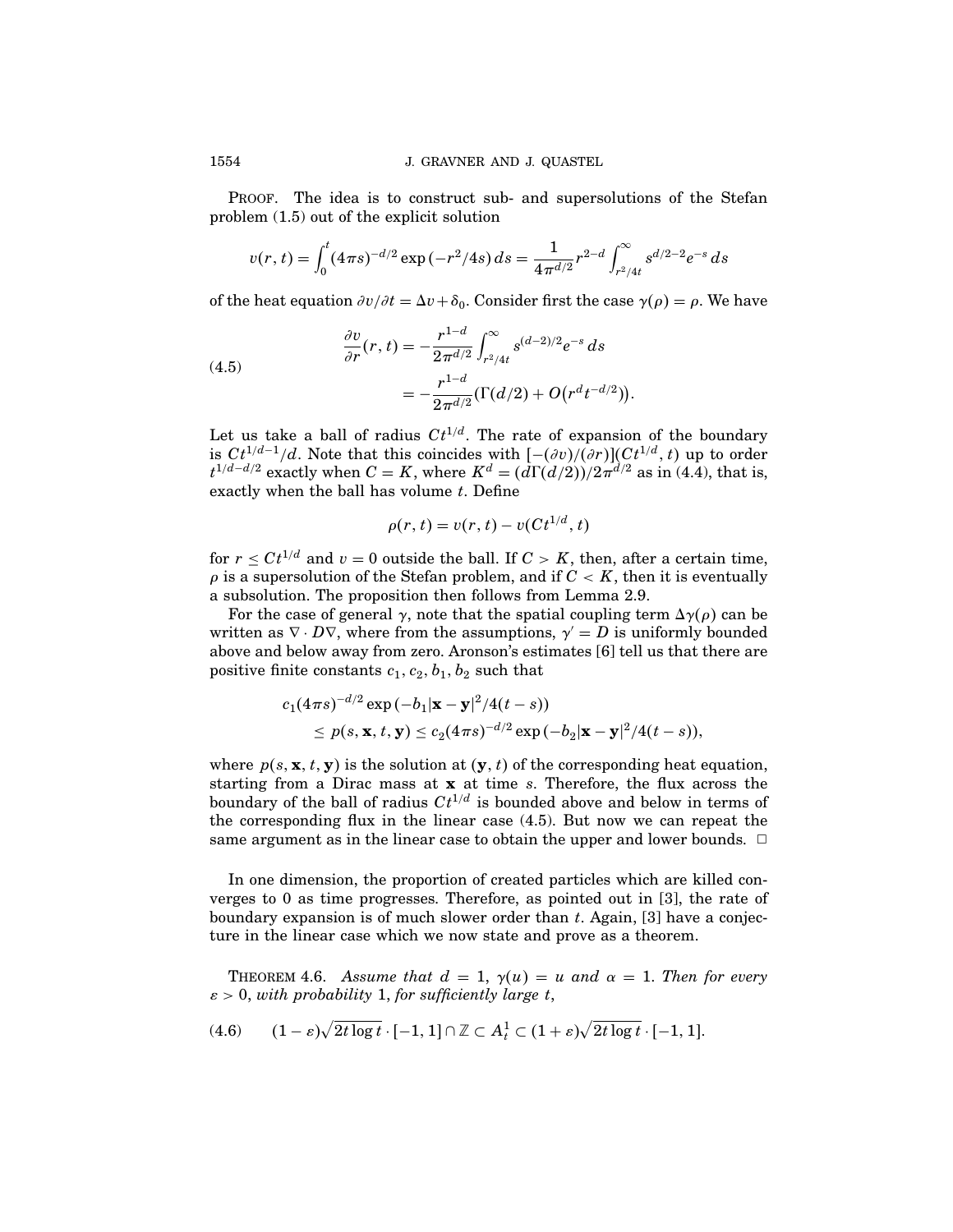PROOF. Choose  $1 < c_1 < c < 1 + \varepsilon$ . Let  $N_t$  be the number of particles created during the time interval  $[0, t]$  which exit  $[-c\sqrt{2t \log t}, c\sqrt{2t \log t}]$ before time t. Moreover, let  $p_{s,t}$  be the probability of the event that a random walk started at the origin at time  $s \in [0, t]$  visits a site outside  $[-c\sqrt{2t \log t},$  $c\sqrt{2t \log t}$  during the time interval [s, t]. Observe first that  $p_{s,t} \le p_{0,t}$  by a simple coupling. Next, let  $S_n$  be the discrete-time simple symmetric random walk started at 0, and  $W_t$  the standard Brownian motion. Then, by elementary large deviations,

$$
p_{0, t} \le 2P(\max\{S_k: 0 \le k \le 2c_1t\} > c\sqrt{2t\log t}) + e^{-\beta t},
$$

for some  $\beta > 0$ . Using first the Skorohod embedding, and then the reflection principle, we obtain

$$
\begin{aligned} p_{0,\,t} &\leq 2P\big(\max\{W_s\hbox{:}\ 0\leq t\leq 2c_1t\}>c\sqrt{2t\log t}\big)+e^{-\beta t}\\ &\leq 4P\big(W_{2c_1t}>c\sqrt{2t\log t}\big)+e^{-\beta t}\\ &\leq C\cdot t^{-c^2/(2c_1)}
$$

for large  $t$ . Let  $N_t$  be the number of particles created during the time interval  $[0, t]$ . Then

$$
P(N_t \ge \sqrt{t}) \le P(N_t \ge \sqrt{t}, N_t' \le 2t) + P(N_t' > 2t).
$$

Here,  $P(N_t' > 2t)$  is exponentially small and

$$
P(N_t \ge \sqrt{t}, N'_t \le 2t) \le \exp(-\sqrt{t}) E\left(\exp(N_t)\mathbf{1}_{N'_t \le 2t}\right)
$$
  

$$
\le \exp(-\sqrt{t})(1 + 2p_{0,t})^{2t}
$$
  

$$
\le \exp(-\sqrt{t} + Ct^{1-c/2}).
$$

Thus, by the Borel–Cantelli lemma,  $P(N_t \leq \sqrt{t}$  eventually) = 1. Hence, even if all of  $N_t$  particles get killed outside  $[-c\sqrt{2t\log t}, c\sqrt{2t\log t}]$  by time  $t$ ,  $A_t^1$  is with probability 1 eventually included in  $\left[-c\sqrt{2t\log t}-2\sqrt{t},c\sqrt{2t\log t}+2\sqrt{t}\right]$ . The upper bound in (4.7) now follows since  $(1 + \varepsilon - c)\sqrt{2t \log t}$  eventually exceeds  $2\sqrt{t}$ .

To prove the lower bound, let  $A_t^1 = [-L_t, R_t]$ . We will first show that, with large probability, at least one of  $L_t$  and  $R_t$  must be at least  $c\sqrt{2t\log t}$ , for some small c. Then we will show that both  $L_t$  and  $R_t$  must satisfy this lower bound; in the final step we will bootstrap c close to 1.

To this end, fix  $c < 1-2\varepsilon$  and let  $c_1 = c/(1-2\varepsilon)$ . Let us momentarily consider the free particle system with creation only, without killing. In this case, let  $N_t$  (resp.  $N_t$ ) be the number of particles created in [0,  $\epsilon t$ ], whose position is at least  $c\sqrt{2t \log t}$  (resp. at most  $-c\sqrt{2t \log t}$ ) at time t. Again,  $P(N_t \leq c\sqrt{2t\log t}) \leq E(\exp(c\sqrt{2t\log t} - N_t))$ , and normal approximation can be used to show that

(4.8) 
$$
E(\exp(-N_t)) \leq \exp(-C\varepsilon t^{1-c_1^2/2}),
$$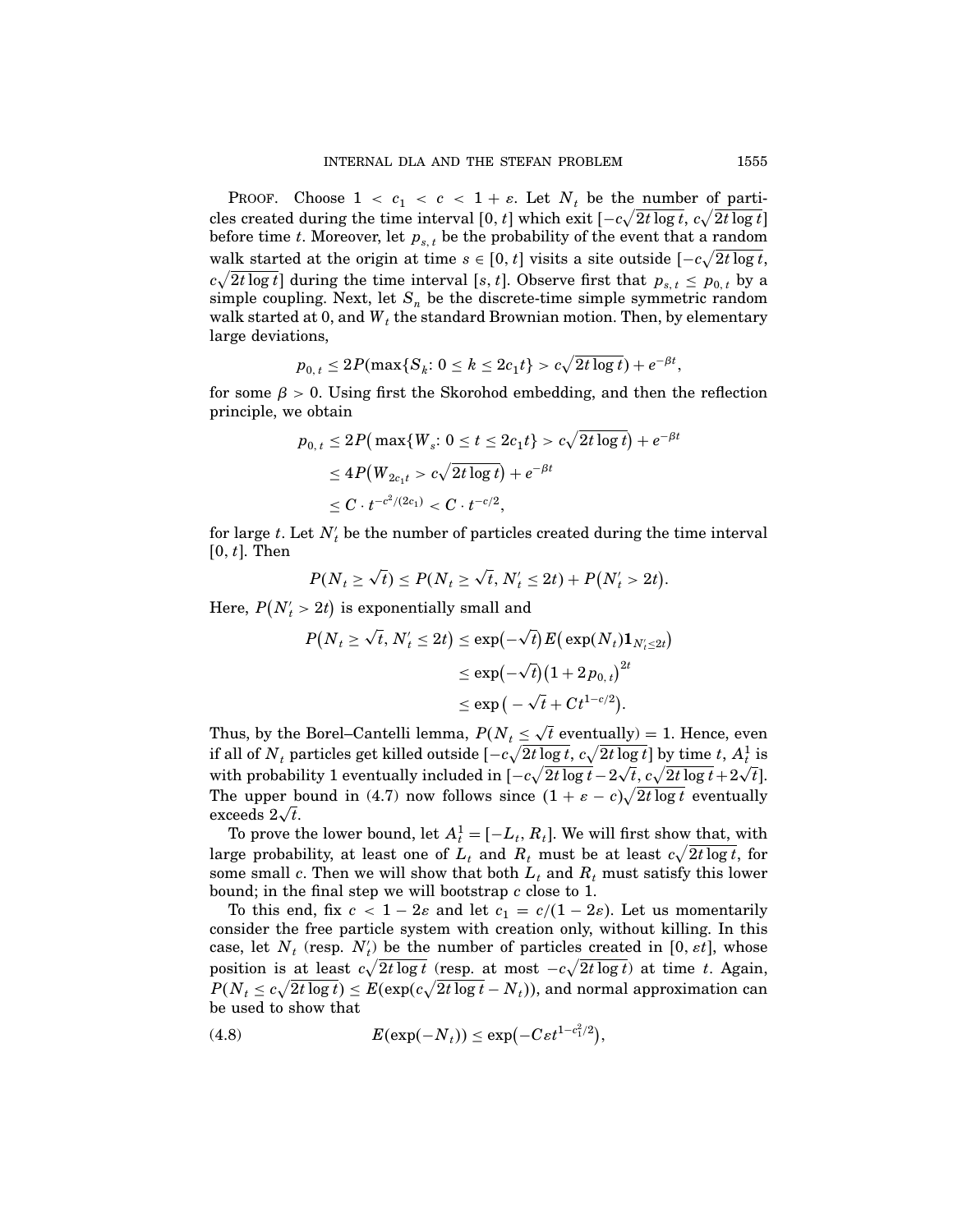so that  $P(N_t \ge c\sqrt{2t \log t}$  eventually) = 1 and by symmetry the same is true for  $N_t$  replaced by  $N_t'$ . The natural coupling between the internal DLA and the free particle system is the one in which the particles in the internal DLA are tagged but allowed to continue to diffuse. Under this coupling, if  $N_t$  and  $N'_t$  are both larger than  $c\sqrt{2t\log t}$ , then  $R_t \vee L_t \geq c\sqrt{2t\log t}$ .

From the previous paragraph, it follows that for large enough t,  $R_{st} \vee L_{st} \geq$  $c\varepsilon\sqrt{2t\log t}$ . Assume, for example, that  $L_{\varepsilon t} \geq c\varepsilon\sqrt{2t\log t}$ . Now make particles created *after* time *st* execute free random walks, and define  $N_t^1$  to be the number of particles created in  $[\varepsilon t, 2\varepsilon t]$ , which satisfy the following two conditions:

- 1. the particle's position at time t is at least  $c\sqrt{2t \log t}$ , and
- 2. the particle does not go below  $-L_{\varepsilon t}$  during the time interval [ $\varepsilon t$ ,  $t$ ].

Once again, one can use the Skorohod embedding and the reflection principle for Brownian motion to show that a single particle will satisfy (1) and (2) above with probability at least  $\varepsilon t^{-c_1^2/2}$ , and so (4.8) holds with  $N_t$  replaced by  $N_t^1$  and  $\varepsilon$  replaced by  $\varepsilon^2$ . Thus it follows that, with probability 1, for large t,  $R_t \wedge L_t \geq c\varepsilon \sqrt{2t \log t}.$ 

For the final bootstrapping step, notice that what we proved so far implies that  $R_{\text{st}} \wedge L_{\text{st}} \geq c \varepsilon^2 \sqrt{t \log t}$  for t large enough. Then repeat the argument in the previous paragraph with  $\varepsilon$  replaced by  $\varepsilon^2$  to show that  $R_t \wedge L_t \geq c \sqrt{2t \log t}$ with probability at least  $\exp(-C\varepsilon^3 t^{1-c_1^2/2})$ . □

Again, it turns out that  $\mathscr{A}_t$  has exactly the same rate of expansion.

PROPOSITION 4.7. Assume that  $d = 1$ ,  $\gamma(v) = v$  and  $\alpha = 1$ , and fix an  $\varepsilon > 0$ . Then, for large t,

 $(1-\varepsilon)\sqrt{2t\log t}\cdot [-1,1]\subset \mathscr{A}_t\subset (1+\varepsilon)\sqrt{2t\log t}\cdot [-1,1].$ 

In the case of general  $\gamma$ , there exist two constants  $0 < K_1 < K_2 < \infty$ , so that  $K_1 \sqrt{t \log t} \cdot [-1,1] \subset \mathscr{A}_t \subset K_2 \sqrt{t \log t} \cdot [-1,1].$ 

PROOF. With notation as in the proof of Proposition  $(4.5)$ , we need to prove that for large  $t$ ,

(4.7) 
$$
-\frac{\partial v}{\partial r}(C\sqrt{2t\log t},t)\geq C\sqrt{\frac{\log t}{2t}},
$$

when  $C < 1$ , while the inequality is reversed when  $C > 1$ . This follows from the fact that the integral on the left of (4.7) is asymptotic to a constant multiple of  $t^{-C/2}(\log t)^{-1/2}$ . The case of general  $\gamma$  again follows as in the proof of Proposition (4.5) by using Aronson's estimates.  $\Box$ 

Remark. Theorem 4.6, as well as the upper and lower bounds obtained in Propositions 4.6 and 4.7, can easily be extended to the case of multiple creation sites or  $\alpha > 1$ , thereby proving the shape theorems in these cases as well.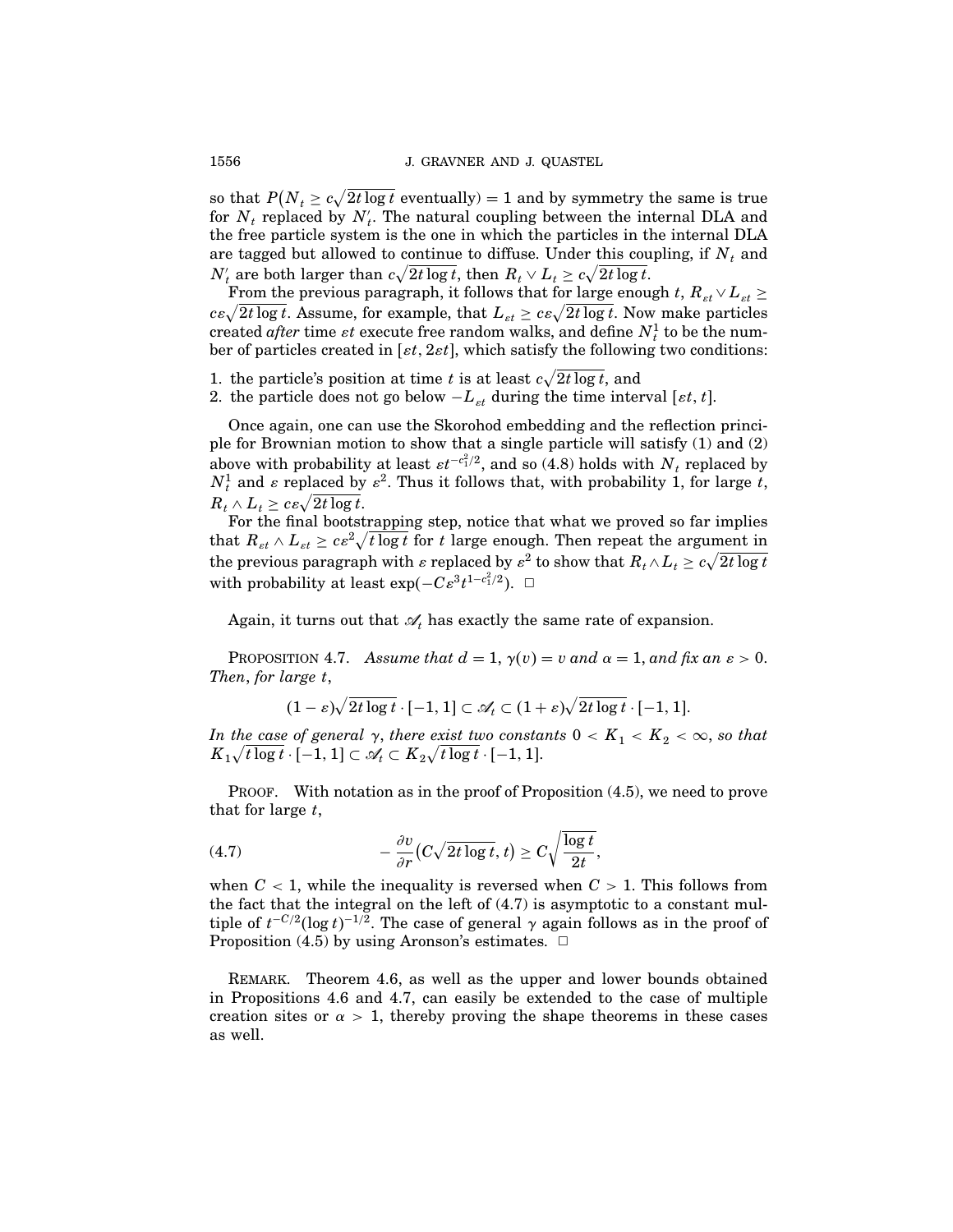5. Invariant measures. In this section we prove Lemma 3.3, which identifies the infinite volume invariant measures of our degenerate zero-range processes. We use the methods of [1], [13], with appropriate modifications to deal with the degeneracy.

The family of measures  $\mu^{\beta}$  on configurations  $\eta \in \{0, 1, \ldots\}^{\mathbb{Z}^d}$  comprises the following two sets of measures:

- 1. for every  $u \ge \alpha$ , the translation-invariant product measures in which, for every x,  $\eta_x \ge \alpha$  and  $\zeta_x = \eta_x - \alpha$  is distributed as the marginal for the grand canonical invariant measure for the zero-range dynamics  $L_1$  from (1.2) with density  $\rho = u - \alpha$ , and
- 2. all Dirac masses on configurations in  $\{0, 1, ..., \alpha\}^{\mathbb{Z}^d}$ .

It is clear that any such  $\mu^{\beta}$  is invariant. What we need is the converse.

THEOREM 5.1. Any invariant, translation-invariant measure for  $L_0$  defined in (1.1) is a mixture of  $\mu^{\beta}$ . More precisely, any extremal invariant, translationinvariant measure is one of  $\mu^{\beta}$ .

The only methods available at the present time to prove such a result rely on either attractiveness.or duality. Since there is no useful duality available in our context, we have to assume attractiveness and use a method based on coupling. The coupled process makes the usual attempt to "move the two processes in unison as much as possible." Formally, the generator of the coupled process is given by

$$
\begin{aligned} \overline{L}f(\eta,\xi) &= \sum_{x \sim y} \mathbf{1}_{\eta_x > \xi_x} (a(\eta_x) - a(\xi_x)) (f(\eta^{xy},\xi) - f(\eta,\xi)) \\ &+ \mathbf{1}_{\eta_x < \xi_x} (a(\xi_x) - a(\eta_x)) (f(\eta,\xi^{xy}) - f(\eta,\xi)) \\ &+ a(\eta_x \wedge \xi_x) (f(\eta^{xy},\xi^{xy}) - f(\eta,\xi)). \end{aligned}
$$

Note that we do not really need to require the rates of the zero-range process performed by the particles on top of the occupied set to be strictly increasing for the arguments in this section to hold. This assumption was made to minimize technical difficulties elsewhere in the proof.

In the statements of Lemmas 5.2–5.5, we assume that  $\bar{\nu}$  is an invariant, translation-invariant measure for the coupled process.

LEMMA 5.2. For any two neighboring sites  $x_0$  and  $y_0$ ,

(5.1) 
$$
\bar{\nu}\big\{(\eta,\xi)\colon \eta_{x_0} < \xi_{x_0}, \xi_{y_0} < \eta_{y_0}, \alpha < \eta_{y_0}\big\} = 0.
$$

PROOF. Let  $f(\eta, \xi) = (\xi_{x_0} - \eta_{x_0})_+$ . Then

$$
\overline{L}f = \sum_{x \sim x_0} \mathbf{1}_{\eta_{x_0} > \xi_{x_0}} (a(\eta_{x_0}) - a(\xi_{x_0})) (f(\eta^{x_0 x}, \xi) - f(\eta, \xi))
$$
  
+ 
$$
\mathbf{1}_{\eta_{x_0} < \xi_{x_0}} (a(\xi_{x_0}) - a(\eta_{x_0})) (f(\eta, \xi^{x_0 x}) - f(\eta, \xi))
$$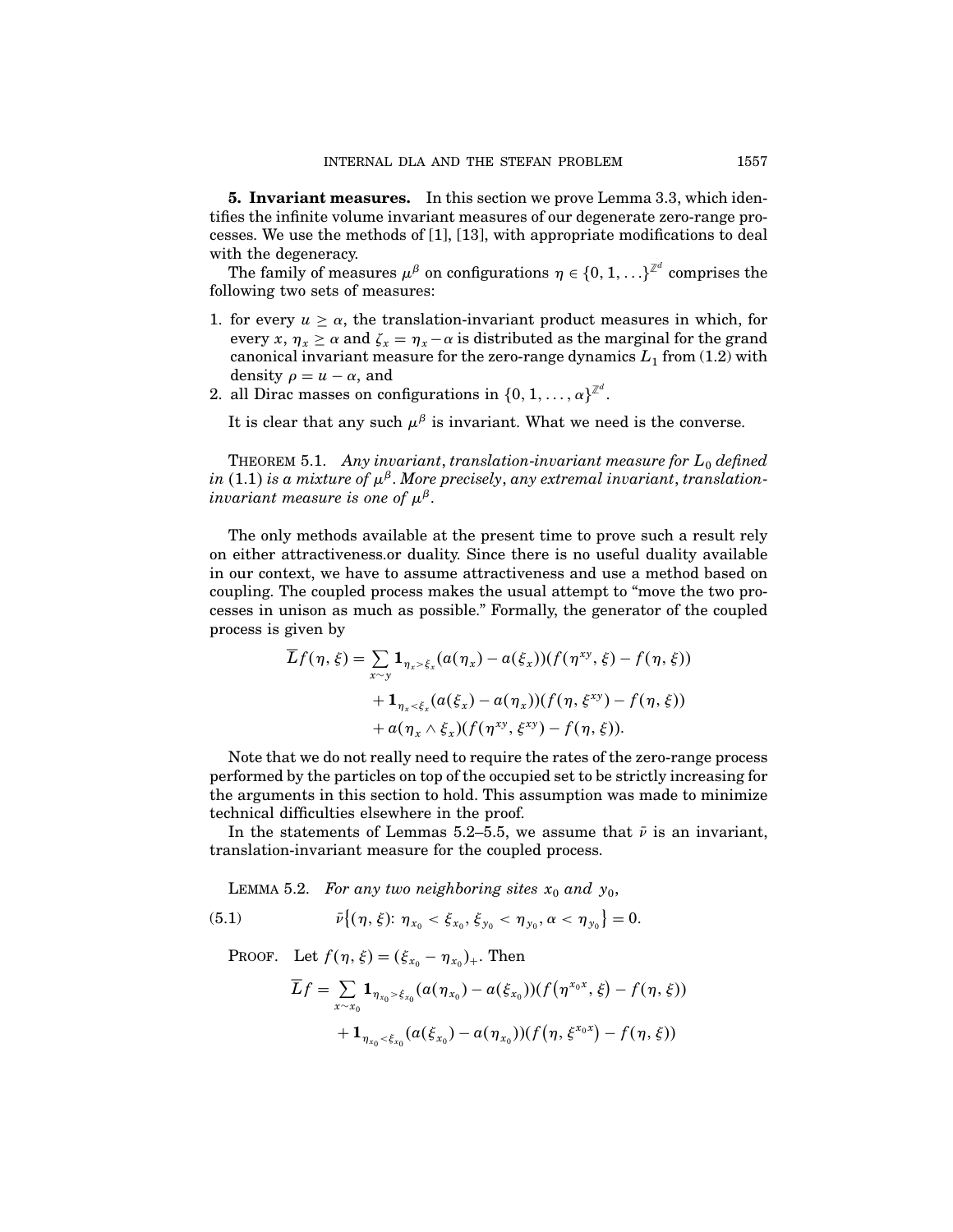1558 J. GRAVNER AND J. QUASTEL

$$
+ a(\eta_{x_0} \wedge \xi_{x_0})(f(\eta^{x_0x}, \xi^{x_0x}) - f(\eta, \xi))
$$
  
\n
$$
+ \mathbf{1}_{\eta_x > \xi_x}(a(\eta_x) - a(\xi_x))(f(\eta^{xx_0}, \xi) - f(\eta, \xi))
$$
  
\n
$$
+ \mathbf{1}_{\eta_x < \xi_x}(a(\xi_x) - a(\eta_x))(f(\eta, \xi^{xx_0}) - f(\eta, \xi))
$$
  
\n
$$
+ a(\eta_x \wedge \xi_x)(f(\eta^{xx_0}, \xi^{xx_0}) - f(\eta, \xi))
$$
  
\n
$$
= \sum_{x \sim x_0} 0
$$
  
\n(I) 
$$
+ \mathbf{1}_{\xi_{x_0} > \eta_{x_0}} - (a(\xi_{x_0}) - a(\eta_{x_0}))(-1)
$$
  
\n
$$
+ 0
$$
  
\n(II) 
$$
+ \mathbf{1}_{\eta_x > \xi_x, \xi_{x_0} > \eta_{x_0}}(a(\eta_x) - a(\xi_x))(-1)
$$
  
\n(III) 
$$
+ \mathbf{1}_{\eta_x < \xi_x, \xi_{x_0} \ge \eta_{x_0}}(a(\xi_x) - a(\eta_x))(+1)
$$
  
\n
$$
+ 0,
$$

where ∼ denotes nearest neighbors on the lattice. Then

$$
E_{\tilde{\nu}}\bigg(\sum_{x\sim x_0}\text{ expression (I)}\bigg)=-\sum_{x\sim x_0}\sum_{k>\ell}(a(k)-a(\ell))\tilde{\nu}(\xi_{x_0}=k,\eta_{x_0}=\ell),
$$

while

$$
E_{\bar{\nu}}\bigg(\sum_{x\sim x_0}\text{ expression (III)}\bigg)=\sum_{x\sim x_0}\sum_{k>\ell}(a(k)-a(\ell))\bar{\nu}(\xi_x=k,\eta_x=\ell,\xi_{x_0}\geq\eta_{x_0}).
$$

Therefore, by translation invariance,

$$
E_{\tilde{\nu}}(\overline{L}f) \leq E_{\tilde{\nu}}\left(\sum_{x \sim x_0} \text{ expression (II)}\right)
$$
  

$$
\leq -\sum_{k \lt c} (a(\ell) - a(k))\tilde{\nu}(\xi_{y_0} = k, \eta_{y_0} = \ell, \xi_{x_0} > \eta_{x_0}).
$$

However, as  $\bar{\nu}$  is invariant,  $E_{\bar{\nu}}(Lf) = 0$ . Since the rates  $a(\ell)$  are strictly increasing for  $\ell > \alpha$ ,  $\nu(\xi_{y_0} = k, \eta_{y_0} = \ell, \xi_{x_0} > \eta_{x_0}) = 0$  whenever  $k < \ell$ and  $\alpha<\ell,$  which is equivalent to the statement of the lemma.  $\Box$ 

LEMMA 5.3. For any two neighboring sites  $x_0$  and  $y_0$ ,

(5.2) 
$$
\bar{\nu}\big\{(\eta,\xi)\colon \eta_{y_0} > \alpha, \eta_{x_0} < \alpha\big\} = 0.
$$

PROOF. This time, let  $f = (\eta_{x_0} - \alpha)_+$ . Then

$$
\overline{L}f=\sum_{x\sim x_0}\big(a(\eta_{x_0})\mathbf{1}_{\eta_{x_0}>\alpha}(-1)+a(\eta_x)\mathbf{1}_{\eta_{x_0}\geq\alpha}(+1)\big).
$$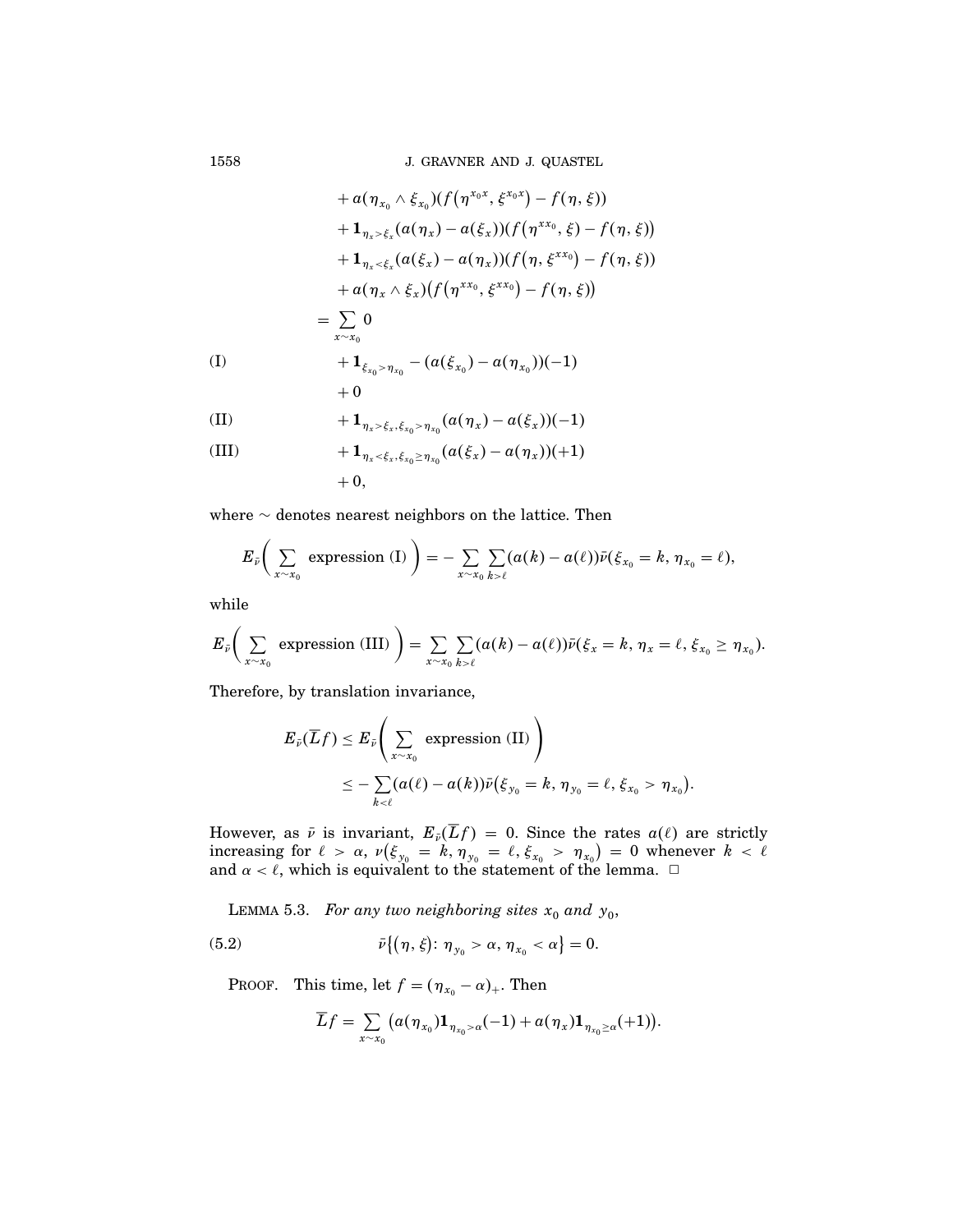Therefore,

$$
E_{\bar{\nu}}(\overline{L}f) = \sum_{x \sim x_0} \sum_{k > \alpha} a(k)(-\bar{\nu}(\eta_{x_0} = k) + \bar{\nu}(\eta_x = k, \eta_{x_0} \ge \alpha))
$$
  
= 
$$
-\sum_{x \sim x_0} \sum_{k > \alpha} a(k)\bar{\nu}(\eta_x = k, \eta_{x_0} < \alpha).
$$

This implies that, for each  $k > \alpha$ ,  $\bar{\nu}(\eta_{y_0} = k, \eta_{x_0} < \alpha) = 0$ .  $\Box$ 

We will shorten max  $\eta = \max\{\eta_x: x \in \mathbb{Z}^d\}$  and  $\min \eta = \min\{\eta_x: x \in \mathbb{Z}^d\}.$ 

LEMMA 5.4.  $\bar{\nu}$ (max  $\eta > \alpha$ , min  $\eta < \alpha$ ) = 0.

PROOF. It suffices to show that (5.2) holds for arbitrary sites  $x_0$  and  $y_0$ . To this end we will prove, by induction on  $k \geq 1$ , that (5.2) holds for all  $x_0$ ,  $y_0$  for which  $||x_0 - y_0||_1 = k$ , where  $||x||_1 = \sum_{i=1}^d |x_i|$  is the  $L^1$  distance on the lattice. To prove the  $k - 1 \rightarrow k$  step, take a  $y_1$  with  $||x_0 - y_1||_1 = k - 1$  and  $||y_1 - y_0||_1 = 1$ . Choose the function  $f = \mathbf{1}_{\eta_{y_1} > \alpha, \eta_{x_0} < \alpha}$ . Then, by the induction hypothesis,  $f = 0$   $\bar{\nu}$ -a.s., and therefore,  $\bar{L}f \geq 0$   $\bar{\nu}$ -a.s. However,  $E_{\bar{\nu}}(\bar{L}f) = 0$ , thus so is  $E_{\bar{v}}$  of the part of  $\bar{L}f$  which corresponds to a particle jumping from  $y_0$  to  $y_1$  in  $\eta$ . That is,

$$
0 = E_{\tilde{\nu}}(\alpha(\eta_{y_0}) \mathbf{1}_{\eta_{y_1} \geq \alpha, \eta_{x_0} < \alpha})
$$
  
= 
$$
\sum_{k > \alpha} \alpha(k) \tilde{\nu}(\eta_{y_0} = k, \eta_{y_1} \geq \alpha, \eta_{x_0} < \alpha)
$$
  
= 
$$
\sum_{k > \alpha} \alpha(k) \tilde{\nu}(\eta_{y_0} = k, \eta_{x_0} < \alpha),
$$

the last inequality being the consequence of Lemma 5.3 applied to  $y_0$  and  $y_1$ . Thus  $\bar{\nu}(\eta_{y_0} = k, \eta_{x_0} < \alpha) = 0$  for any  $k > \alpha$ .  $\Box$ 

LEMMA 5.5. The two marginals of  $\bar{\nu}$  are monotonely coupled, that is,

$$
\bar{\nu}((\cap_{x\in\mathbb{Z}^d}\{(\eta_x-\alpha)_+\geq(\xi_x-\alpha)_+\})\\\cup(\cap_{x\in\mathbb{Z}^d}\{(\eta_x-\alpha)_+\leq(\xi_x-\alpha)_+\})=1.
$$

PROOF. This proof is very similar to the previous one, so we just point out the main steps. It suffices to prove that (5.1) holds for arbitrary sites  $x_0$  and *y*<sub>0</sub>, that is, for  $||x_0-y_0||_1 = k$  for  $k ≥ 1$ . Again, take a *y*<sub>1</sub> with  $||x_0-y_1||_1 = k-1$ and  $||_1 - y_0|| = 1$ , and choose the function  $f = \mathbf{1}_{\eta_{y_1} > \xi_{y_1}, \xi_{x_0} > \eta_{x_0}, \alpha < \eta_{y_1}}$ . As before, the induction hypothesis implies that  $E_{\bar{v}}$  of the part of  $\bar{L}f$  which corresponds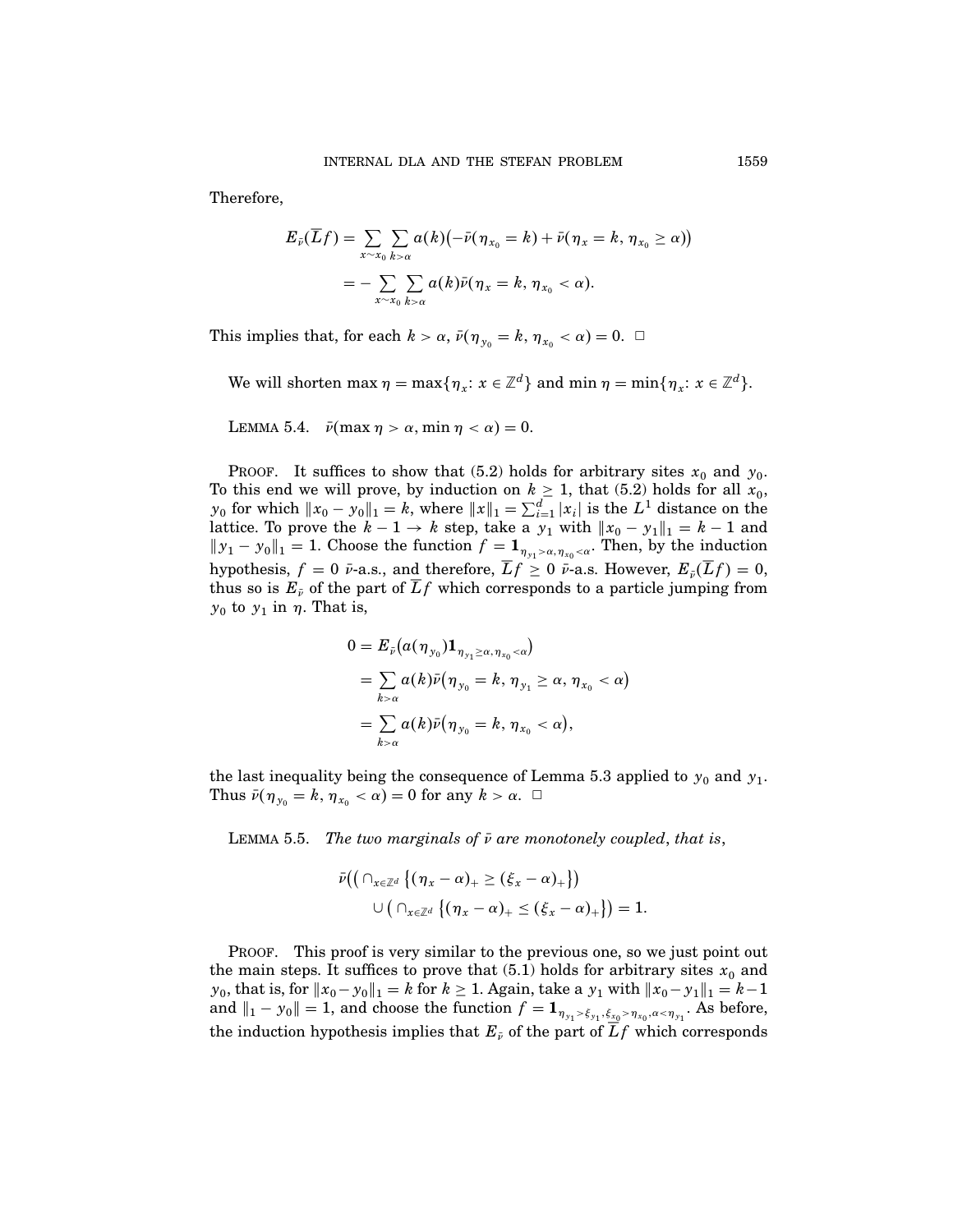to a particle jumping from  $y_0$  to  $y_1$  in  $\eta$ , but not in  $\xi$ , is 0:

$$
0 = E_{\tilde{v}}((a(\eta_{y_0}) - a(\xi_{y_0}))\mathbf{1}_{\eta_{y_0} > \xi_{y_0}}f(\eta^{y_0y_1}, \xi))
$$
  
=  $\sum_{k > \ell} (a(k) - a(\ell))\tilde{v}(\eta_{y_0} = k, \xi_{y_0} = \ell, \eta_{y_1} \ge \xi_{y_1}, \xi_{x_0} > \eta_{x_0}, \alpha \le \eta_{y_1})$   
=  $\sum_{k > \ell} (a(k) - a(\ell))\tilde{v}(\eta_{y_0} = k, \xi_{y_0} = \ell, \xi_{x_0} > \eta_{x_0}, \alpha \le \eta_{y_1}),$ 

by Lemma 5.3. It follows that

$$
0 = \bar{\nu}(\eta_{y_0} > \xi_{y_0}, \eta_{y_0} > \alpha, \xi_{x_0} > \eta_{x_0}, \alpha \leq \eta_{y_1})
$$
  
=  $\bar{\nu}(\eta_{y_0} > \xi_{y_0}, \eta_{y_0} > \alpha, \xi_{x_0} > \eta_{x_0}),$ 

by Lemma 5.3. This completes the proof.  $\Box$ 

PROOF OF THEOREM 5.1. Assume that  $\mu_1$  is an extremal invariant translation-invariant measure for the process. Pick another extremal invariant translation-invariant measure  $\mu_2$  (to be specified later). Then there exists an extremal invariant translation-invariant measure  $\bar{\nu}$  for the coupled process, with marginals  $\mu_1$  and  $\mu_2$  (Lemma 4.3 in [1]).

By Lemma 5.4, one can decompose the measure  $\mu_1$  as follows:

$$
\mu_1(\eta \in \cdot) = \mu_1(\eta \in \cdot | \min \eta < \alpha) \mu_1(\min \eta < \alpha)
$$
\n
$$
+ \mu_1(\eta \in \cdot | \max \eta > \alpha) \mu_1(\max \eta > \alpha)
$$
\n
$$
+ \mu_1(\eta \in \cdot | \eta \equiv \alpha) \mu_1(\eta \equiv \alpha)
$$
\n
$$
= \mu_1(\eta \in \cdot | \max \eta \leq \alpha \cdot \eta \neq \alpha) \mu_1(\min \eta < \alpha)
$$
\n
$$
+ \mu_1(\eta \in \cdot | \min \eta \geq \alpha, \eta \neq \alpha) \mu_1(\max \eta > \alpha)
$$
\n
$$
+ \mu_1(\eta \in \cdot | \eta \equiv \alpha) \mu_1(\eta \equiv \alpha).
$$

The three conditional measures above are invariant and translation invariant. Since  $\mu_1$  is extremal, one of the three nonconditional probabilities above must be 1. If either  $\mu_1(\min \eta < \alpha) = 1$  or  $\mu_1(\eta \equiv \alpha) = 1$ , then  $\mu_1(\max \eta \le \alpha) = 1$ , so there is nothing to prove. If  $\mu_1(\max \eta > \alpha) = 1$ , then  $\eta_x \geq \alpha$  for every x  $\mu_1$ -a.s. Assume this for the rest of the proof.

Now let  $\mu_1$  be an extremal invariant measure with  $u = E_{\mu_1}(\eta_0) \geq \alpha$ . Moreover, let  $\mu_2$  be the extremal measure  $\mu_u$  from subset (1) of the family  $\mu^{\beta}$ ; that is,  $\mu_u$  is the product measure in which, for every x,  $\eta_x \ge \alpha$  and  $\zeta_x = \eta_x - \alpha$ has the marginal distribution of the grand canonical invariant measure for the nondegenerate zero-range process  $L_1$  defined in (1.2). Then, by Lemma 5.5 and the fact that  $\bar{\nu}$  is extremal (see the proof of Lemma 4.5 in [1]).

(5.3) 
$$
\bar{\nu}(\bigcap_{x \in \mathbb{Z}^d} \{\eta_x \ge \xi_x\}) = 1
$$
 or  $\bar{\nu}(\bigcap_{x \in \mathbb{Z}^d} \{\eta_x \le \xi_x\}) = 1.$ 

As  $\mu_1$  and  $\mu_2$  have the same density,  $E_{\bar{v}}(\eta_x - \xi_x) = 0$  for every x. This forces  $\eta_x = \xi_x \bar{\nu}$ -a.s. in either case of (5.3), that is,  $\bar{\nu}(\{(\eta, \xi): \eta \equiv \xi\}) = 1$ . In particular,  $\mu_1 = \mu_u$ .  $\Box$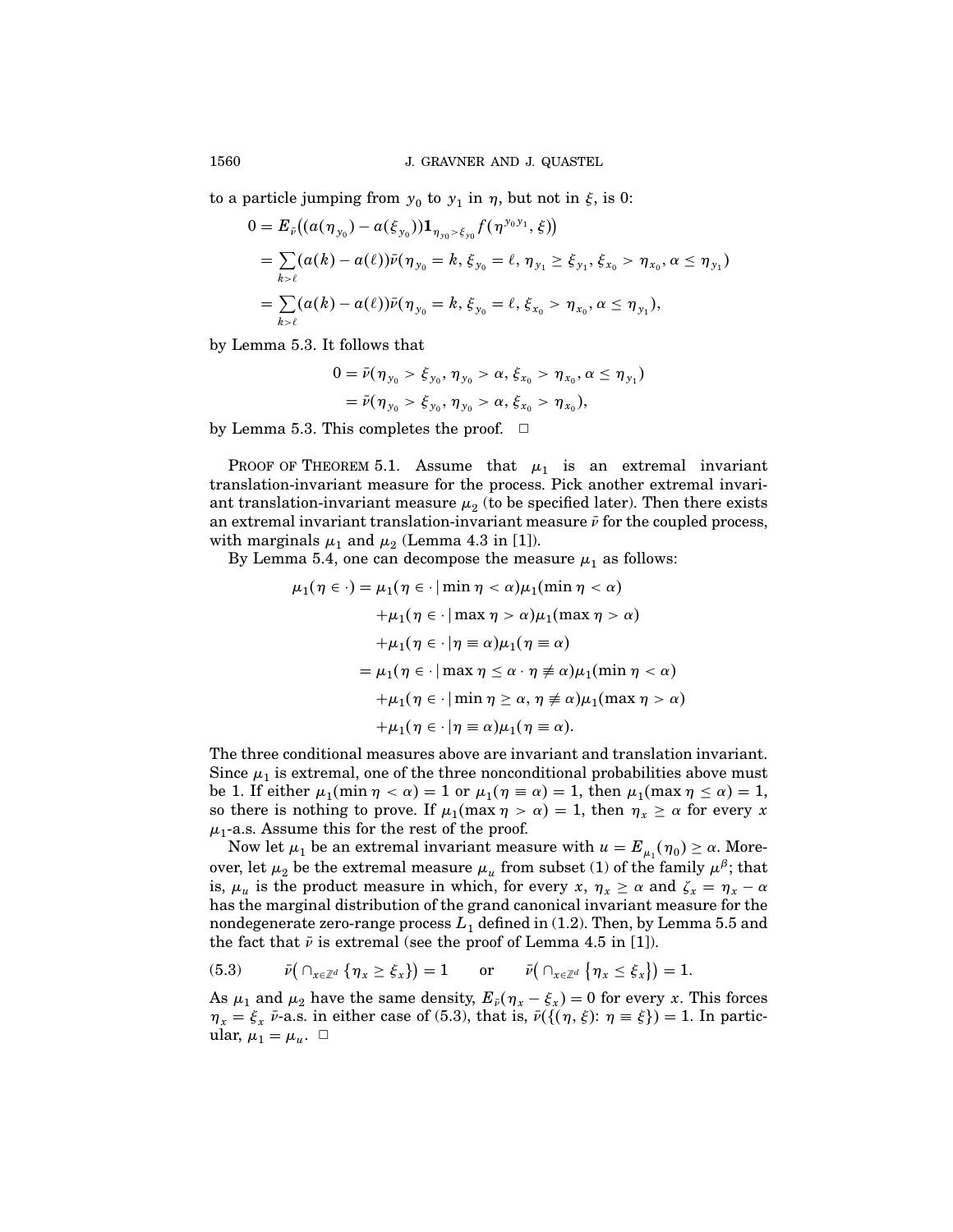Notes added in proof. (i) Internal DLA models, and Stefan problems, can be classified, as subcritical, critical or supercritical according to whether

$$
t^{-d/2}\int_0^t c(s)\,ds
$$

goes to 0, remains bounded or goes to  $\infty$ , as t goes to  $\infty$ , where  $c(t)$  is the (time-dependent) creation rate at the origin. In this scheme, [3] study the subcritical regime and we study the critical regime for internal DLA. The [3] method for continuous-time models is by comparison with discrete time. One can consider also the "soft" version of their models, say in  $d \geq 3$  with random walk at rate  $\varepsilon^{-2}$  and creation at the origin at rate  $\varepsilon^{-d}$ . In this article, we proved the hydrodynamic limit for such models are Stefan problems and one can check easily that they are of subcritical type. Then one can reverse the comparison argument of [3] to infer the shape theorem for the original discrete- or continuous-time internal DLA from that of the "soft" version. In this way, the hydrodynamic limit method can imply shape theorems for the subcritical cases even though they have no hydrodynamic scaling themselves. We know of no results in the supercritical case except in one dimension.

(ii) Since this paper was submitted, related work has been done by BenArous and Ramirez and by Funaki. BenArous and Ramirez have an independent proof of the one-dimensional case using order statistics. They also study the large deviations of the lifetime of a tagged particle in the subcritical case with random obstacles: the first  $\xi_x$  particles at x are frozen, where  $\xi$  is a stationary random field. Funaki studies a model similar to ours without the creation.

(iii) After we completed this work, we were shown the article [4], which studies a model related to ours in one dimension, also making the connection with a Stefan problem. Unfortunately, some of the details of their argument remain unclear to us, in particular the crucial final sentence of the proof of their Proposition 2.1.

Acknowledgment. The authors would like to thank one of the referees for a very critical reading of the manuscript and many comments which led to the present improved version of the article.

## REFERENCES

- [1] Andjel, E. (1982). Invariant measures for the zero-range processes. Ann. Probab. 10 525–547.
- [2] BENAROUS, G. and RAMIREZ, A. Diffusion and saturation processes in random media. Preprint.
- [3] BRAMSON, M., GRIFFEATH, D. and LAWLER, G. (1990). Internal diffusion limited aggregation. Ann. Probab. 20 2117–2140.
- [4] CHAYES, L. and SWINDLE, G. (1996). Hydrodynamic limits for one-dimensional particle systems with moving boundaries. Ann. Probab. 24 559–598.
- [5] Chang, C. C. and Yau, H.-T. (1992). Fluctuations of one-dimensional Ginzburg–Landau models in nonequilibrium. Comm. Math. Phys. 145 209–234.
- [6] DAVIES, E. B. (1989). Heat Kernels and Spectral Theory. Cambridge Univ. Press.